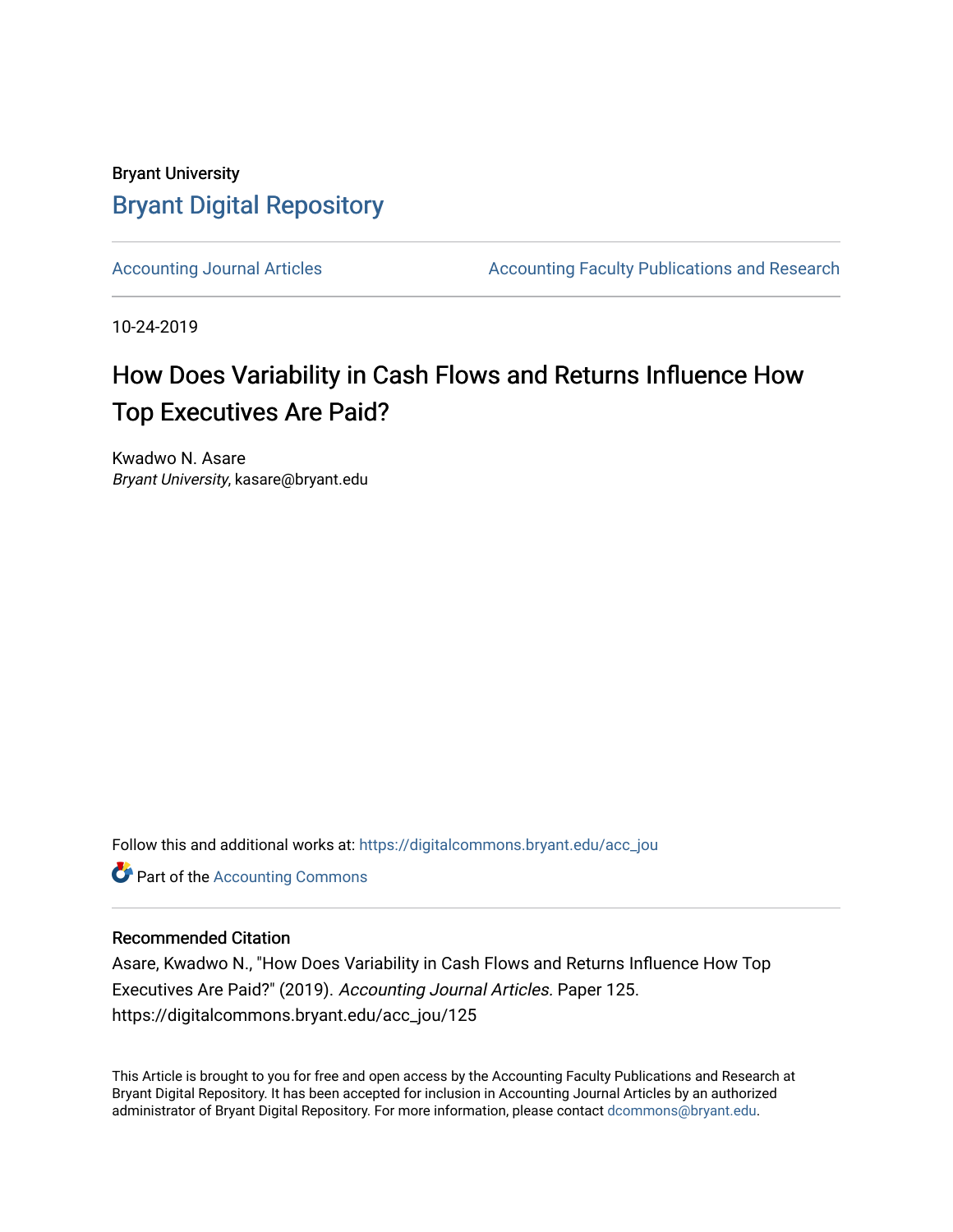### **HOW DOES VARIABILITY IN CASH FLOWS AND RETURNS INFLUENCE HOW TOP EXECUTIVES ARE PAID?**

#### **Kwadwo Asare Bryant University**

Key Words: Compensation; top executives; CEOs; agency theory; volatility; risk

JEL Classification(s): J41, M41, M55

#### **Abstract**

I invoke agency theory to evaluate how top executives' compensation contracts are structured, conditional on risk in the firm's operating environment, focusing on the total, fixed, and variable components. The results suggest that companies exert some effort to adhere to agency theoretic principles in designing top executive compensation contracts. However, imperfections in the pay setting process mean that there is ample room for powerful CEOs to seek rents. Furthermore, when risk in the operating environment is measured with volatility in returns, non-CEO top executives sometimes bear greater risk than CEOs, collecting a greater percentage of their compensation in variable pay than most CEOs. The results are most distinct in the extreme deciles of volatility, suggesting that firms may be paying greater attention to compensation design in the most extreme settings of volatility. I offer potential explanations for this phenomenon.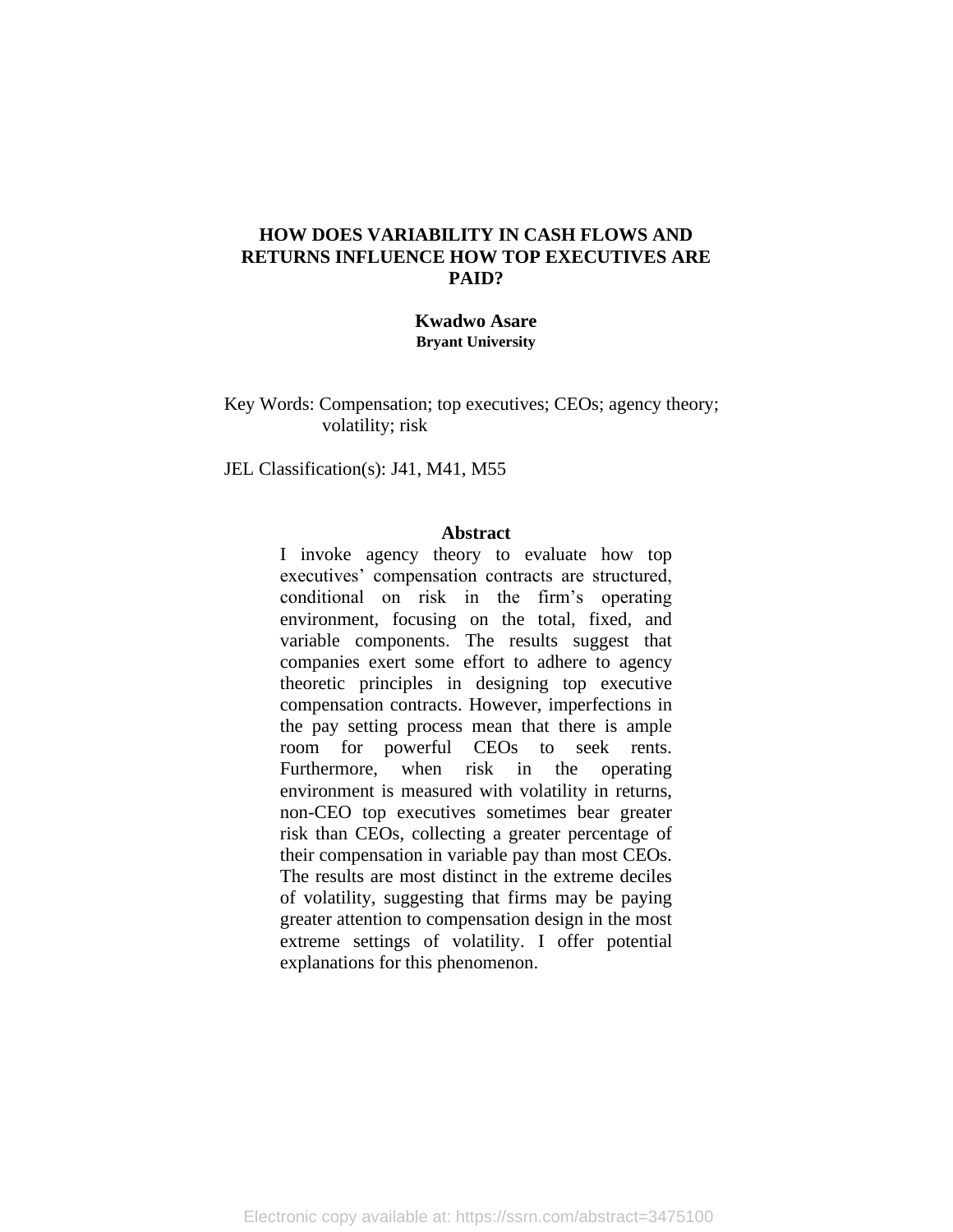#### **1. INTRODUCTION**

Top executive compensation continues to be a perplexing topic for researchers and regulators alike. This is largely because there are so many variables that play a role in determining an optimal compensation for top executives, some of them measurable, others not. For example, the executive's level of risk aversion is typically unknown and not all the actions she takes are observable. Yet her compensation has to be designed to optimally share risk in a way that provides her with adequate incentives while meeting her reservation wage.

Early works in the area include (Holmstrom 1979, Grossman and Hart 1983, and Holmstrom and Milgrom 1987. Relatively more recent works that examine these issues include Baker and Hall (2004), Christensen and Feltham (2005). I test classic agency theoretic recommendations for efficiently structuring managerial compensation by examining the performance-pay relation conditional on different proxies in the firm's risk environment. As is typical in the literature, I assume the executive is risk averse. I sort a data set of executive-firm-year observations into deciles on measures of risk. I use the standard deviation of cash flow from operations (scaled by average Net Operating Assets, NOA) and that of Cumulative Annual Returns as my measures of risk (e.g., Core et al. 1999).

I alternately regress measures of compensation (Total Pay, Fixed Pay, and Variable Pay) on performance measures and control variables. The performance measures are Return on Assets (ROA) and Cumulative Annual Returns when the risk measure is the standard deviation (SDV) of cash flows and it is Return on Equity (ROE) when the sorting is based on SDV of Cumulative Annual Returns.

I find that while compensation schemes largely adhere to the tenets of agency theory, imperfections in the process leaves room for rent extraction and other potential distortions like non-CEOs having more of their pay being variable than do CEOs.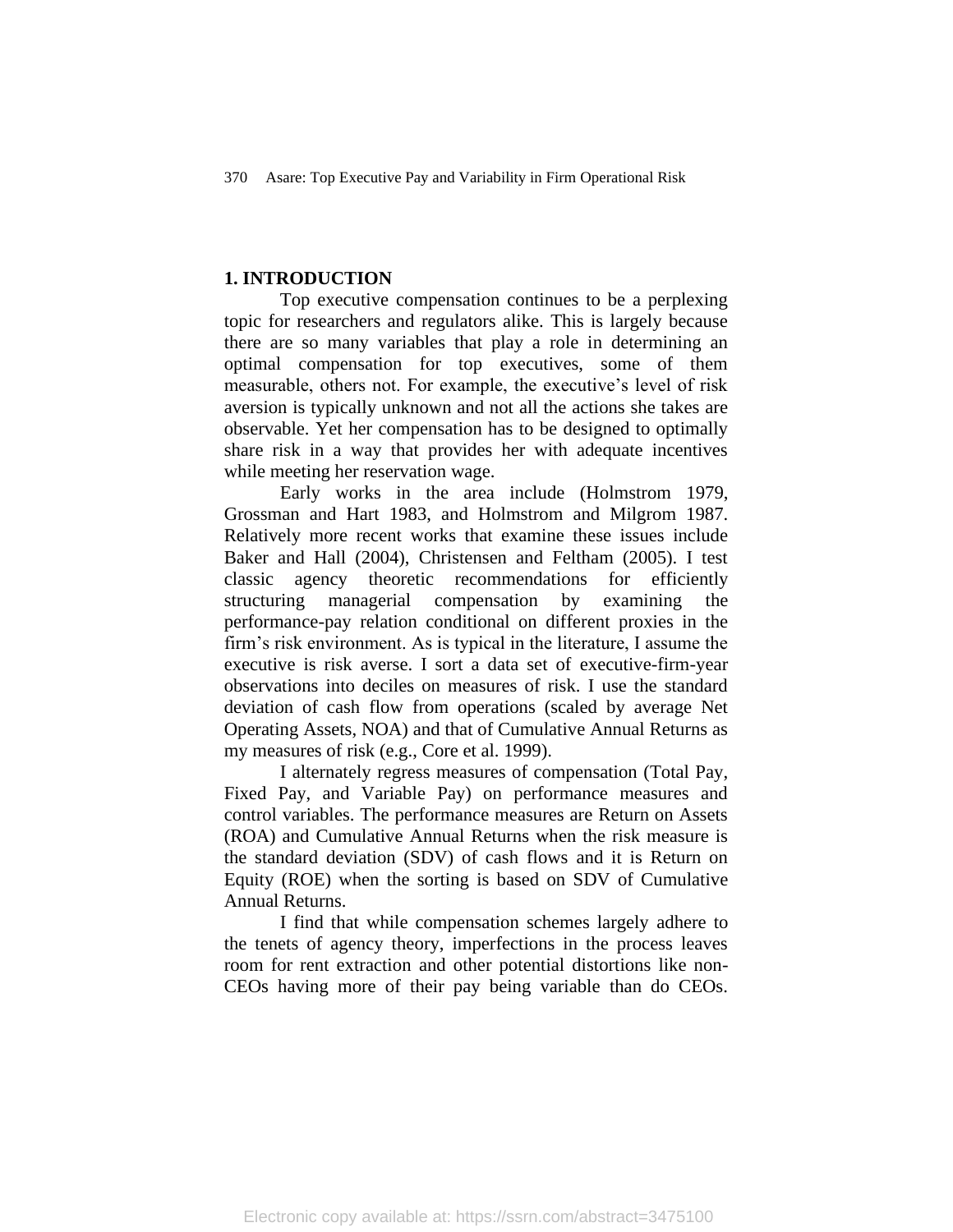Since risk aversion tends to decrease as wealth increases (e.g., Becker 2006), one would ordinarily expect CEOs to have larger proportion of variable pay than other top executives. Such imperfections may be contributing to the notion of excessive CEO compensation both in the popular press and sections of the executive compensation research community (e.g., Core et al. 1999, Bol 2008, Bebchuk and Fried, 2002).

Conditional on variability in Cumulative Annual Returns, CEOs in the Bottom 2 deciles of SDV of Cumulative Annual Returns who are also chairs of the board have much larger additional compensation even when risk in the environment is relatively low. Though this could be because firms with less volatile cash flows tend to be larger, and larger firms may require more work of the CEO who is also chairman. For example, Baker and Hall (2004) contends that size tends to drive a significant portion of top executives' pay. Furthermore, Xavier and Landier (2008) liken competition for a CEO position as a winner takes all tournament where small differences in talent can translate to very large difference in compensation, with the most talented people managing the largest firms.<sup>1</sup>

This paper contributes to the debate on top executive compensation by showing that though companies face a challenging job of designing optimal compensation contracts given all the variables they have to consider, they largely adhere to theoretical predictions. The paper does not explicitly assess optimality of association between pay and performance nor explicitly evaluate the pay-performance sensitivity2. It tests how

<sup>&</sup>lt;sup>1</sup> Another potential source of the sense of inflated top executive compensation is that a significant portion of total compensation has little or no relation to performance. These include pensions, severance pay and other perks such as housing and transportation. Some of these tend to be in the "ALL OTHER" pay category in ExecuComp. These tend to inflate top executive pay without any clear link to performance.

<sup>2</sup> Technically, performance-pay sensitivity is the change in the executive's wealth for a unit change in shareholder wealth. Instead of rates of changes, I examine performance-pay relations in levels, with a focus on the components of the compensation conditional on risk in the firm's outputs.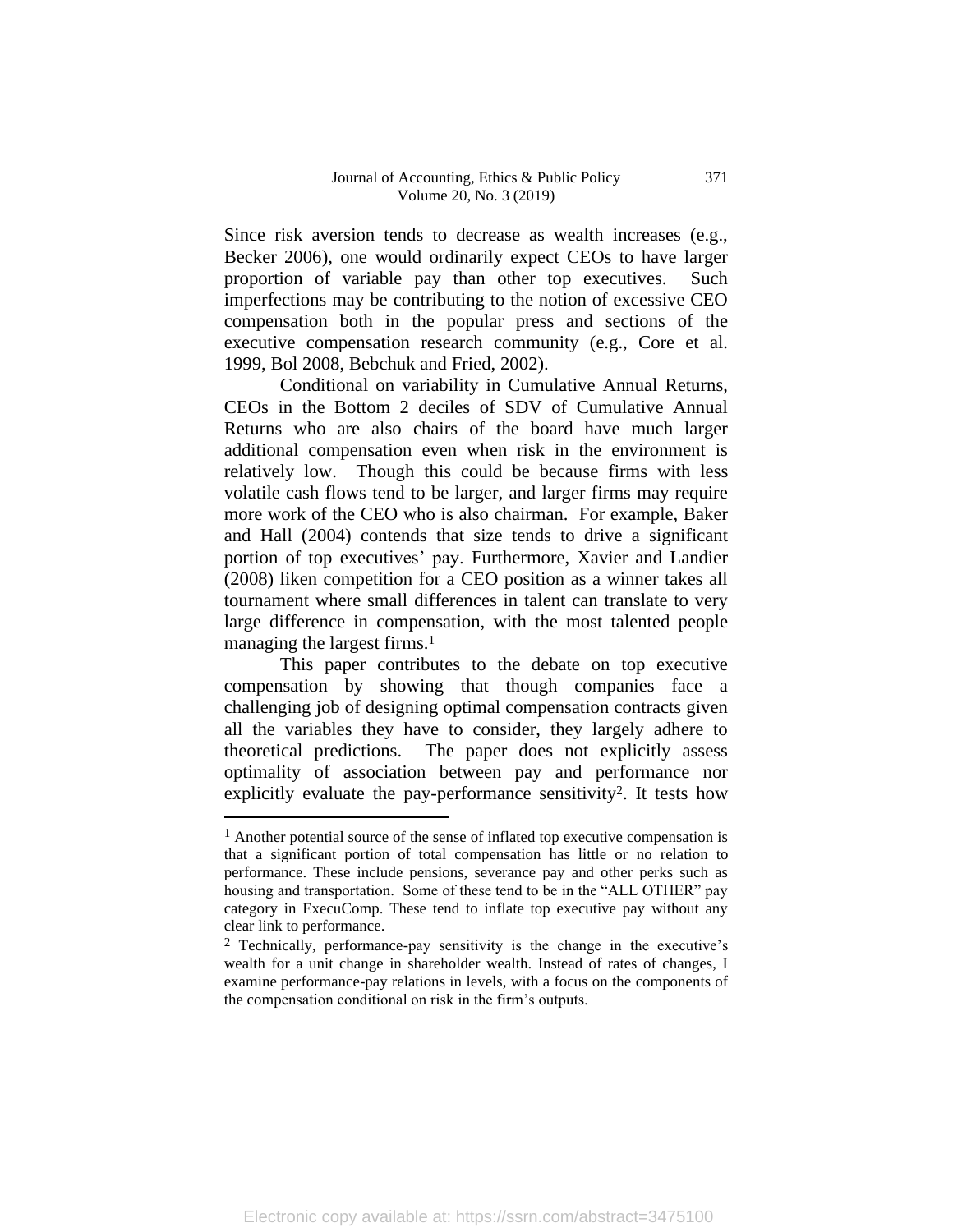pay is structured conditional on a proxy for risk in the operating environment and assuming a risk-averse agent. My findings help shed some light on potential sources of inefficiency in the top executive pay setting process. In particular, components of compensation such as pensions, severance packages and other perquisites that are not linked to performance and related subjectivity in the pay setting process (e.g., Boll 2008) are potential sources of inefficiency.

The rest of the paper is structured as follows. I review the pertinent literature and theory in the next section, present the research design and data sources in Section 3 and the results in Section 4. I discuss the results and conclude in Section 5.

#### **2. LITERATURE AND BACKGROUND**

Agency theory contends that in an ideal world, managers' compensation should be designed in such a way that it creates a separating equilibrium, attracting well suited candidates and dissuading ill-qualified candidates from applying. This is also known as a "first-best result" and in this setting, incentives are not very difficult issues (e.g., Bolton and Dawatripont, 2005) but this is only an idealized setting against which to judge real world contracts (Christensen and Feltham 2005). One way to implement a contract that gets close to the idealized result is, the task / job description could be designed to include items that well qualified candidates can easily do while those ill qualified would struggle to complete. In practice, though such perfect job designs are difficult to pull off. The problem is mitigated by credentials such as education and experience, augmented by thorough interviews and background checks.

According to agency theory, a major consideration in structuring compensation is the level of risk aversion of the agent (i.e., manager). Managers are generally assumed to be risk averse and principals, risk neutral. The risk neutral assumption for the principal (e.g. shareholders) is not unrealistic given the widely held beliefs in well-diversified portfolios (e.g., Markowitz 1952). For such a risk averse manager with a risk-neutral principal, the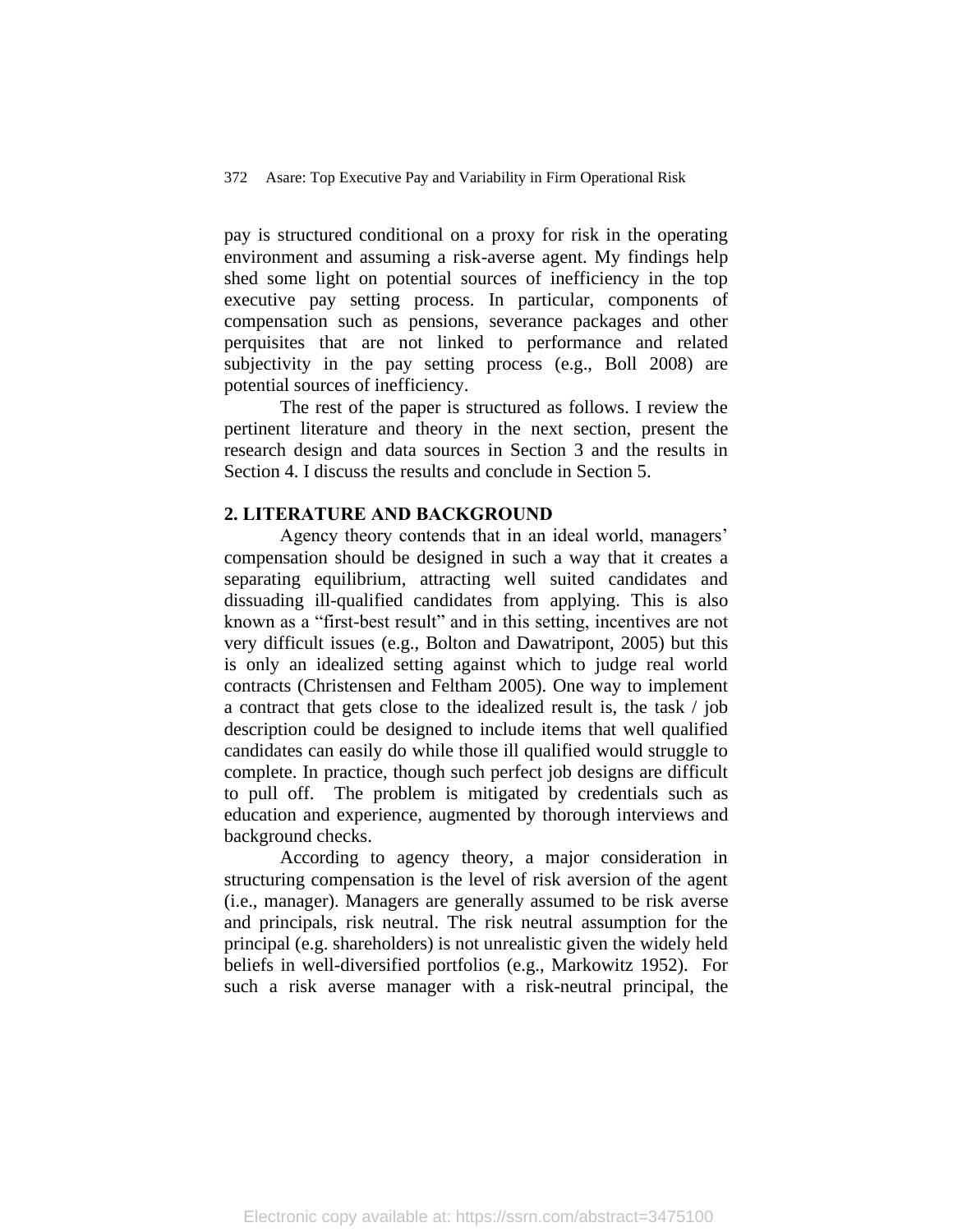#### Journal of Accounting, Ethics & Public Policy Volume 20, No. 3 (2019)

optimal compensation contract is to pay her a fixed salary (e.g., Grossman and Hart 1983). However, the level of risk aversion in reality varies from manager to manager and shareholders are unlikely to be universally risk neutral. Thus, the principal has to provide the manager some incentives by sharing risk with her. But the principal faces a tough compensation design problem as the *more* risk averse a manager is the *more* costly it is to the principal / investor to have the manager share some of the risk inherent in the firm's operations since she has to be compensated with a risk premium for every additional unit of risk she bears. For example, Lambert et al (1991) and Hall and Murphy (2002 and 2003) show that it can be very expensive to have executives bear too much risk because they tend to assign much lower valuation to risky compensation such as stocks and options. In other words, executives require higher risk premia the more risk averse they are.

However, the debate about top executive compensation suggests that most top executives obtain the largest portion of their compensation from stocks and stock options (e.g. Frydman and Jenter 2010). This could be incompatible with the notion of the average typical top executive being risk averse as stocks and stock options can assign significant risk to the executive to the extent that their values can vary widely, sometimes independent of the executives' performance (e.g., Bolton and Dewatripont 2005) and can be correspondingly more costly to shareholders.

To induce an agent to accept a contract, the contract must meet the agent's reservation wage. That is, the compensation should be at least as much as her next best alternative (e.g., Laffont and Mortimort 2002, Christensen and Feltham 2005). Further, it must be incentive compatible. That is, it must induce her to give forth her best effort to satisfy her utility function. This suggests that the typical top executive contract would have a mix of fixed and variable compensation.

I apply agency theory's prescription for how a risk-averse manager should be compensated to top executives by examining their pay performance relation conditional on the risk in the firm's operating environment and the type of compensation.

373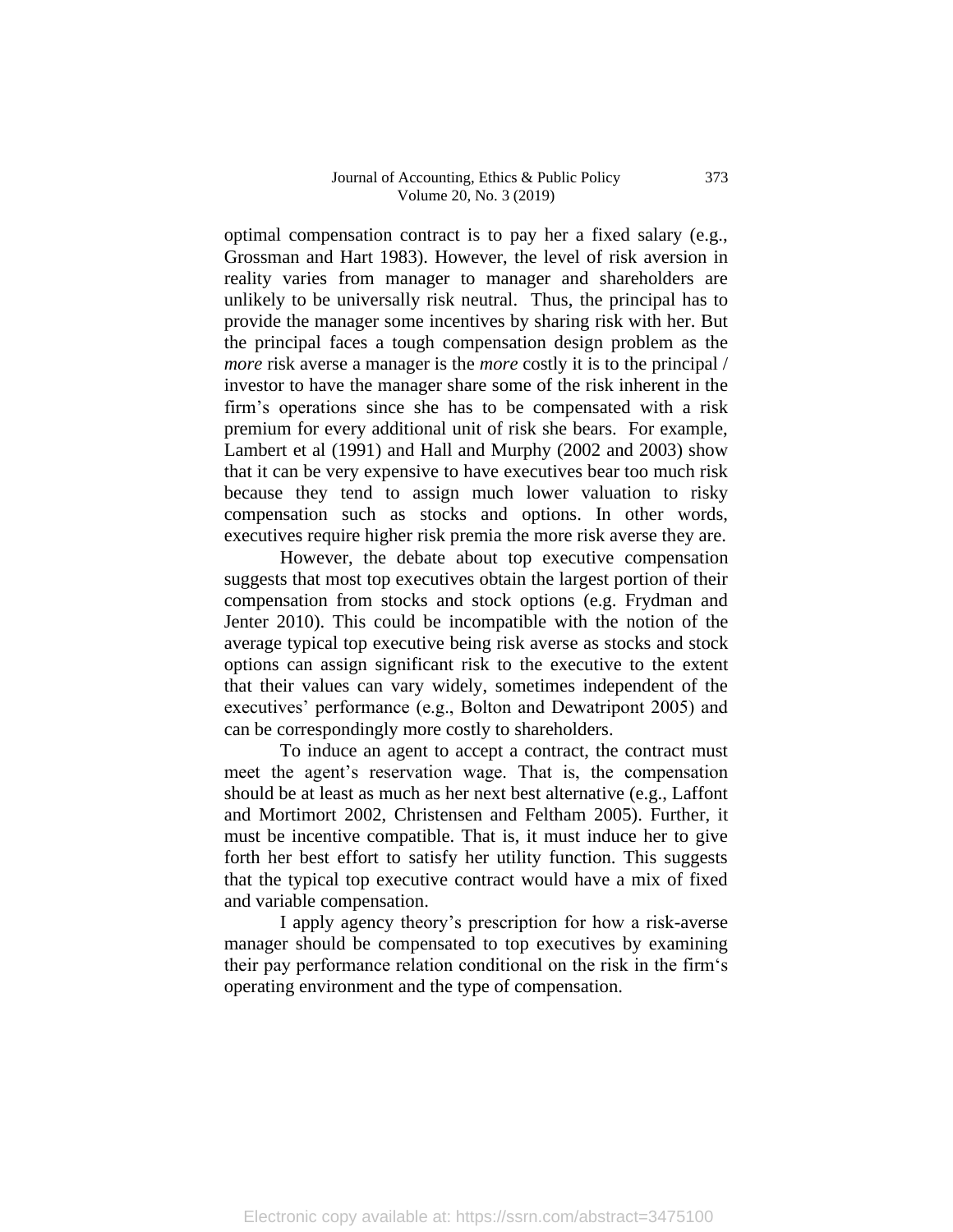As risk in the firm's environment increases, compensation should shift more toward fixed and away from variable pay. Furthermore, since the higher up a manager is in the organization, the "closer" she is to shareholders, and so the more risk she can be expected to bear compared to lower level executives, we should observe higher level employees (i.e., the CEO) bear more risk in her compensation than other executives, all else equal. This view is also supported by the fact that risk aversion tends to decrease in wealth (e.g., Becker 2006) and CEOs tend to be much wealthier than other executives.

Though the manager's actions may be unobservable, the outputs of those actions often are. Not only are summary reports such as the income available to investors, but investors can also infer the quality of the effort the manager put forth (e.g. Bolton and Dewatripont 2005) from outputs of her actions. The quality of the earnings is one way investors can evaluate the quality of the manager's effort. I use the quality of earnings as a proxy for the quality of effort that executives exerted and evaluate the role they play in the executive's compensation.

#### **3. DATA AND RESEARCH DESIGN**

I obtain executive compensation and related data from ExecuComp, company financial data from Compustat, and company returns data from CRSP. I estimate risk in the operating environment with two measures: variability in cash flows deflated by average Net Operating Assets (NOA), and variability in returns.

I sort the data into deciles of the two variability measures. These are the Standard Deviation (SDV) of Cash Flow from Operations (CFO) scaled by NOA and the Standard Deviation of Cumulative Annual Returns (e.g., Core et al. 1999). I estimate the following regression for total as well as the primary components of top executive compensation, fixed, and variable pay. I scale cash flow from operations with Net Operating Assets (NOA) because CFO typically derives from operating assets and larger NOA are likely to generate larger cash flow from operations.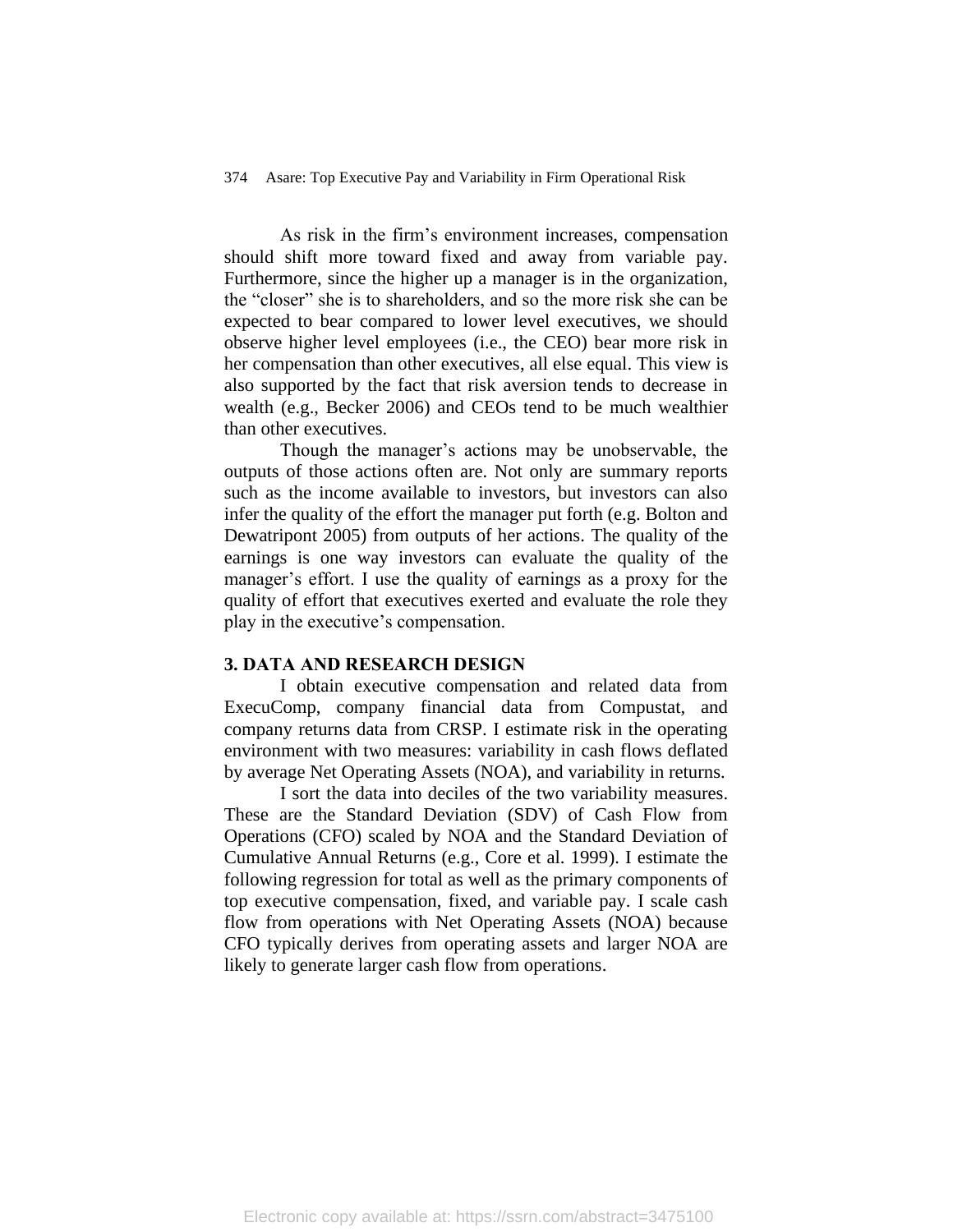The first estimation of the model is based on a sorting of the standard deviation SDV of CFO/Average NOA. I subsequently sort the data on SDV of Cumulative Annual Returns.

COMPENSATION =  $\alpha + \beta_1$ MEASURE +  $\beta_2$ BTM +  $\beta_3$ DACC + β4LEVERAGE + β5LOSS + β6Z-SCORE + β7DUAL\_CEOCHAIR  $+ \beta_8 \text{IND} + \beta_9 \text{YEAR} + \varepsilon$  (1)

Where

COMPENSATION = Alternately, Total Compensation, Fixed Pay, and Variable Pay3.

PERFORM = Is the firm's performance measure. It is alternately Return on Assets (ROA) and Cumulative Annual Returns when the data are sorted on Standard Deviation (SDV) of Cash flows (scaled by Net Operating Assets), and PERFORM = Return on Equity (ROE) when the data are sorted into deciles of Standard Deviation (SDV) of Cumulative Annual Return. BTM = Ratio of book value to market value of equity DACC = The Modified Jones Model Discretionary Accruals (Jones 1991, Dechow et al. 1995)  $LOSS = 1$  if the firm made a loss that year, 0 otherwise Z-score = Zmijewski's (1984) Z-score. Higher numbers imply higher likelihood of financial distress DUAL\_CEOCHAIR = 1 if the CEO is also the chairman,  $0$ otherwise.  $IND = Two$  digit  $SIC$  industry fixed effects  $YEAR = Year fixed effects$ 

 $\varepsilon$  = an error term that is  $\sim N(0, \sigma^2)$ 

I present greater details of how Cumulative Annual Returns, Net Operating Assets (NOA) and Discretionary Accruals

375

<sup>&</sup>lt;sup>3</sup> Fixed Pay is primarily composed of salary other non-variable pay. Variable Pay of bonus, stock and stock option awards.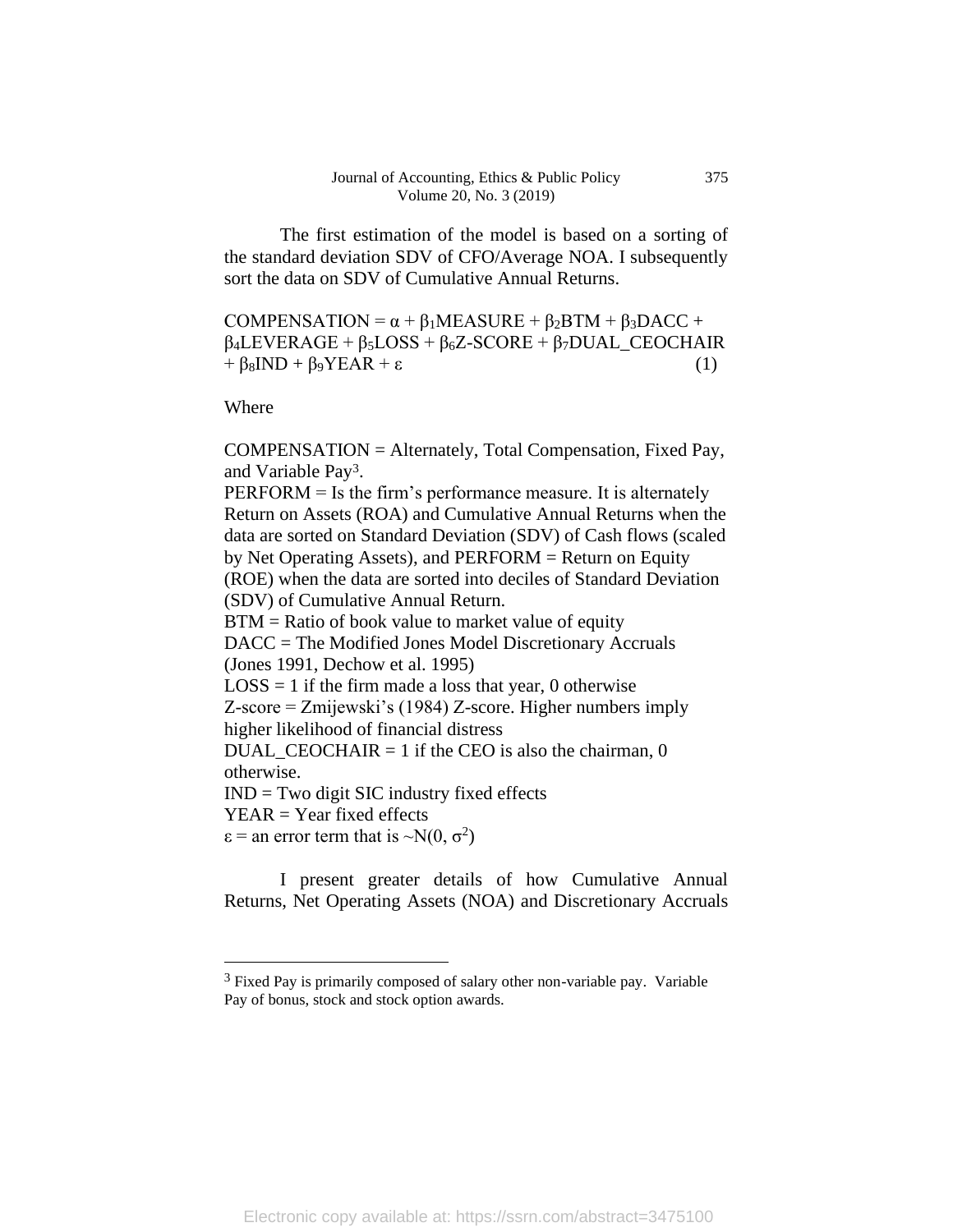(DACC), and the compensation variables are calculated in an appendix to the paper.

I first use Return on Assets (ROA) as the performance measure so that the pay-performance relation can be evaluated in the context of both debt and equity investors. Next, I use Cumulative Annual Returns as the performance measure to evaluate the performance-pay relation of top executives from the perspective of shareholders. Both measures are evaluated conditional on volatility in cash flows (i.e., SDV of CFO/Average NOA, the measure of risk in the operating environment).

Since stock returns are another source of risk in the firm's operating environment. I next evaluate the model based on a sorting on the SDV of Cumulative Annual Returns. The performance measure in this case is Return on Equity (ROE). The variability measures (SDV of CFO/Average NOA and SDV of Cumulative Annual Returns) are estimated from the five prior years' CFO / Average NOA and Cumulative Annual Returns.

I control for the quality of the executive's effort with Modified Jones Model Discretionary accruals (Jones 1991, Dechow et al. 1995). I control for the risk of financial distress with Zmijewski's Z-score and leverage with Debt / Total Assets. Since losses are less common because of the protection that bankruptcy provides, I control for loss years. CEOs who also chair the board tend to have much more power (e.g., Bebchuck and Fried 2002). I control for the notion of managerial power with CEO-chair Duality.

Since the financial crisis of 2007-2009, there has been strong public and regulatory outcry against what is perceived as excessive executive compensation. For example, this resulted in the curbing of top executive compensation at Troubled Asset Relief Program (TARP) firms (e.g., Shearman and Sterling 2008) for several years. It has also resulted in the SEC mandating such measures as "Say on Pay" where shareholders get to vote for or against top executive compensation proposals (SEC 2011). Currently firms are being required to report the multiple of the average employee's pay that the CEO gets (see for example,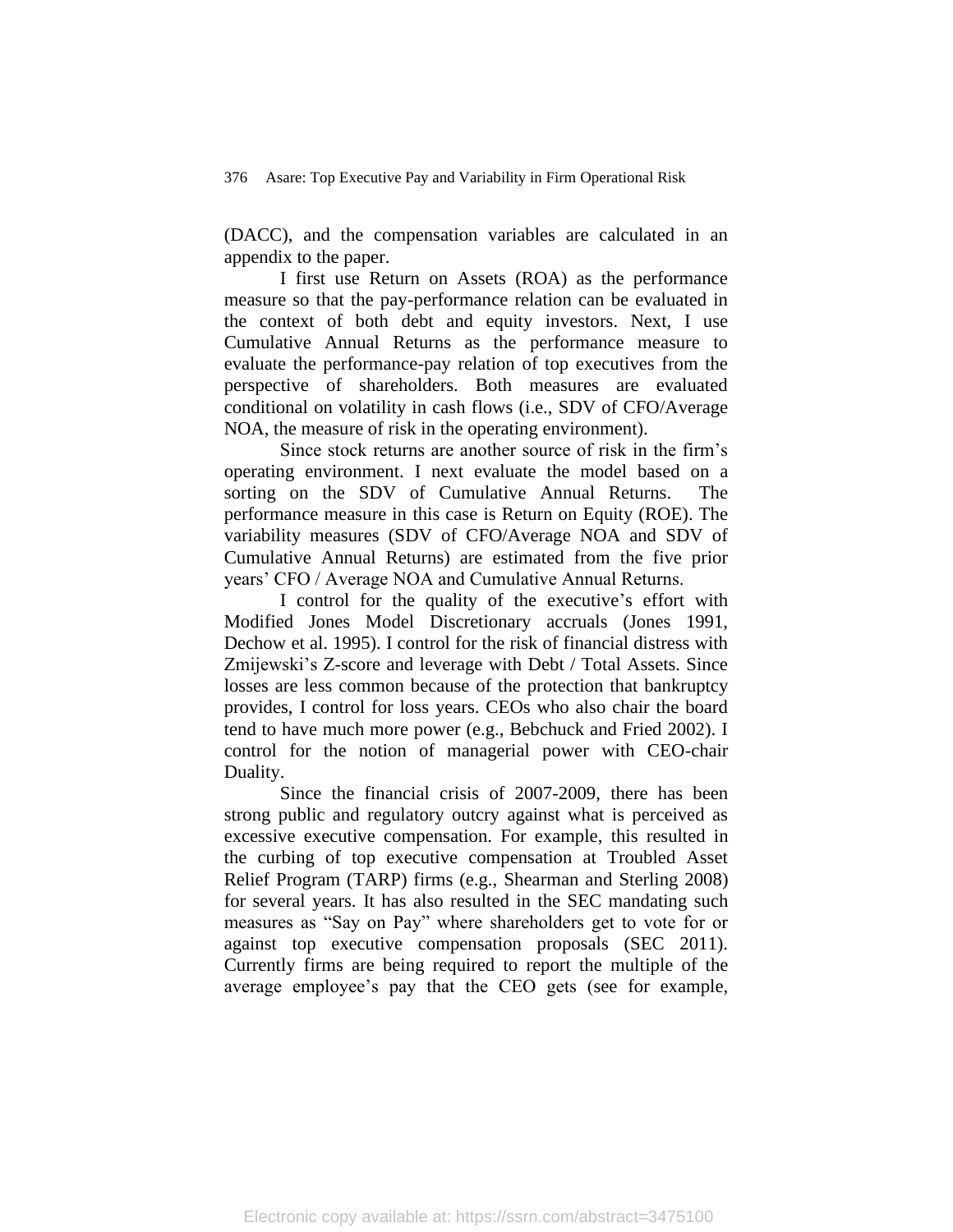Murphy 2012 and Eavis 2015). The crises period likely disrupted the usual norms of how top executive pay is structured. Therefore, I test the theories with data from 1992 to 2006 (the Execucomp data base started in 1992).

I require firms to have sufficient data to estimate the variability measures, the Modified Jones Model Discretionary Accrual measure, and all other variables used in the models. After excluding financial sector and utility companies, the final data set has 76,009 executive-firm-year-executive observations spanning 1992 to 2006. I winsorize the data at the 1.25% and 98.75% levels.

## **4. RESULTS Descriptive Statistics**

The average Total Compensation is \$1.7 million with a standard deviation of \$2.5 million, with variable pay being the largest component as indicated earlier – about \$1 million versus \$600 thousand for fixed pay (Table 1). With a standard deviation of \$1.8 million for Total Variable Pay, most of the variability in total pay derives from Total Variable Pay compared to \$800 thousand for Total Fixed Pay. There is also a wide range of firm sizes. Average Assets is \$3 billion with a standard deviation of \$6.5 billion. Similarly, the mean market Value if \$4 billion, with a standard deviation of \$9.7 billion. However, note that these average compensation and firm size numbers are likely larger for more recent years.

Mean ROA is 5%, Return on Equity (ROE), 7%, and Cumulative Annual Return, 17%. The disparity between accounting (ROA and ROE) and market returns is at least partly explained by the differences in how accounting and the markets operate (GAAP's asymmetrical conservatism versus the different levels of market efficiency). These differences provide further support for using both as gauges of risk in the firm's operating environment.

**Differences Between Top and Bottom Two Deciles.**  Except for Total Compensation and CEO-chair Duality which are almost equal ( $p=0.06$  and 0.09 respectively) there are striking

377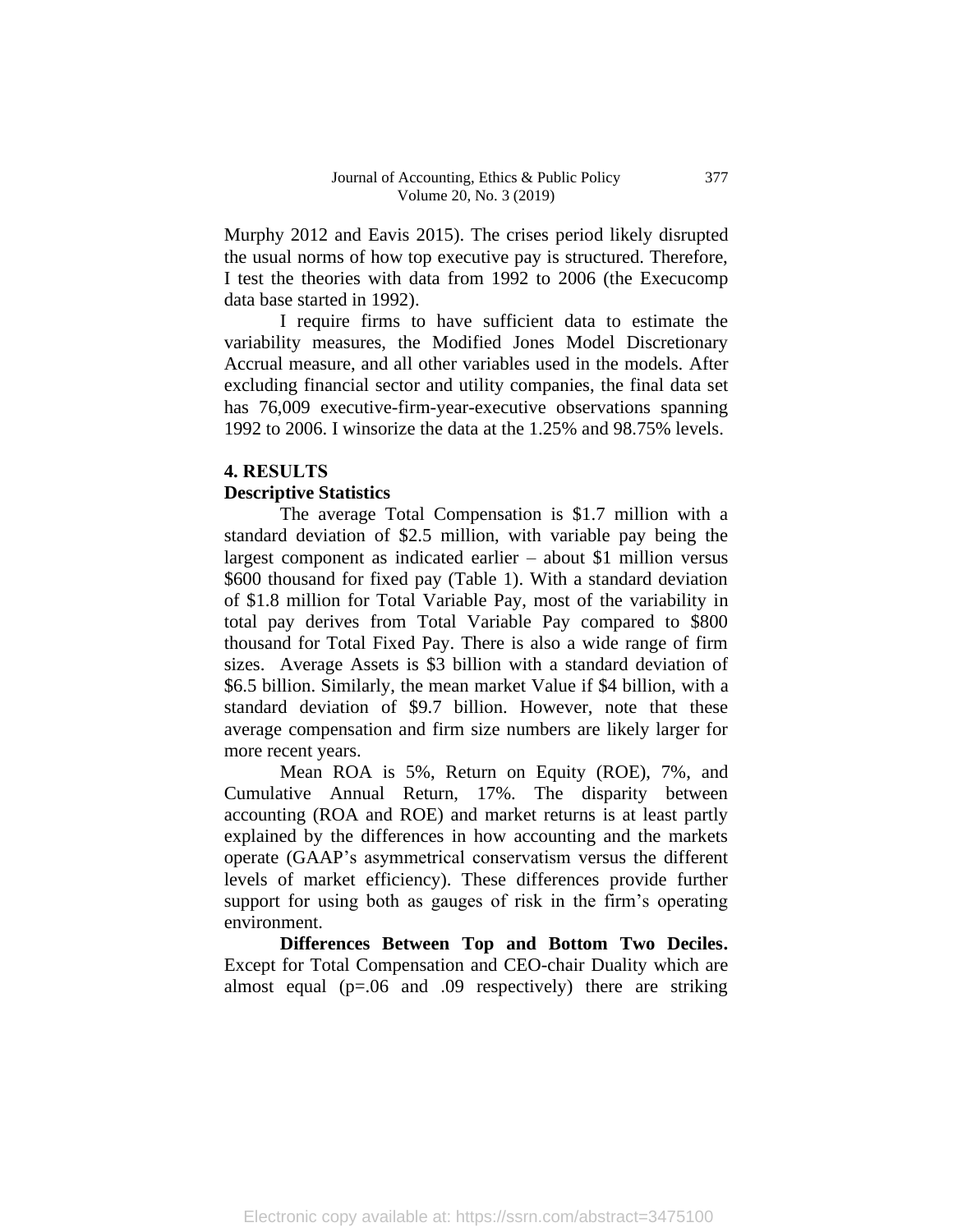differences in all variables between the top and bottom two deciles (all p-values of differences in means  $\langle .01, \rangle$  see Table 2a). As expected, the top two deciles have lower Book-to-Market ratios (reflecting greater market value growth along with the volatility). Though the two groups pay almost the same Total Compensation (about \$1.74 and \$1.8 for the top and bottom two deciles respectively), the top deciles of volatility pay a greater proportion in variable pay (about 73% versus 56%) likely reflecting the larger market values; Book-to-Market is much lower for the top two deciles, and growing firms tend to pay greater proportion in equity in part to align executive and shareholder interests and sometimes to attract top talent in spite of cash constraints. Furthermore, their relatively higher market values can help reduce the risk premium (e.g., Hall and Murphy 2002 and 2003) associated with stock-based compensation. Less risky firms (bottom two deciles) are larger both by Total Assets and Market value.

**Differences Between CEOs and Non-CEOs***.* Table 2b shows the differences in means and medians for CEOs and non-CEO top executives. While all the compensation and position related variables are significantly different between the two groups, there is no significant difference between the two groups in almost all the company-level variables.

The correlations among the primary variables are in Table 3. Unsurprisingly the correlation amongst the compensation variables are high. While most other correlations are significant at the .05 level, they tend to be small.

#### **Multivariate Results**

I first present the results of the pay-performance measure relations across all sorting of volatility measures before turning to presenting the results of the control variables, especially since the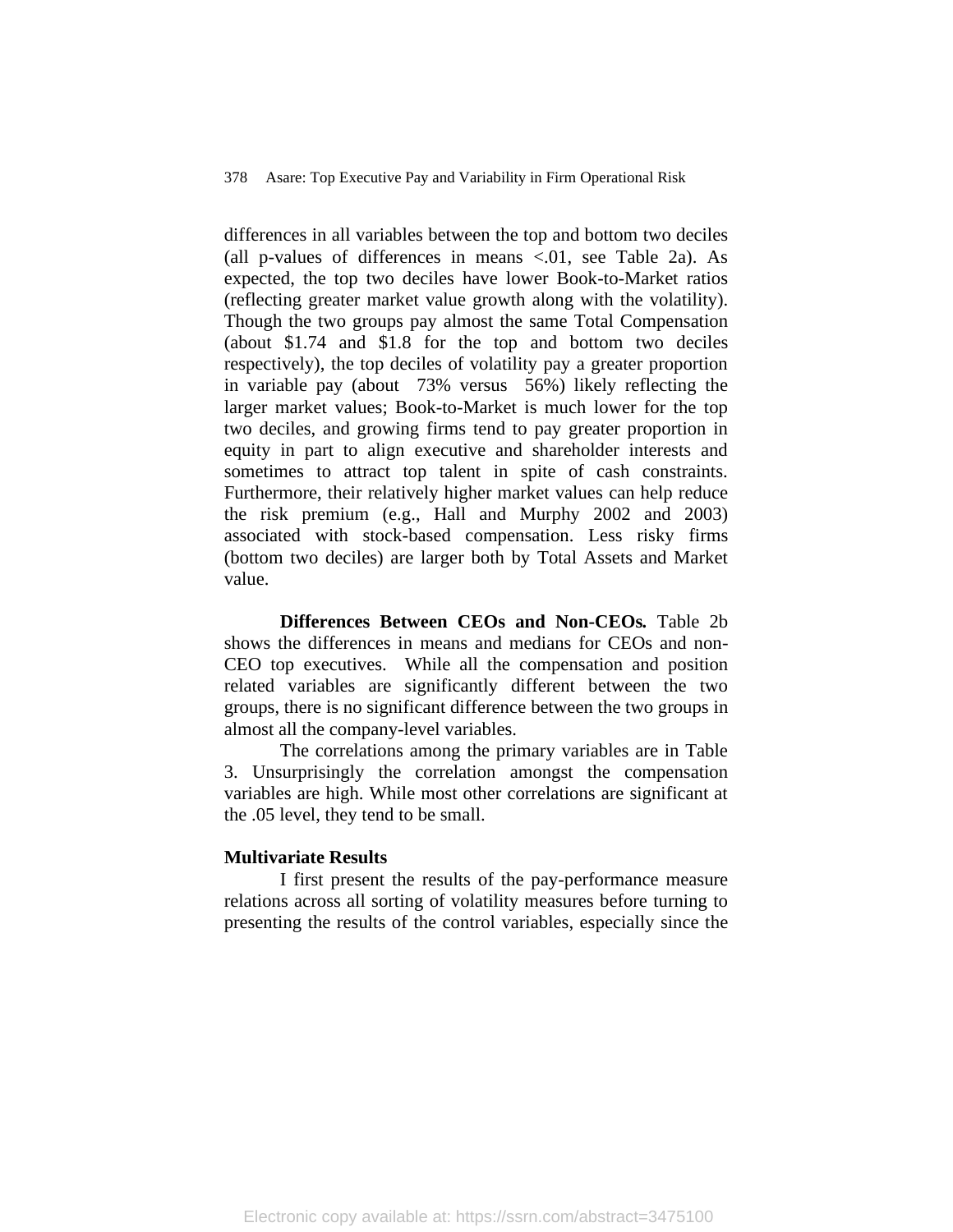control variables behave similarly across all the different sorting of the risk measures<sup>4</sup>.

**Sorting on SDV (CFO / NOA) with ROA as Performance Measure.** The results of estimating Equation 1 based on a sorting of the standard deviation (SDV) of Cash Flow from Operations / Average Net Operating Assets SDV (CFO / Avg NOA) are in Table 4. The first three columns reflect Total Pay as the dependent variable for the Bottom 2, Middle 6, and Top 2 deciles of SDV (CFO/NOA) respectively. The next three columns reflect the Fixed Pay component of Total Pay, and the last three, the Variable Pay component.

The insights from the univariate analysis are partly borne out here. For Total Pay, there is a monotonic decline in the payperformance relation as measured by ROA as volatility increases (for all executives), though the incremental decline for executives who are CEOs as volatility increases is not monotonic (see Figure 1a). The decline in the pay-performance relation as volatility increases comes from both fixed and variable pay for all top executives (The ROA variable declines across the board in Table 4; also see Figures 1b and 1c).

Being the CEO increases an executive's Total Pay significantly. Interestingly, when risk in the environment is low (the Bottom 2 deciles), most of the incremental CEO pay is variable while for more risky firm environments (Middle 6 and Top 2 deciles), incremental pay for being CEO come in the form of Fixed Pay (see the Executive is CEO variable in Table 4).

The diagrammatic presentation of incremental CEO compensation for fixed and variable is more interesting. Most CEOs (Middle 6 deciles) get most of their incremental compensation in Fixed Pay – incremental variable pay is 40% for this group (see Figure 1b, c, and d.) Also, there is a strong relation between ROA and Fixed Pay for this group while the relation between ROA and Variable Pay is insignificant.

<sup>&</sup>lt;sup>4</sup> All models are estimated with White-corrected robust standard errors,

significantly mitigating concerns about heteroskedasticity (e.g., Greene 2003).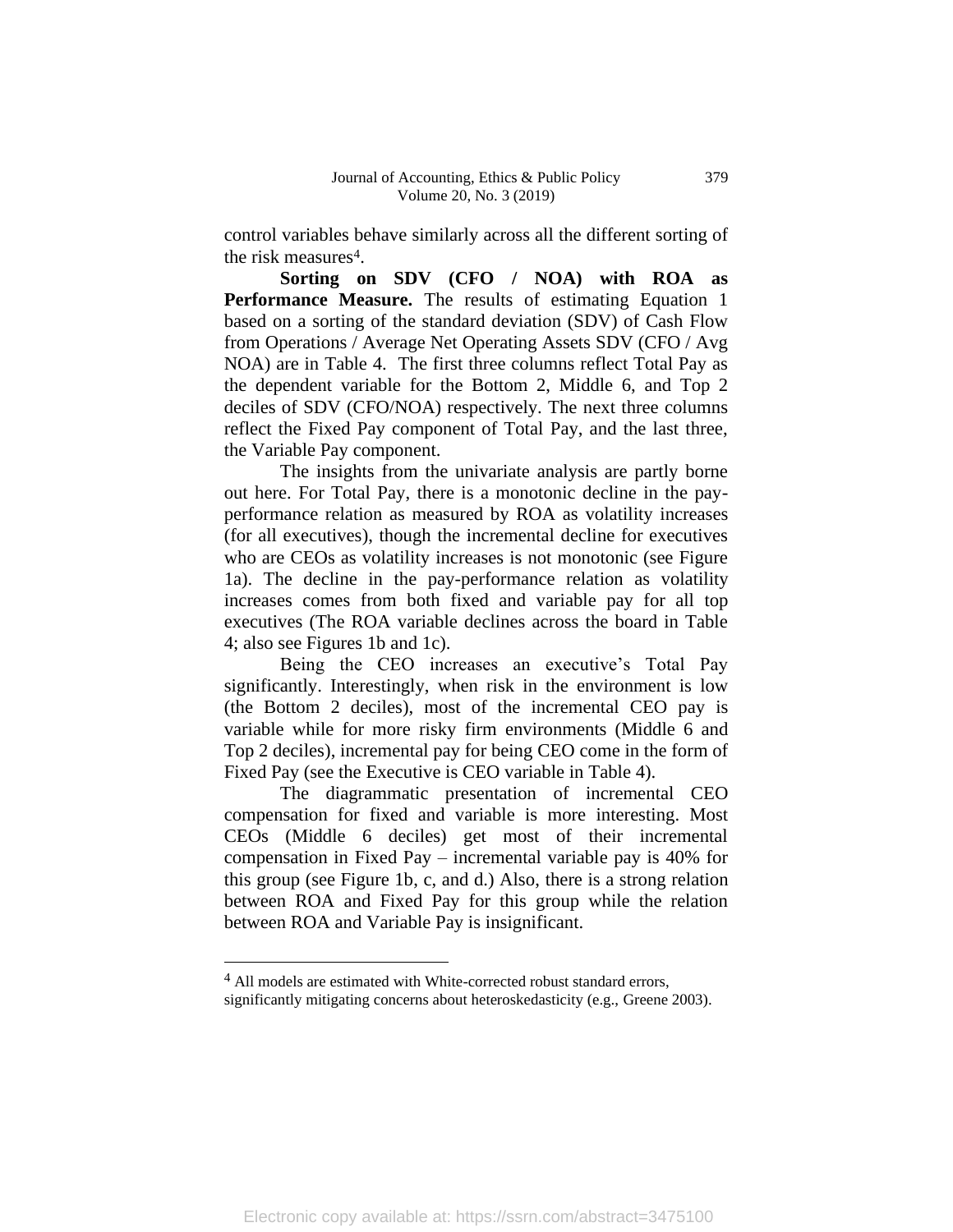Figures 1b, c, and d suggest that variable pay is a large component of incremental pay for executives who are CEOs in the Bottom 2 and Top 2 deciles of cash flow volatility (though only the Bottom 2 is significant in Table 4). The incremental pay percentages for the Bottom 2 and Top 2 deciles of volatility are 80% and about 83% respectively composed of variable pay.

Basing a large component of a CEO's compensation on variable pay when risk in the operating environment is low is consistent with agency theory (e.g. Bolton and Dewatripont 2005). Basing more than 80% of a CEO's incremental pay on variable pay when risk in the environment is high can also be consistent with self-selection where less risk averse CEOs seek out firms that pay more in variable pay. Another contributing factor is that firms in the top two deciles of volatility are growth firms (low book-tomarket), smaller, and riskier (higher Z-scores). Therefore, they are more likely to face cash constraints that can compel them to offer more stock-based compensation.

**Sorting on SDV (CFO / NOA) with Cumulative Annual Returns as Performance Measure***.* Table 5 shows the results of estimating the model with Cumulative Annual Return as the performance measure conditional on risk in cash flows. With market returns as the performance measure, it appears that most executives are protected from market reaction to performance. This is evidenced in the negative or insignificant coefficient on Cumulative Annual Return.

This result suggests that firms attempt to meet executives' reservation wages and utilities in spite of market reaction to the actions they take. This is consistent with an agency theoretic setting where the principal attempts to balance incentives with risk sharing, knowing that the agent taking a good action can still result in a bad outcome. While Holmstrom's informativeness principle argues that all information that can provide insight on the manager's actions should be used in evaluating the manager, by the same token, information that does not inform on the manager's actions or effort should be excluded as such information only add noise (Holmstrom 1979, Holmstrom and Milgraom 1987). Thus,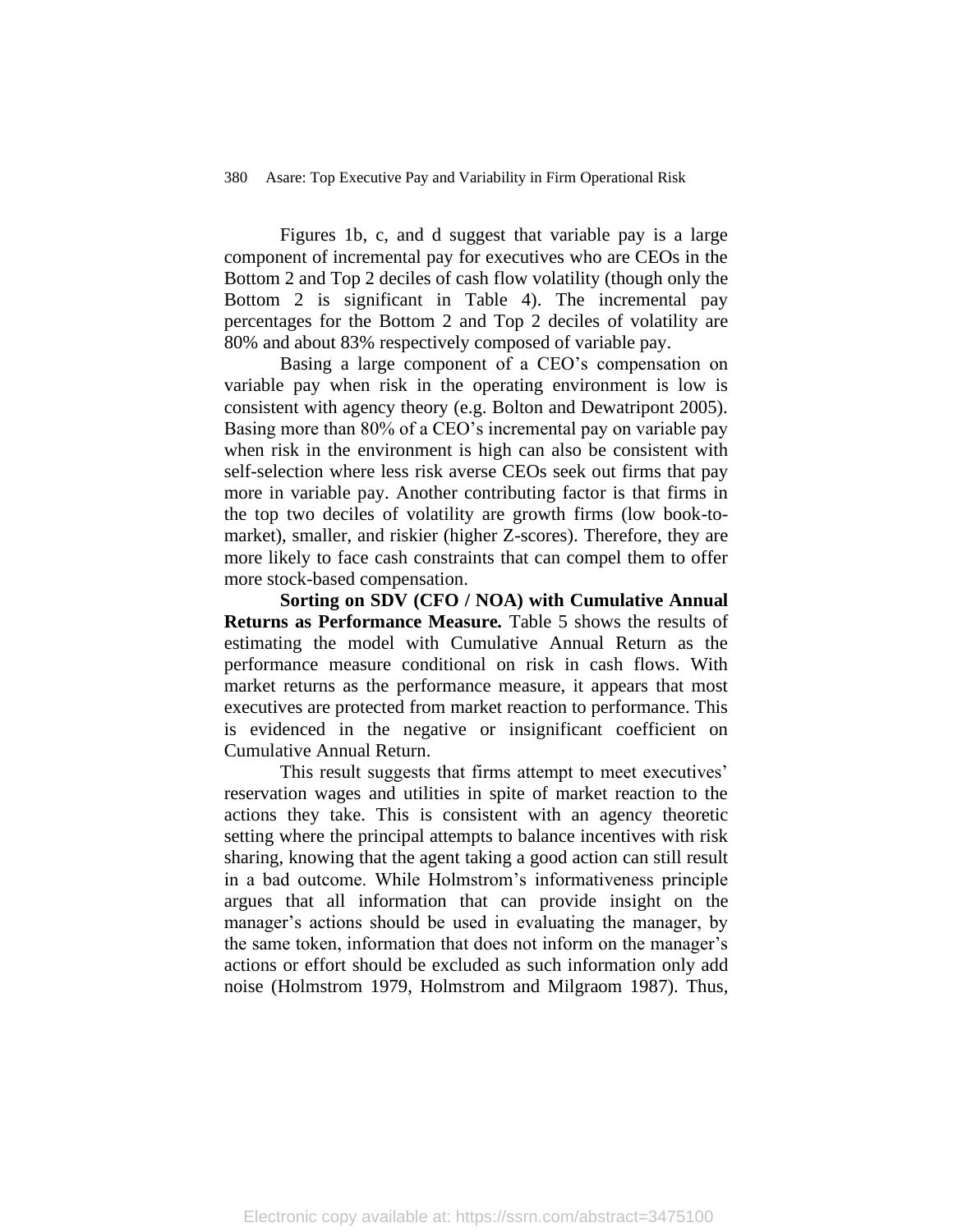conditional on volatility in cash flows, it is possible that returns are a noisy measure that firms may ignore in the compensation setting process. As a practical example, an executive can make investments that can cause volatility in current or near-term cash flow but not affect returns till several years hence.

Even for executives who are CEOs the incremental pay for the Middle 6 and Top 2 deciles of volatility come from fixed pay. It is only for the Bottom 2 deciles of volatility that the incremental pay for CEOs come from Variable Pay, consistent with treating CEOs as largely risk averse.

**Sorting on SDV of Cumulative Annual Returns with ROE as Performance Measure (results in Table 6)**. Having ROE as the performance measure implies that top executives are being evaluated on their performance for shareholders, not necessarily for all capital providers. The pay-performance relation for top executives declines monotonically from the Bottom 2 to the Top 2 deciles for Total Pay, Fixed Pay, and Variable Pay for all executives (See the Return on Equity variable in Table 6). This result again is consistent with agency theory in that the principal partially shields the agent from variability in compensation as risk in the firm's environment increases.

However, for CEOs, the incremental pay-performance relation is increased conditional on the risk in the market returns. While in terms of Total Pay, the increase in the performance-pay relation appears monotonic (see Executive is CEO in first three columns of Table 6), there are important differences in how the increase is distributed conditional on risk in market returns. For the Bottom 2 deciles, almost all the incremental pay from being a CEO comes from Fixed Pay, suggesting that this may be the most riskaverse CEOS. For the Middle 6 deciles, about 34% of the incremental pay for being CEO comes from Fixed Pay. Though only about 29% of the incremental pay for being CEO comes from fixed pay for the Top 2 deciles of SDV of returns, both the fixed and variable components are almost insignificant (p<.10), suggesting that performance-pay relation for CEOs is weakened as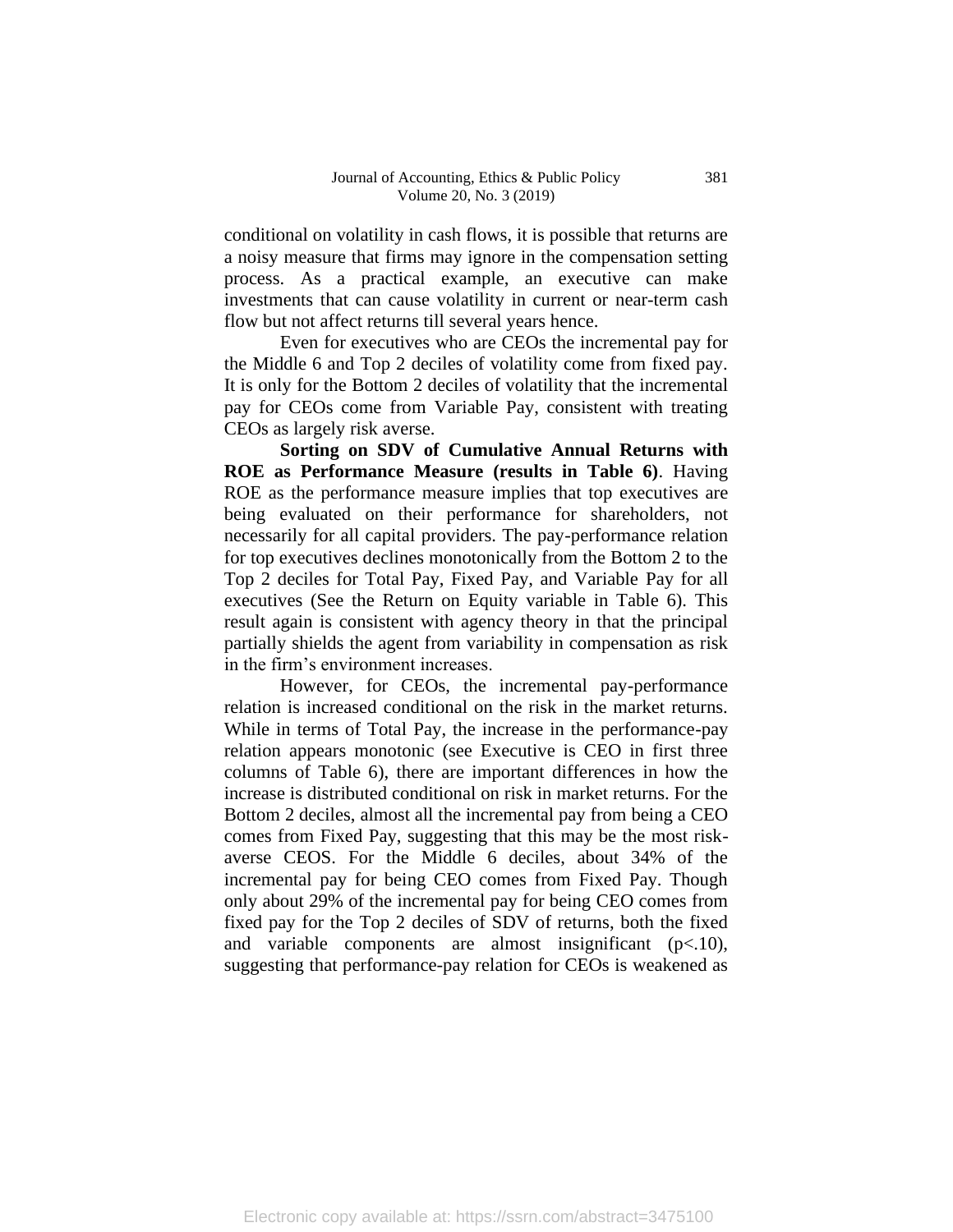risk increases. Again, these results are consistent with agency theory assuming a risk averse CEO.

Interestingly, except for the Middle 6 deciles, top executives in general get a larger portion of their total pay in variable form than do CEOs. For top executives in general, it is about 60%, 59.4% and 60% for the Bottom 2, Middle 6 and Top 2 deciles respectively. The corresponding ratios for CEOs on the other had are 32%, 64% are 53% respectively. Again, this may reflect differences in bargaining power between CEOs and other top executives, self-selection of *highly* risk averse CEOs into *low* risk firm environments, and *less* risk averse CEOs into environments that offer relatively *more* risk and potential reward or more likely, a combination of the two.

These patterns are presented diagrammatically in figures 2a – 2d. Besides the possibility of non-CEOs having lower bargaining power in their compensation setting processes, it is also possible that non-CEO top executives tend to have lower levels of risk aversion and are willing to challenge themselves more in their quest to reach the corner office. This ambition may compel some of them to take more variable pay to motivate themselves and to show that they "have what it takes" to be CEO.

**Control Variables.** Across all models, Book-to-Market is negatively related to compensation, reflecting the fact that high market value firms tend to pay their top executives more, though the amount generally decreases as risk increases. I control for the quality of the executive's output with the Modified Jones Model Discretionary Accruals (Jones 1991 and Dechow et al. 1995). Negative discretionary accruals are income decreasing and positive ones are income increasing. The significant coefficients suggests that boards of directors tend to incorporate the quality of income into compensation decisions, though the small coefficients suggest their effects on compensation are not very large. The negative sign on the coefficients imply that income decreasing discretionary accruals are likely interpreted as higher quality income and rewarded and vice-versa. Executives are able to increase their total compensation by levering up their capital structure. They reap the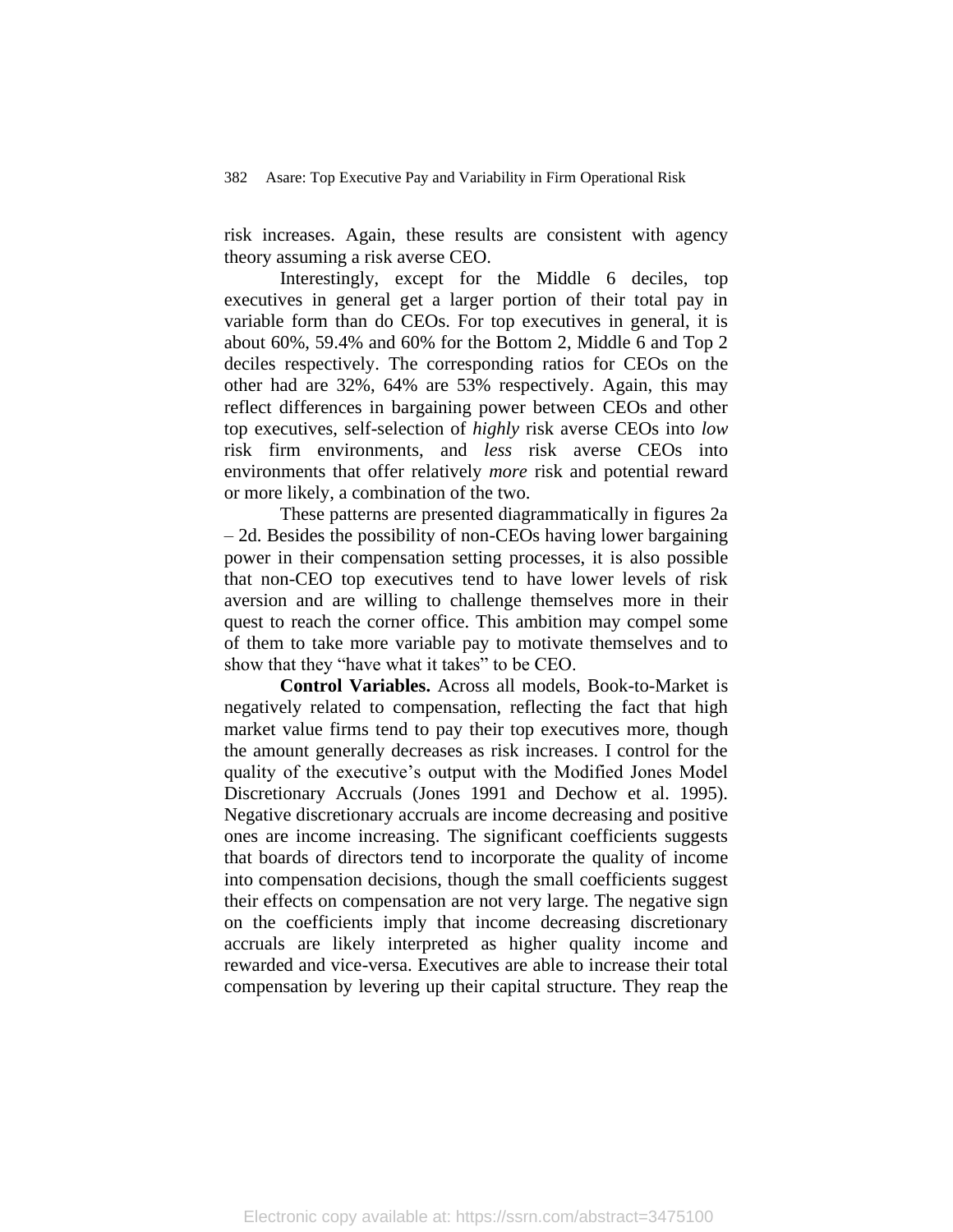benefits of leverage primarily through Fixed Pay. Losses are generally negatively associated with compensation, but the effects are quite small for CEOs.

Interestingly, financial distress (measured by Zmijewski's Z-score (Zmijewski 1984) is incrementally positively related to Variable Pay for the Middle 6 and Top 2 deciles of risk. This could be related to valuable equity and options-based offers made to attract executives to distressed companies or induce them to stay.

The only systematic pattern between CEO-Chair Duality and compensation emerges when risk is measured in terms of market returns (Table 6). In the Bottom 2 and Middle 6 deciles of risk, CEOs who are also chairs of the board command significantly higher premia for being chairs and the incremental pay decreases in risk. This suggests some level of self-selection with the most risk averse CEOs going to firms with lower risk in market returns or CEOs using their positions as chairs of the board to extract rents from shareholders. It is also possible that CEOs who are also chairs of the board are just being paid to do more work as the firms with less risk also tend to be larger (e.g., Baker and Hall 2004).

#### **Sensitivity Tests with Current and Non-Current Pay**

In sensitivity tests in which the dependent variable is alternately Current Pay (salary and bonus, i.e., cash pay) and Non-Current Pay (largely deferred stocks and options), the tenor of the general results holds with the following exceptions. Executives' Current Pay is positively related to Cumulative Annual Returns in a monotonically decreasing fashion as cash flow risk increases. However, they are protected from market effects on their stockand option-related pay as the relation between Cumulative Annual Returns and Non-current Pay is negative, with the largest "protection" (i.e., largest negative coefficient) on the Bottom 2 declines of cash flow risk (see Table 7).

A diagrammatic presentation of the coefficients on Cumulative Annual Return for All Executives and for Executive is CEO for both Current Pay and Non-current Pay is presented in Figure 3a and 3b. This result is also consistent with the principal

383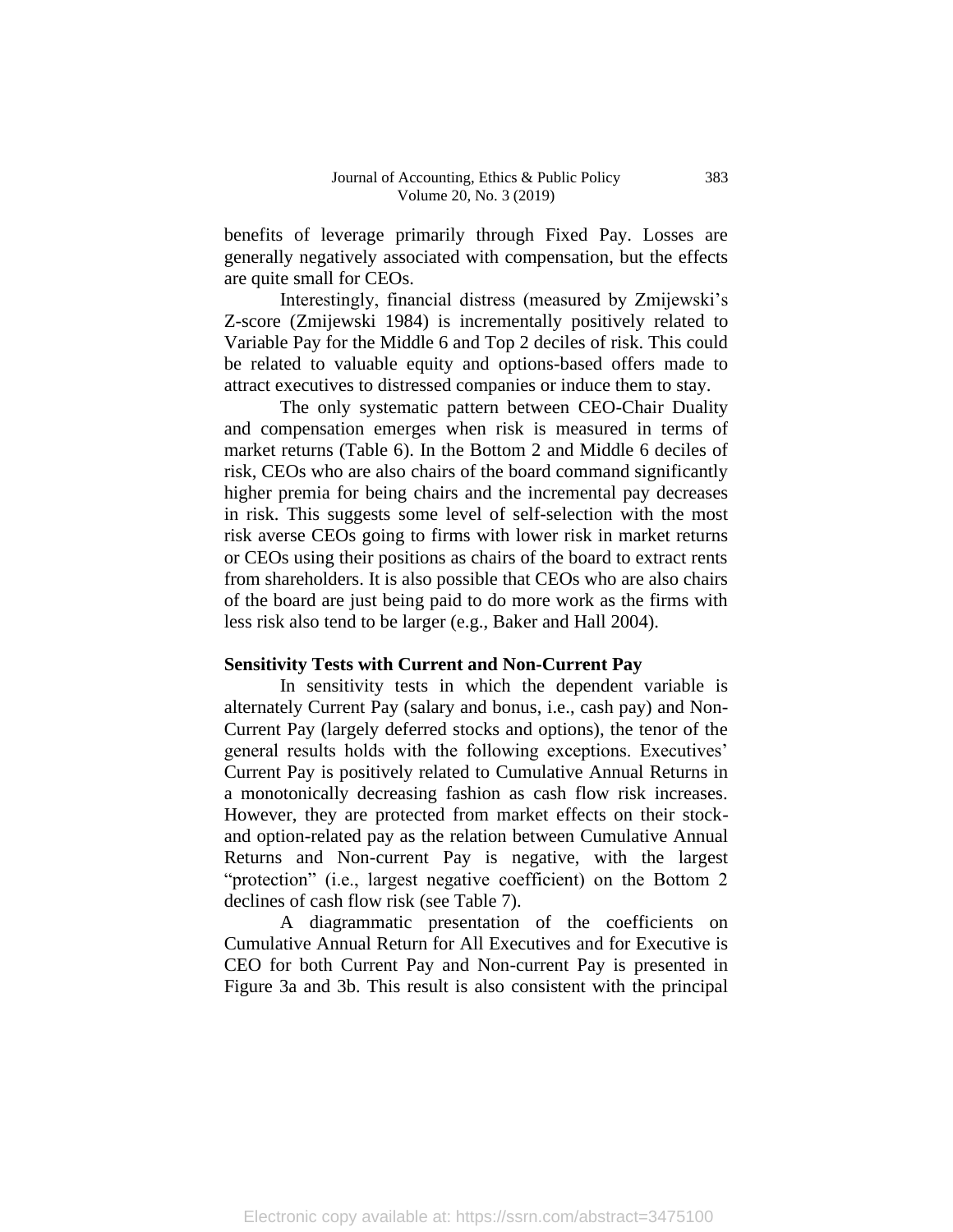shifting compensation from the relatively more variable stocks and options to the more stable salary and bonus as risk in the operating environment increases. The larger Current Pay coefficients as volatility in cash flows decline reinforces the possibility of some extent of self-selection of top executives into firms depending on their level of risk aversion. Since the results of the other sorting of the data are very similar to those presented previously, I do not present them.

#### **Sensitivity Tests with the Middle 6 Deciles**

It is possible that firms systematically set compensation contracts for most top executives conditional on the volatility in the outputs of the firm's operating environment. If so, examining the "hold out" sample of the middle six deciles will exhibit a systematic pattern of results consistent with agency theory such as declining relation between pay and performance as volatility increases. On the other hand if only firms in situations of extreme volatility devote significant effort to structuring the components of pay (e.g., more fixed or current pay relative to variable or noncurrent pay in high volatility settings) then there will be no systematic pattern observed when the Middle 6 deciles are examined in greater detail.

To test this, I re-estimate the models but for only the Middle 6 deciles of volatility. The only result that displays a systematic pattern that can be interpreted as a consistent with agency theory is the regression of Current Pay on ROA and control variables, conditional on volatility in cash flows (i.e., sorted on SDV (CFO/Avg NOA)). This suggests that firms likely exert more effort in designing compensation contracts in extreme settings of volatility compared to moderate volatility settings. The results of examining the Middle 6 deciles in greater detail suggests that in non-extreme volatility situations (i.e., moderate volatility) firms focus on linking the Current Pay component of compensation with a broad accounting measure like ROA and de-emphasize other measures**.** There is an almost monotonic decline in the relation between Current Pay and ROA as volatility in cash flows increases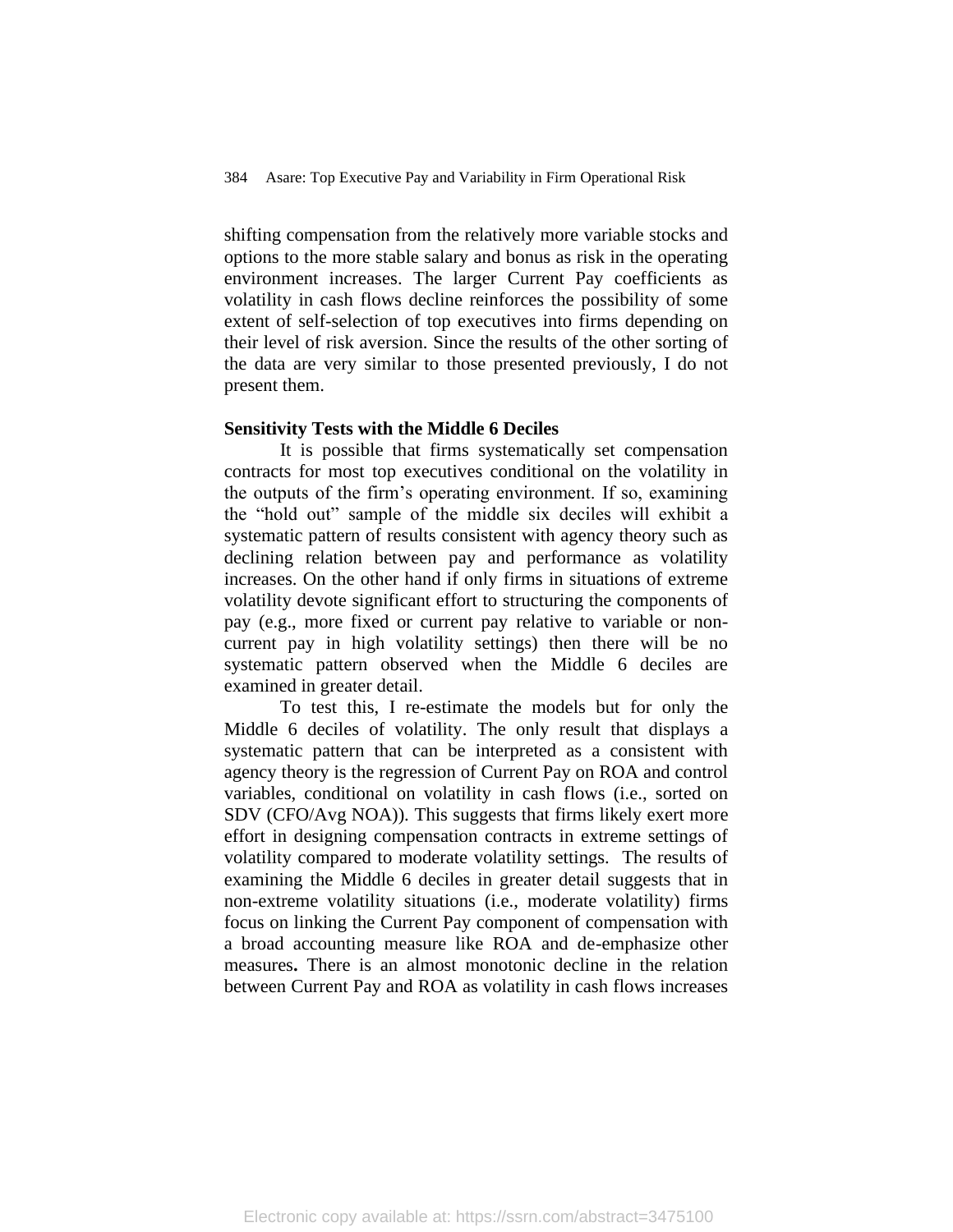(see Table 8). Since current pay is composed of only salary and bonus, it appears that companies do not systematically calibrate volatility in cash flows and stock prices into their stocks and options-based compensation contracts in moderate volatility settings.

In turn, the relative exclusion of stock and stock-related compensation in non-extreme volatility settings may be contributing to the notion of managerial power and rent extraction in both academic scholarship on top executive compensation and in the popular press (e.g., Bebchuk 2009, Bebchuk and Fried 2002, and Desai 2012).

#### **5. DISCUSSION AND CONCLUSION**

This paper tests agency theory's efforts to explain how managerial compensation should be set conditional on the risk in the operating environment and assuming the manager is risk averse. It is a difficult problem since managerial actions are not fully observable and so she has to be incentivized to take the desired actions. The need to provide the manager with incentives often means providing her with variable pay which is less desirable the more risk averse the manger is (e.g., Hall and Murphy 2002)**.**  The results of the paper suggest that companies attempt to strike this balance and while they largely succeed in striking a good balance between providing incentives and meeting the manager's reservation wage and utility, imperfections in the contracting process (for example, unobservable managerial actions) and differences in bargaining power can allow some CEOs to collect rents (e.g., Bebchuck and Fried 2002 and Morse et al. 2011).

This could be what is reflected in the significantly large incremental compensation for being chair of the board in a firm with low risk even as some non-CEO executives share more risk than may be commensurate with their level of risk aversion. For example, when volatility in stock returns is the measure of risk in the operating environment non-CEO top executives tend to have a greater share of their income in variable pay than CEOs (see Figure 2d, which is derived from Table 6)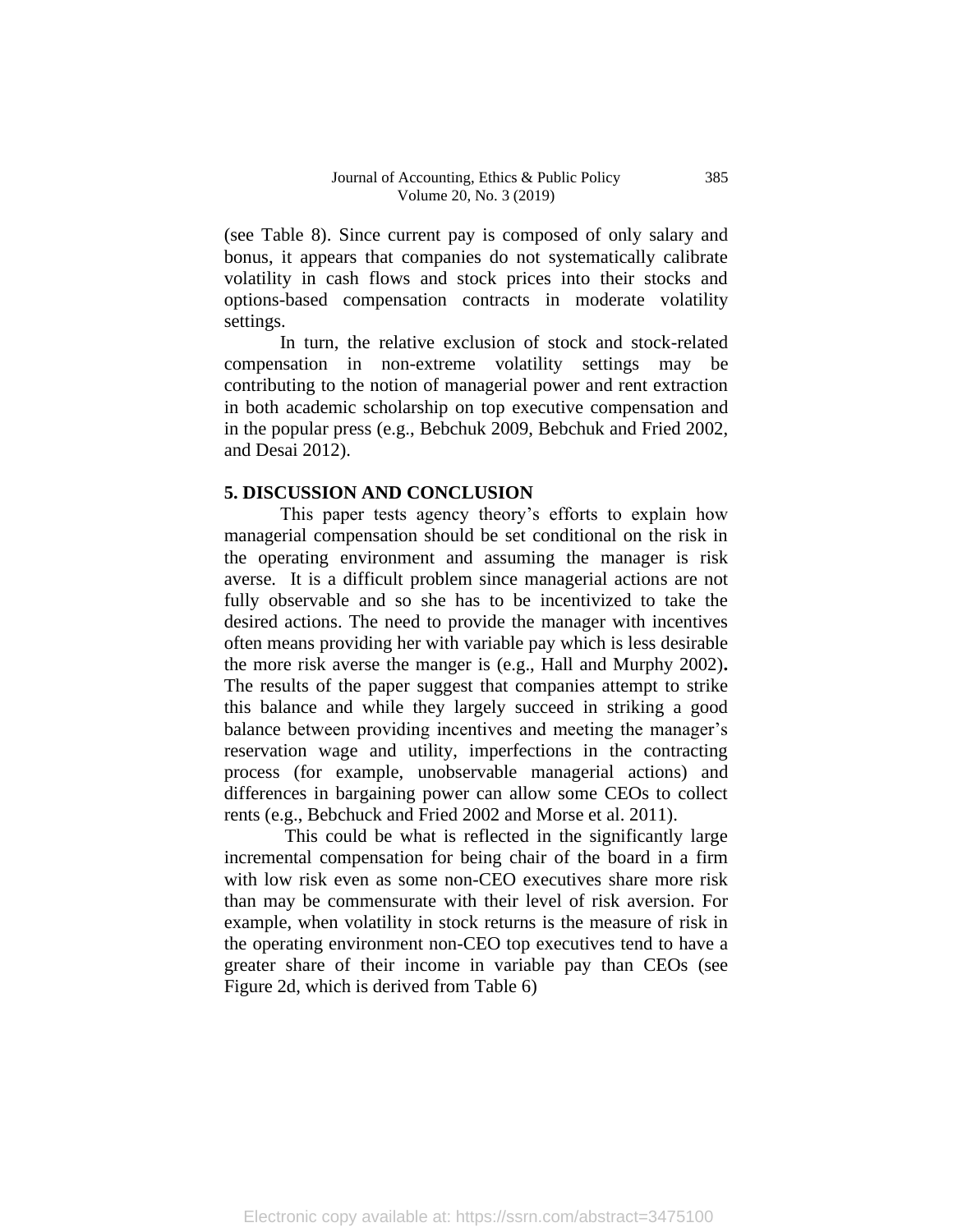Another potential contributor to the notion of inefficient top executive compensation is that in moderate volatility settings, companies seem to not deliberately structure the components of compensation to reflect operating risk as they do in extreme volatility settings.

Further research that examines the pay setting process of non-CEO top executives and what motivates them can be fruitful. For example, is it possible non-CEO top executives assume more challenge / risk as a way to demonstrate their suitability for the top job? Also, research that investigates if and how firms deliberately consider and / or incorporate volatility in the operating environment into compensation design can be very informative. To this end Graham et al. (2012) present interesting research in the context of CEOs (as opposed to all top executives) that points to individual CEO "fixed effects" playing a much larger role in determining compensation. However, Fee et al. (2013) contend that most of Graham et al.'s results can be explained by exogenous CEO changes. That is, when top-performing CEOs voluntarily leave the firm, the firm tends to continue with the existing strategy leaving CEO "fixed effects" to account for a much smaller component of CEO compensation.

Research that examines the extent, if any, that significant components of compensation like pensions and severance packages that are seemingly unlinked to performance are negotiated can also enhance researchers and regulators' understanding of the top executive pay setting process.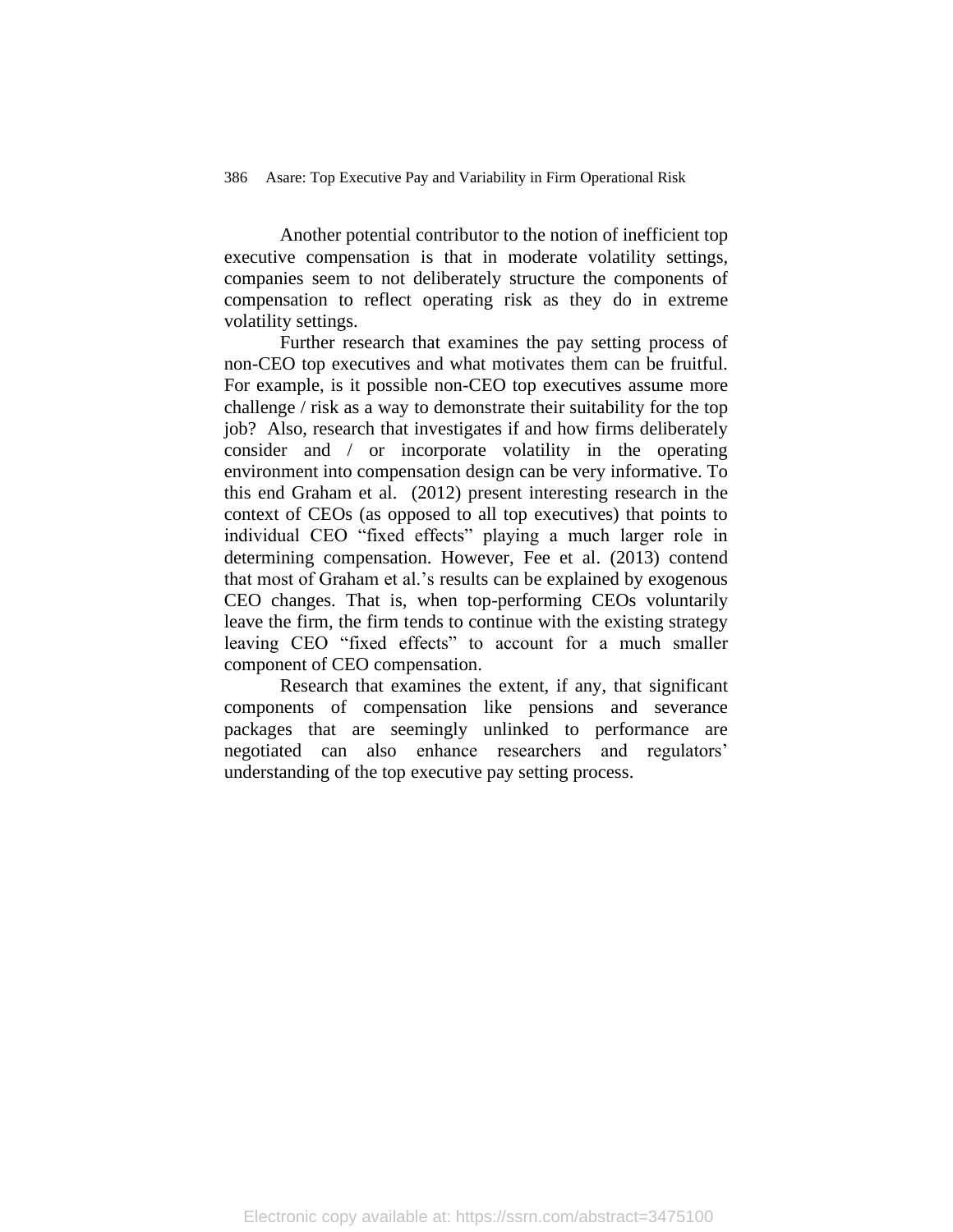#### **REFERENCES**

Baker, G. P. and B. J. Hall. 2004. CEO Incentives and firm size. *Journal of Labor Economics*, Vol 22, No.4:767-798

Bebchuk, L. A. 2009. Pay without performance: The unfulfilled promise of executive compensation. Harvard University Press.

Bebchuk, L. A. and J. M. Fried. 2002. Pay without performance: Overview of the issues. *Journal of Applied Corporate Finance* 17(4):8-22.

Becker, B. 2006. Wealth and Executive Compensation. *The Journal of Finance*, Vol LXI (1):379-397.

Bol, J. C. 2008. Subjectivity in compensation contracting. *Journal of Accounting Literature*, Vol 27(2008):1-24.

Bolton, P., and M. Dewatripont. 2005. Contract Theory, The MIT Press, Cambridge, MA.

Christensen, P. O. and G. A. Feltham. 2003. Economics of Accounting, Volume II Performance Evaluation. Boston: Springer Series in Accounting Scholarship.

Core, J. C., R. W. Holthausen and D. F. Larcker. 1999. Corporate governance, chief executive officer compensation, and firm performance. *Journal of Financial Economics*, Vol 51(1999): 371- 406.

Eavis, P. S.E.C. Approves Rule on C.E.O. Pay Ratio. 2015. New York Times, August. 5, 2015.

Fee, C. Edward, Charles J. Hadlock, and Joshua R. Pierce. 2013. Managers with and without style: Evidence using exogenous variation. *Review of Financial Studies* 26(3): 567-601.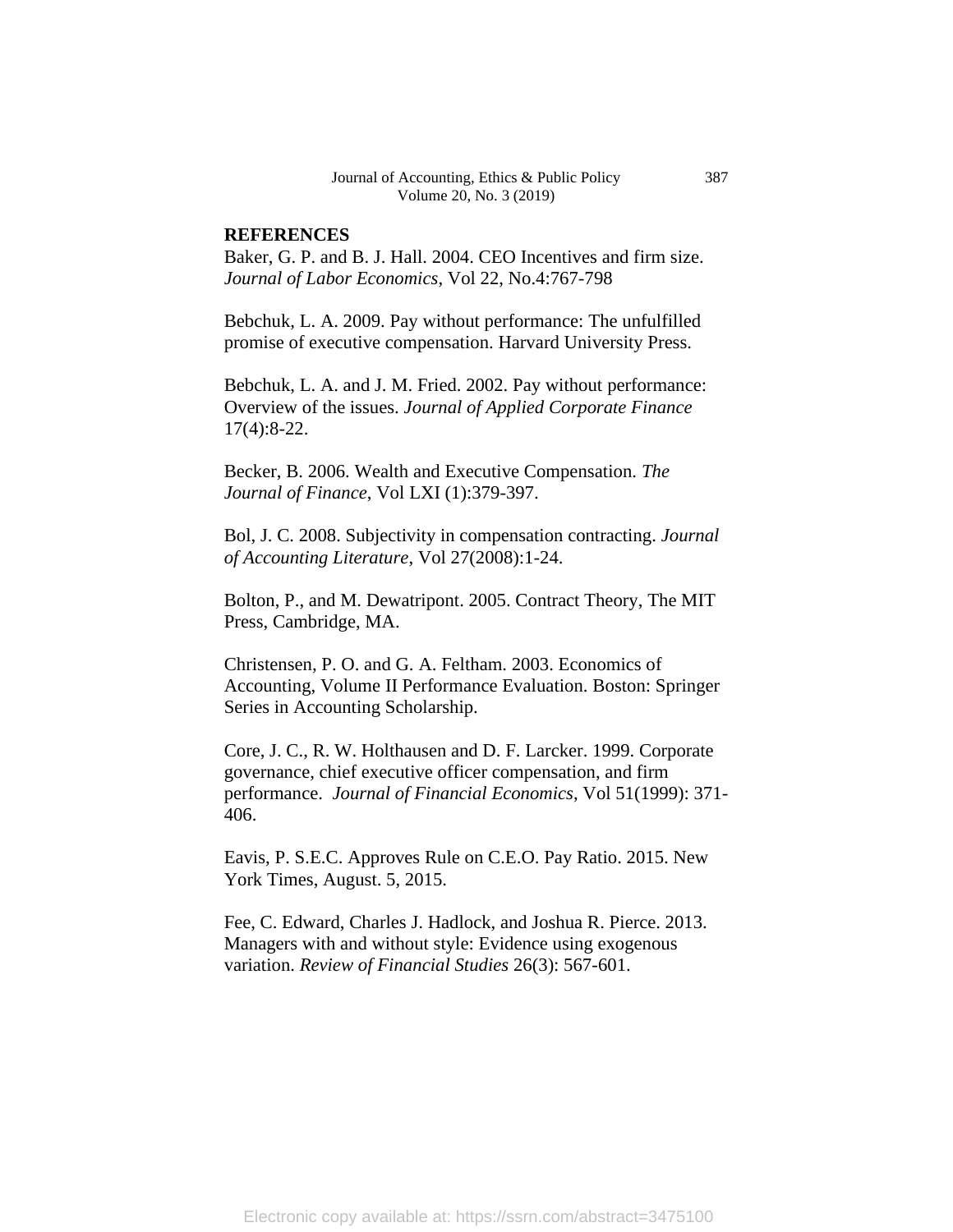Frydman, C. and D. Jenter. 2010. CEO Compensation, *Annual Review of Financial Economics* Vol. 2(1): 75-102.

Graham, J. R., S. Li, and J. Qiu. 2012. Managerial attributes and executive compensation. *Review of Financial Studies* 25 (1): 144- 186.

Desai, M. A.. 2012. The incentive bubble. *The Harvard Business Review* (March).

Dechow, P., Sloan, R., Sweeney, A., 1995. Detecting earnings management. *The Accounting Review* 70, 193–225.

Greene, W. H. 2003. Econometric Analysis, 5th Edition. Prentice Hall, 198-200.

Grossman, S. J. and O. D. Hart. 1983. An analysis of the principalagent problem. *Econometrica* (51): 7-45.

Hall, B. J. and K. J. Murphy. 2003. The trouble with stock options. *Journal of Economic Perspectives*, Vol 17(3):49-70.

Hall, B. J, and K. J. Murphy. 2002. Stock options for undiversified executives. *Journal of Accounting and Economics*, Vol 33(1):3-42.

Holmsrom, B. 1979. Moral hazard and observability. 1979. *Bell Journal of Economics* (10): 74-91.

Holmstrom, B., and P. Milgrom. 1987. Aggregation and linearity in the provision of inter-temporal incentives, *Econometrica* (55):303-328.

Jones, J., 1991. Earnings management during import relief investigations. Journal of Accounting Research 29, 193–228.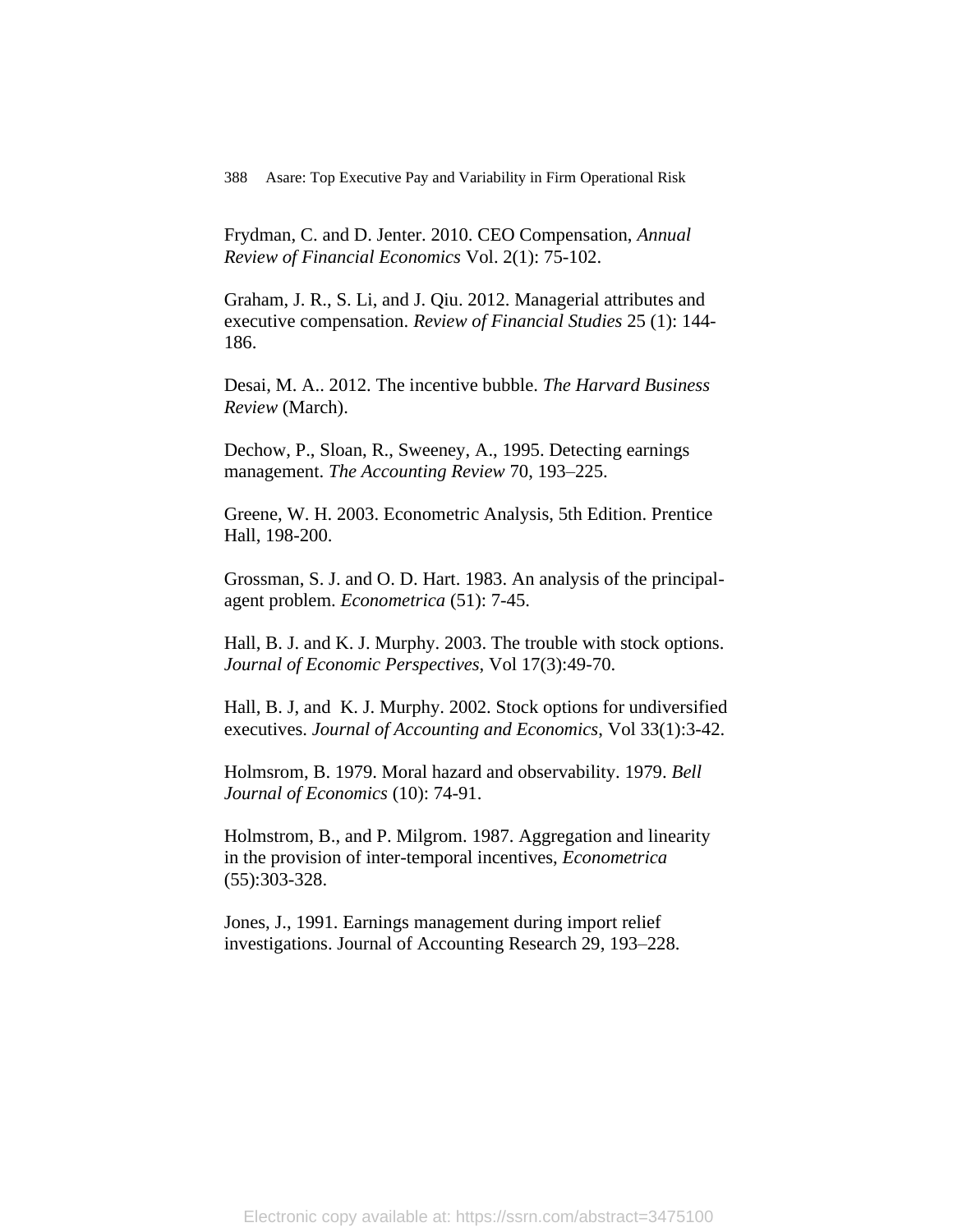*Laffont, Jean-Jacques; Martimort, David (2002). The theory of incentives: The principal-agent model. Princeton University Press.*

Lambert, R. A., D. F. Larcker, and R. E. Verrechia. 1991. Portfolio considerations in valuing executive compensation*. Journal of Accounting Research*, Vol 29 (1): 129-149.

Markowitz, H.M. 1952. Portfolio selection. *[The Journal of](https://en.wikipedia.org/wiki/The_Journal_of_Finance)  [Finance](https://en.wikipedia.org/wiki/The_Journal_of_Finance)*. 7 (1): 77–91.

Morse, A., V. Nanda, and A. Seru. 2011, Are incentive contracts rigged by Powerful CEOs? *The Journal of Finance*, 66: 1779– 1821.

Murphy, K. J. 2012. Executive Compensation: Where we are, and how we got there. Handbook of the Economics of Finance, Vol II. Edited by George Constantinides, Milton Harris, and René Stulz, Elsevier Science North Holland.

Shearman and Sterling. 2008. Executive compensation under the Emergency Economic Stabilization Act of 2008, [www.shearman.com/eceb\\_100308.](http://www.shearman.com/eceb_100308)

Securities and Exchange Commission. 2011. Shareholder Approval of Executive Compensation and Golden Parachute Compensation. Release Nos. 33-9178; 34-63768; File No. S7-31-10.

Xavier, B and A. Landier. 2008. Why has CEO pay increased so much? *Quarterly Journal of Economics*. vol. 123 (1):49-100.

Zmijewski, M. E. 1984. Methodological issues related to the estimation of financial distress prediction models. *Journal of Accounting research* (1984): 59-82.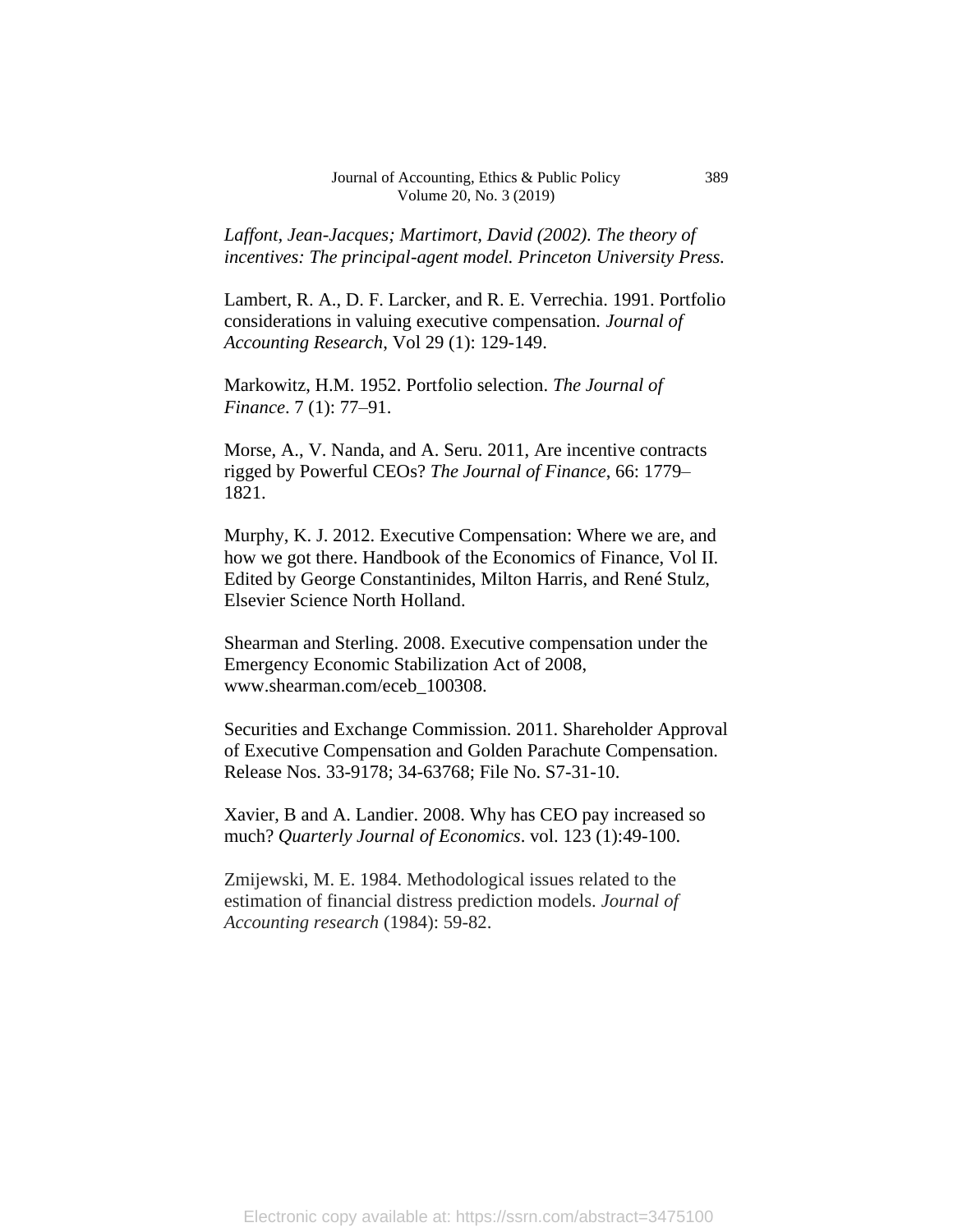## **Appendix 1. Estimation of Cumulative Annual Return (CAR)**  $RET = (SP<sub>END</sub> / SP<sub>BEG</sub>) - 1$ Where  $RET = Monthly$  returns  $SP<sub>END</sub> = Stock price at the end of the month$  $SP_{BEG}$  = Stock price at the beginning of the month  $CAR = EXP(\ln\Sigma(1 + RET)) - 1$ , where the summation is over the 12 months spanning each firm's fiscal year. Standard deviations are measured using the prior five years' CARs.

#### **2. Calculation of Net Operating Assets (NOA)**

Total Operating Assets = Total Assets – Cash – Marketable Securities – Cash Equivalents Total Operating Liabilities = Total Liabilities – Long Term Debt – Short Term Debt Net Operating Assets (NOA) = Total Operating Assets – Total Operating Liabilities Standard deviations are calculated using the prior five years' (CFO / Average NOA). Average  $NOA = (NOA<sub>END</sub> + NOA<sub>BEG</sub>) / 2$ Where  $NOA_{BEG} = Beginning NOA$  $NOA<sub>END</sub> = Ending NOA$ 

#### **3. Estimation of Discretionary Accruals (DISC-ACCRUAL)**

Discretionary accruals are estimated using the Modified Jones Model proposed by Dechow et al. (1995).  $TACC_t = \alpha + \beta_1(\Delta REV_t - \DeltaREC_t) + \beta_2PPE_t + \varepsilon_t$ 

Where TACC = Total Accrual, measured as Net Income – Cash Flow from Operations  $\Delta$ REV = Change in Revenue from the prior year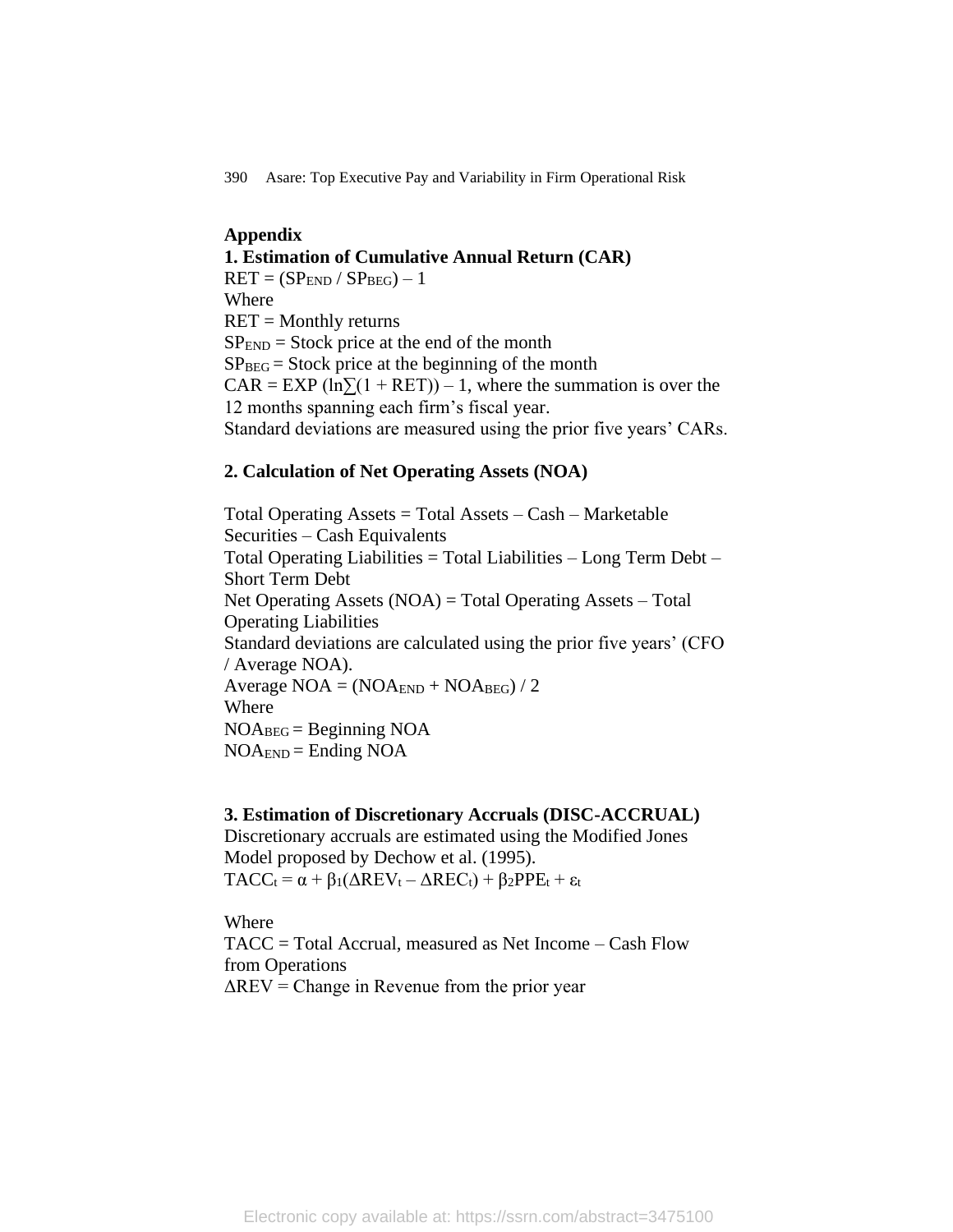$\Delta$ REC = Change in Accounts Receivables from the prior year PPE = Property, Plant and Equipment

 $\epsilon$  = Error term (residuals) representing the measure of discretionary accruals.

The model is estimated at the 2-digit SIC code level and I require there to be at least nine observations per SIC code to enter the sample.

#### **4. Background on Compensation Variables**

Total Compensation (called TDC1 in Execucomp) = Salary  $+$ Bonus + Other Annual Compensation + Restricted Stock Grants + Long Term Incentive Payment Payouts + All Other + Value of Option Grants.

Non-current Pay = Black Scholes value of stock option awards + stock awards

Current Pay  $=$  Salary  $+$  Bonus

Variable Pay = Non-current Pay  $+$  stock option awards

Other Fixed Pay = Total Compensation – Variable Pay – Salary Total Fixed Pay  $=$  Salary  $+$  Other Fixed Pay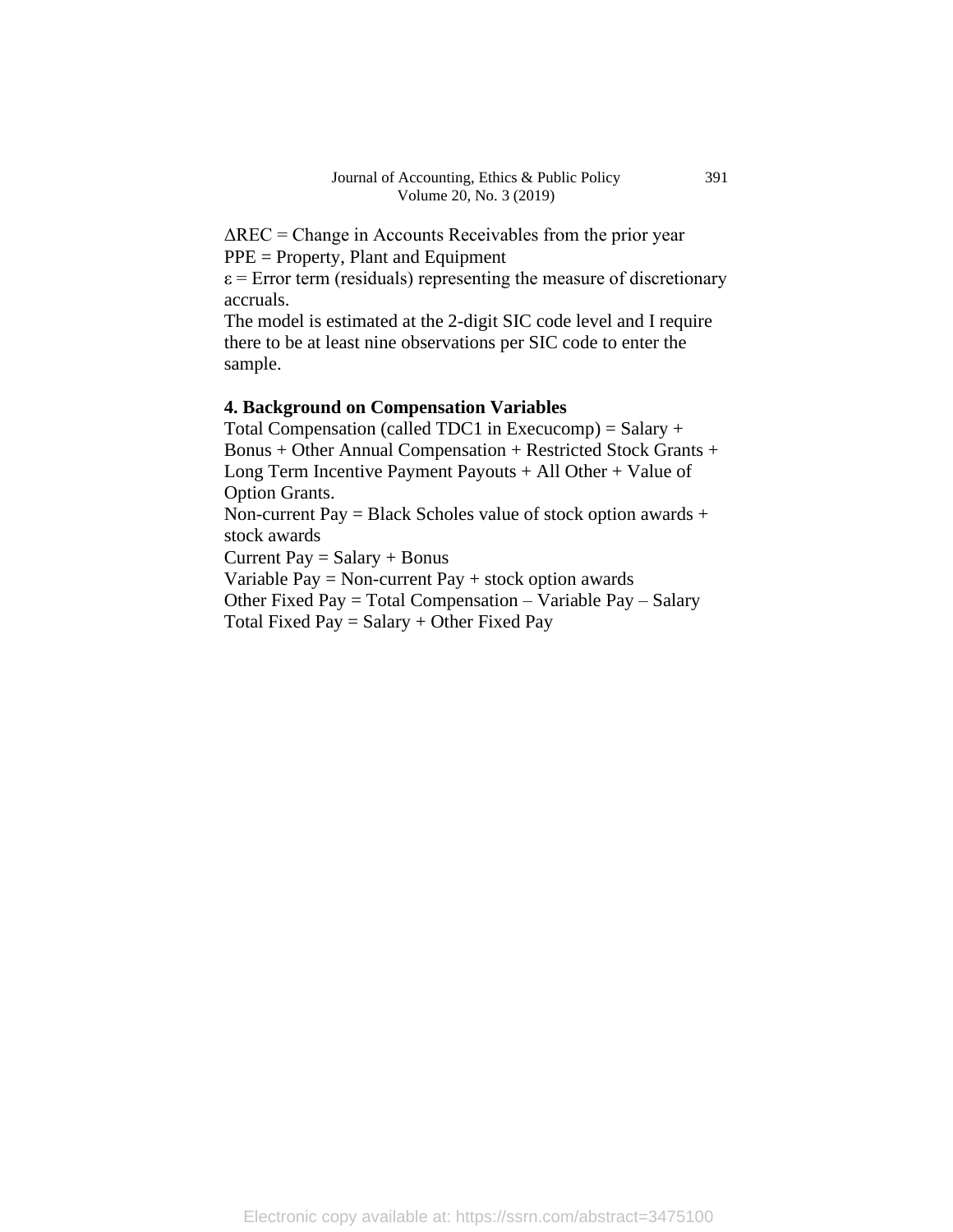|                                              | Mean       | 1st        | Median    | 3rd        | Std. Dev.  |
|----------------------------------------------|------------|------------|-----------|------------|------------|
|                                              |            | Quartile   |           | Quartile   |            |
| <b>Total Compensation (Thousands)</b>        | \$1675.82  | \$444.93   | \$849.11  | \$1784.24  | \$2465.48  |
| <b>Return on Assets</b>                      | 0.05       | 0.01       | 0.06      | 0.10       | 0.13       |
| Return on Equity                             | 0.07       | 0.03       | 0.12      | 0.19       | 0.34       |
| <b>Cumulative Annual Return</b>              | 0.17       | $-0.15$    | 0.10      | 0.38       | 0.54       |
| Book-to-Market                               | 0.49       | 0.25       | 0.41      | 0.62       | 0.39       |
| Discretionary Accruals (Millions)            | $$-120.70$ | $$-104.78$ | $$-14.50$ | \$21.93    | \$452.63   |
| Zmijewski's Z-score                          | 5.29       | 2.44       | 3.79      | 5.96       | 5.55       |
| Total Fixed Pay (Thousands)                  | \$615.64   | \$233.31   | \$358.60  | \$634.40   | \$811.64   |
| Total Variable Pay (Thousands)               | \$1017.65  | \$144.60   | \$402.03  | \$1035.55  | \$1826.31  |
| <b>Total Current Pay (Thousands)</b>         | \$606.57   | \$275.00   | \$431.25  | \$721.59   | \$545.29   |
| Total Non-current Pay (Thousands)            | \$742.08   | \$0.00     | \$201.17  | \$697.82   | \$1543.56  |
| Leverage (Debt / Assets)                     | 0.26       | 0.09       | 0.25      | 0.39       | 0.20       |
| <b>Average Assets (Millions)</b>             | \$3,013.01 | \$328.13   | \$817.83  | \$2,383.14 | \$6,546.61 |
| Market Value                                 | \$4,028.96 | \$381.41   | \$951.36  | \$2,960.86 | \$9,654.44 |
| Loss Year                                    | 0.20       | 0.00       | 0.00      | 0.00       | 0.40       |
| <b>CEO-chair Duality</b>                     | 0.18       | 0.00       | 0.00      | 0.00       | 0.38       |
| Std Dev of CFO / Avg NOA                     | 0.10       | 0.01       | 0.02      | 0.05       | 0.31       |
| <b>Std Dev. of Cumulative Annual Returns</b> | 0.48       | 0.20       | 0.35      | 0.59       | 0.46       |
| $\boldsymbol{N}$                             | 76,009     |            |           |            |            |

Table 1: Descriptive Statistics - Primary Variables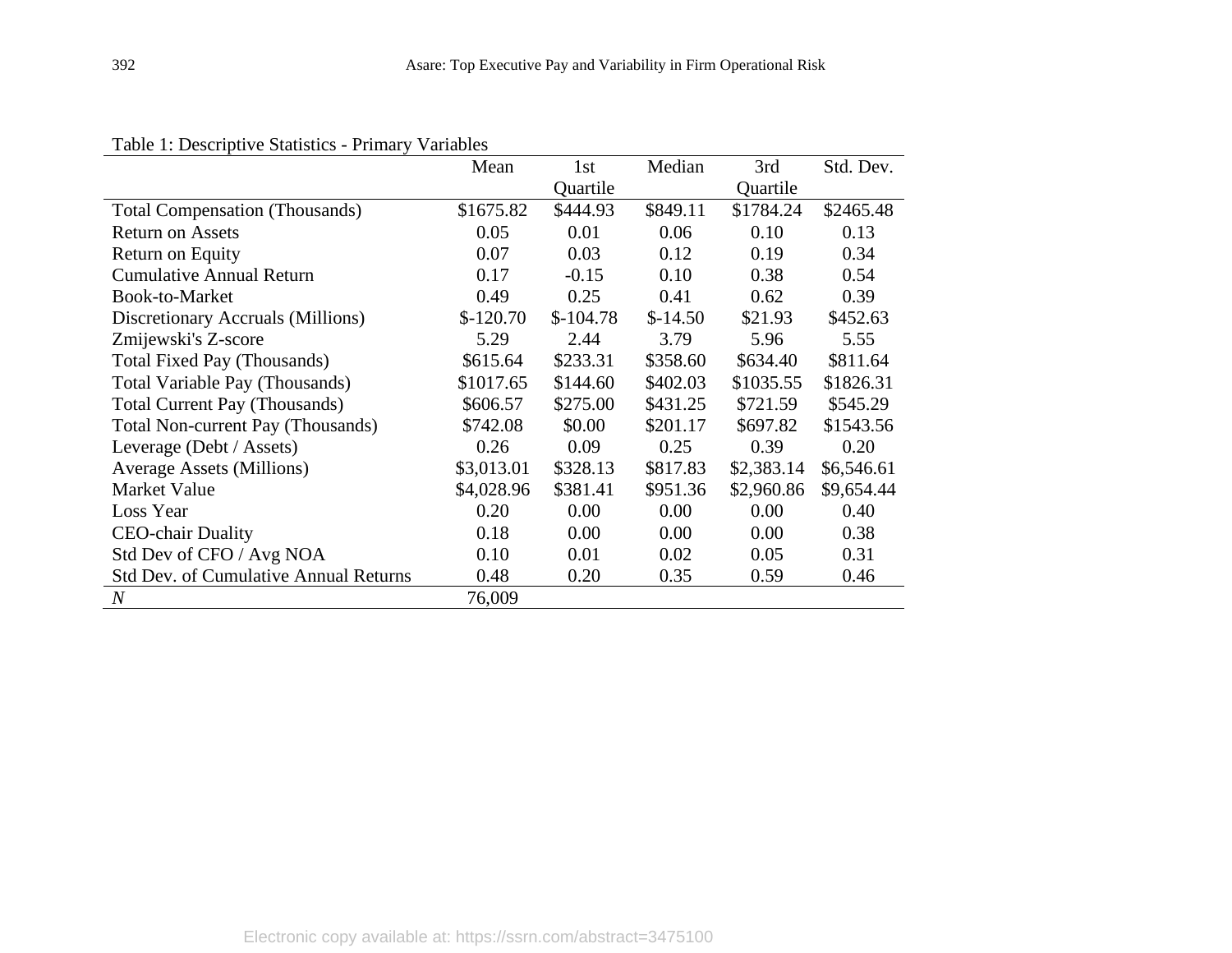| $1.10$ and $1.10$ and $1.10$ and $1.10$ and $1.0$ and $1.0$ and $1.0$ and $1.0$ and $1.0$ and $1.0$ and $1.0$ and $1.0$ and $1.0$ and $1.0$ and $1.0$ and $1.0$ and $1.0$ and $1.0$ and $1.0$ and $1.0$ and $1.0$ and $1.0$ a | Mean       | Mean       | p-value | Median   | Median     | p-value |
|-------------------------------------------------------------------------------------------------------------------------------------------------------------------------------------------------------------------------------|------------|------------|---------|----------|------------|---------|
|                                                                                                                                                                                                                               | (Top 2)    | (Bottom 2) |         | (Top 2)  | (Bottom 2) |         |
|                                                                                                                                                                                                                               | Deciles)   | Deciles)   |         | Deciles) | Deciles)   |         |
| <b>Total Compensation (Thousands)</b>                                                                                                                                                                                         | \$1,737.00 | \$1,798.01 | 0.06    | \$811.28 | \$948.47   | 0.00    |
| Return on Assets (Millions)                                                                                                                                                                                                   | 0.02       | 0.05       | 0.00    | 0.06     | 0.05       | 0.00    |
| Return on Equity                                                                                                                                                                                                              | 0.02       | 0.10       | 0.00    | 0.12     | 0.12       | 0.49    |
| <b>Cumulative Annual Return</b>                                                                                                                                                                                               | 0.20       | 0.15       | 0.00    | 0.06     | 0.11       | 0.00    |
| Book-to-Market                                                                                                                                                                                                                | 0.38       | 0.53       | 0.00    | 0.29     | 0.45       | 0.00    |
| Discretionary Accruals (Millions))                                                                                                                                                                                            | $$-64.89$  | $$-190.36$ | 0.00    | $$-5.87$ | $$-30.36$  | 0.00    |
| Zmijewski's Z-score                                                                                                                                                                                                           | 7.16       | 4.00       | 0.00    | 4.81     | 3.19       | 0.00    |
| Total Fixed Pay (Thousands)                                                                                                                                                                                                   | \$465.38   | \$769.93   | 0.00    | \$288.64 | \$444.04   | 0.00    |
| Total Variable Pay (Thousands)                                                                                                                                                                                                | \$1,210.15 | \$983.59   | 0.00    | \$433.95 | \$415.89   | 0.03    |
| <b>Total Current Pay (Thousands)</b>                                                                                                                                                                                          | \$506.93   | \$701.77   | 0.00    | \$365.47 | \$515.11   | 0.00    |
| <b>Total Non-current Pay (Thousands)</b>                                                                                                                                                                                      | \$969.36   | \$666.34   | 0.00    | \$263.82 | \$187.60   | 0.00    |
| Leverage (Debt / Assets)                                                                                                                                                                                                      | 0.19       | 0.33       | 0.00    | 0.10     | 0.33       | 0.00    |
| <b>Average Assets (Millions)</b>                                                                                                                                                                                              | \$1,333.38 | 4743.26    | 0.00    | \$399.37 | \$1,534.30 | 0.00    |
| Market Value (Millions)                                                                                                                                                                                                       | \$2,763.31 | \$5567.15  | 0.00    | \$690.47 | \$1,517.06 | 0.00    |
| Loss Year                                                                                                                                                                                                                     | 0.29       | 0.14       | 0.00    | 0.00     | 0.00       | 0.00    |
| <b>CEO-chair Duality</b>                                                                                                                                                                                                      | 0.17       | 0.18       | 0.09    | 0.00     | 0.00       | 0.09    |
| Std. Dev of CFO / Avg. NOA                                                                                                                                                                                                    | 0.44       | 0.01       | 0.00    | 0.17     | 0.01       | 0.00    |
| <b>Std. Dev. of Cumulative Annual Returns</b>                                                                                                                                                                                 | 0.70       | 0.33       | 0.00    | 0.51     | 0.25       | 0.00    |
| $\boldsymbol{n}$                                                                                                                                                                                                              | 13,013     | 13,361     |         | 13,013   | 13,361     |         |

Table 2a: Mean and Median Differences of Top and Bottom Deciles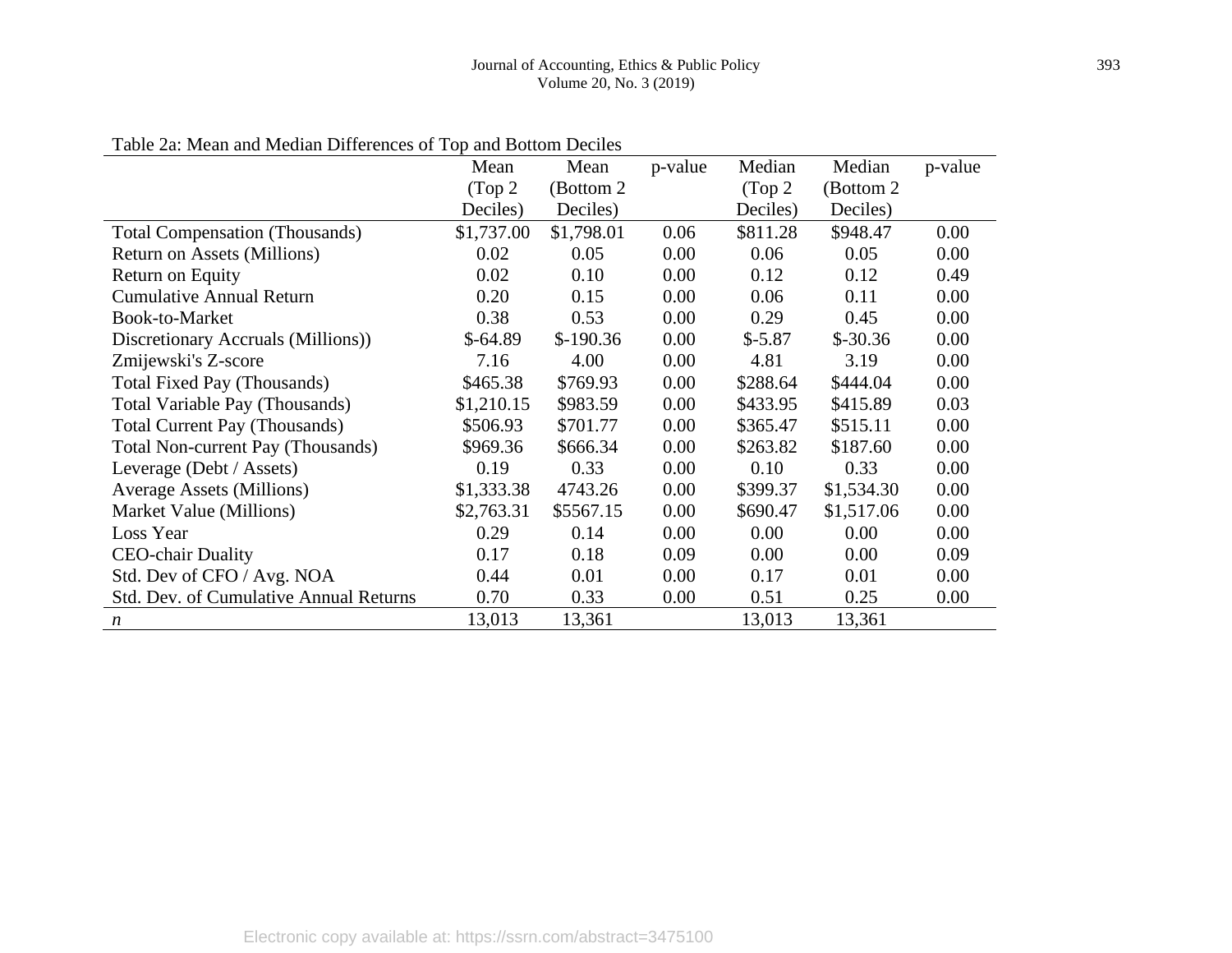| Tuble 20. Mean and Median Differences of CLO and Foll CLO LAccall res | Mean       | Mean       | p-value | Median     | Median    | p-value |
|-----------------------------------------------------------------------|------------|------------|---------|------------|-----------|---------|
|                                                                       | (CEOs)     | $(Non-$    |         | (CEOs)     | $(Non-$   |         |
|                                                                       |            | CEOs       |         |            | CEOs      |         |
| <b>Total Compensation (Thousands)</b>                                 | \$3,406.14 | \$1,306.32 | 0.00    | \$1,954.87 | \$730.08  | 0.00    |
| <b>Return on Assets</b>                                               | 0.05       | 0.05       | 0.21    | 0.06       | 0.06      | 0.13    |
| Return on Equity                                                      | 0.08       | 0.07       | 0.13    | 0.12       | 0.12      | 0.06    |
| <b>Cumulative Annual Return</b>                                       | 0.16       | 0.18       | 0.01    | 0.09       | 0.10      | 0.30    |
| Book-to-Market                                                        | 0.49       | 0.49       | 0.92    | 0.41       | 0.41      | 0.94    |
| Discretionary Accruals (Millions)                                     | $$-126.70$ | $$-119.42$ | 0.09    | $$-15.99$  | $$-14.19$ | 0.02    |
| Zmijewski's Z-score                                                   | 5.30       | 5.29       | 0.93    | 3.77       | 3.79      | 0.48    |
| <b>Total Fixed Pay (Thousands)</b>                                    | \$1,129.02 | \$506.02   | 0.00    | \$687.00   | \$318.15  | 0.00    |
| Total Variable Pay (Thousands)                                        | \$2,141.94 | \$777.56   | 0.00    | \$1049.75  | \$340.09  | 0.00    |
| <b>Total Current Pay (Thousands)</b>                                  | \$1,106.63 | \$499.79   | 0.00    | \$855.21   | \$383.52  | 0.00    |
| <b>Total Non-current Pay (Thousands)</b>                              | \$1,553.74 | \$568.76   | 0.00    | \$574.03   | \$172.38  | 0.00    |
| Leverage (Debt / Total Assets)                                        | 0.26       | 0.26       | 0.34    | 0.25       | 0.25      | 0.18    |
| <b>Average Assets (Millions)</b>                                      | \$3,137.48 | \$2,986.43 | 0.02    | \$865.85   | \$808.58  | 0.00    |
| Market Value (Millions)                                               | \$4,253.88 | \$3,980.92 | 0.00    | \$1,033.95 | \$934.00  | 0.00    |
| Loss Year                                                             | 0.19       | 0.20       | 0.06    | 0.00       | 0.00      | 0.06    |
| <b>CEO-chair Duality</b>                                              | 1.00       | 0.00       | 0.00    | 1.00       | 0.00      | 0.00    |
| Std. Dev of CFO / Avg. NOA                                            | 0.09       | 0.10       | 0.48    | 0.02       | 0.02      | 0.06    |
| Std. Dev. of Cumulative Annual Returns                                | 0.47       | 0.48       | 0.06    | 0.34       | 0.35      | 0.12    |
| $\mathcal N$                                                          | 13,375     | 62,634     |         | 13,375     | 62,634    |         |

Table 2b: Mean and Median Differences of CEO and Non-CEO Executives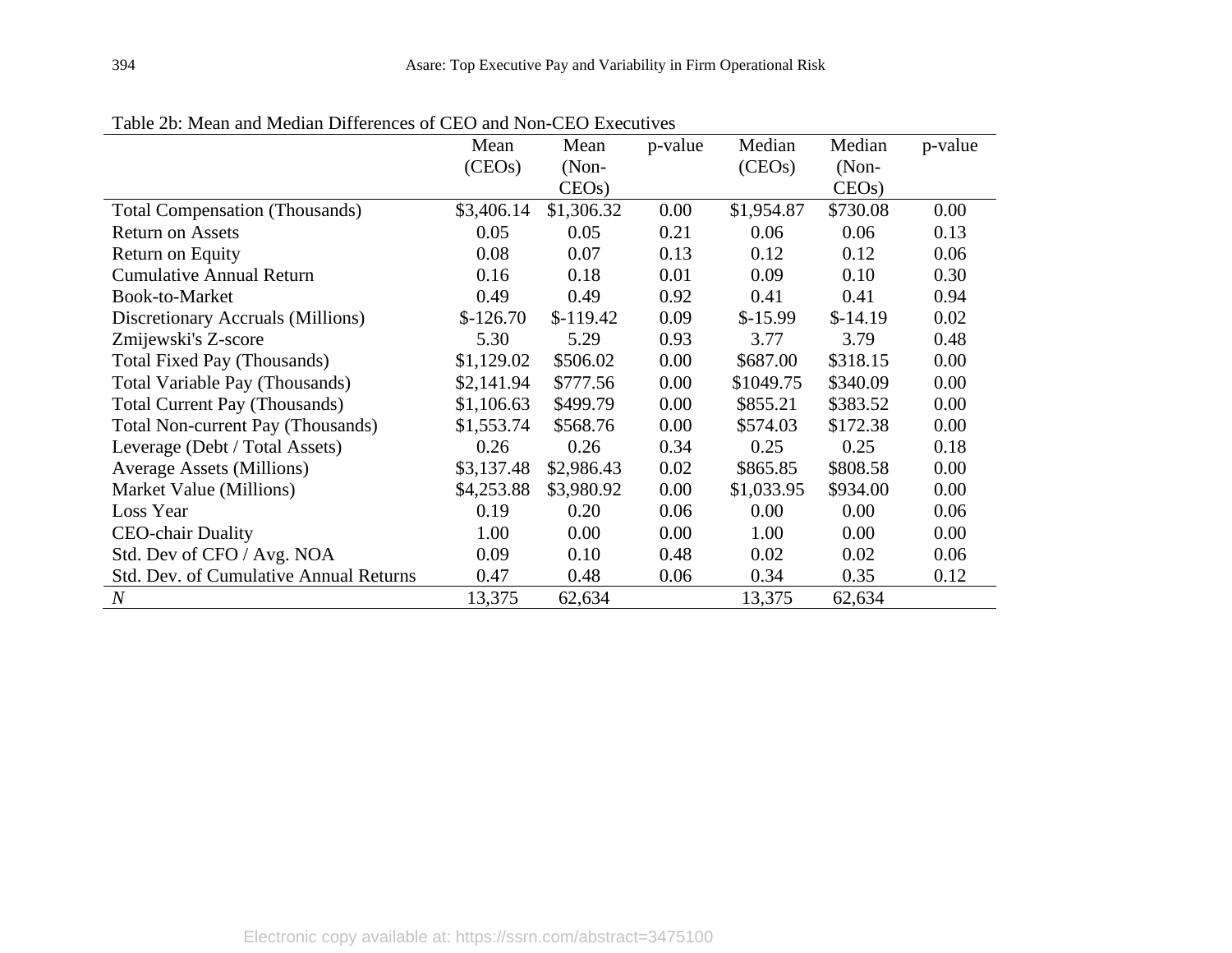#### **Table 3, Firm Performance and Top Executives' Pay: Correlation of Primary Variables**

|                                                                                                                                                             |               | $\mathfrak{D}$                      | 3    |            | 5                                                                                       | 6                                                                                     | 8 | 9 | 10 | 11                                                                                                                 | 12 | 13         | 14                                                                                                                                                                                                                                                                        | 15 | 16 | 17         | 18 |
|-------------------------------------------------------------------------------------------------------------------------------------------------------------|---------------|-------------------------------------|------|------------|-----------------------------------------------------------------------------------------|---------------------------------------------------------------------------------------|---|---|----|--------------------------------------------------------------------------------------------------------------------|----|------------|---------------------------------------------------------------------------------------------------------------------------------------------------------------------------------------------------------------------------------------------------------------------------|----|----|------------|----|
| Total Compensensationn, 1                                                                                                                                   |               |                                     |      |            |                                                                                         |                                                                                       |   |   |    |                                                                                                                    |    |            |                                                                                                                                                                                                                                                                           |    |    |            |    |
| Return on Assets, 2                                                                                                                                         | $0.08**$ 1    |                                     |      |            |                                                                                         |                                                                                       |   |   |    |                                                                                                                    |    |            |                                                                                                                                                                                                                                                                           |    |    |            |    |
| Return on Equityy, 3                                                                                                                                        |               | $0.07**$ 0.62 <sup>**</sup> 1       |      |            |                                                                                         |                                                                                       |   |   |    |                                                                                                                    |    |            |                                                                                                                                                                                                                                                                           |    |    |            |    |
| Cum. Annual Return, 4                                                                                                                                       |               | $0.01**$ $0.16**$ $0.11**$ 1        |      |            |                                                                                         |                                                                                       |   |   |    |                                                                                                                    |    |            |                                                                                                                                                                                                                                                                           |    |    |            |    |
| Book-to-Market, 5                                                                                                                                           |               | $-0.15** -0.20** -0.15** -0.23**$ 1 |      |            |                                                                                         |                                                                                       |   |   |    |                                                                                                                    |    |            |                                                                                                                                                                                                                                                                           |    |    |            |    |
| Discretionary Accruals, 6                                                                                                                                   |               |                                     |      |            | $-0.33**$ 0.10 <sup>**</sup> 0.06 <sup>**</sup> 0.03 <sup>**</sup> 0.08 <sup>**</sup> 1 |                                                                                       |   |   |    |                                                                                                                    |    |            |                                                                                                                                                                                                                                                                           |    |    |            |    |
| Zmijewski's Z-score, 7                                                                                                                                      |               |                                     |      |            |                                                                                         | $0.06**$ $0.36**$ $0.17**$ $0.19**$ $-0.29**$ $0.08**$ 1                              |   |   |    |                                                                                                                    |    |            |                                                                                                                                                                                                                                                                           |    |    |            |    |
| Total Fixed Pay, 8                                                                                                                                          |               | $0.66**$ $0.05**$ $0.07**$ 0        |      |            |                                                                                         | $-0.08** -0.31** -0.10**$ 1                                                           |   |   |    |                                                                                                                    |    |            |                                                                                                                                                                                                                                                                           |    |    |            |    |
| Total Variable Pay, 9                                                                                                                                       |               |                                     |      |            |                                                                                         | $0.93**$ $0.08**$ $0.06**$ $0.01**$ $-0.16**$ $-0.27**$ $0.12**$ $0.38**$ 1           |   |   |    |                                                                                                                    |    |            |                                                                                                                                                                                                                                                                           |    |    |            |    |
| Total Current Pay, 10                                                                                                                                       |               |                                     |      |            |                                                                                         | $0.66**$ $0.14**$ $0.14**$ $0.03**$ $-0.14**$ $-0.32**$ $-0.05**$ $0.61**$ $0.57**$ 1 |   |   |    |                                                                                                                    |    |            |                                                                                                                                                                                                                                                                           |    |    |            |    |
| Total Non-current Pay, 11                                                                                                                                   |               | $0.87**$ $0.05**$ $0.04**$ 0        |      |            |                                                                                         | $-0.15** -0.24** 0.13** 0.30** 0.97** 0.41** 1$                                       |   |   |    |                                                                                                                    |    |            |                                                                                                                                                                                                                                                                           |    |    |            |    |
| Leverage (Deb / Assets), 12 0.02** -0.20** -0.09** 07** 04** -0.12** -0.53** 0.14** -0.03** 0.12** -0.05** 1                                                |               |                                     |      |            |                                                                                         |                                                                                       |   |   |    |                                                                                                                    |    |            |                                                                                                                                                                                                                                                                           |    |    |            |    |
| Average Assets, 13                                                                                                                                          |               |                                     |      |            |                                                                                         |                                                                                       |   |   |    | $0.38**$ $0.03**$ $0.07**$ $-0.03**$ $-0.07**$ $-0.74**$ $-0.11**$ $0.42**$ $0.300**$ $0.44**$ $0.24**$ $0.19**$ 1 |    |            |                                                                                                                                                                                                                                                                           |    |    |            |    |
| Market Value, 14                                                                                                                                            |               |                                     |      |            |                                                                                         |                                                                                       |   |   |    | $0.44**$ $0.15**$ $0.14**$ $0.02**$ $-0.21**$ $-0.60**$ $0.10**$ $0.36**$ $0.40**$ $0.43**$ $0.35**$ $0.01$        |    | $0.79**$ 1 |                                                                                                                                                                                                                                                                           |    |    |            |    |
| Loss Year, 15                                                                                                                                               |               |                                     |      |            |                                                                                         |                                                                                       |   |   |    |                                                                                                                    |    |            | $-0.06^{**}$ $-0.68^{**}$ $-0.51^{**}$ $-0.13^{**}$ $0.21^{**}$ $-0.09^{**}$ $-0.18^{**}$ $-0.07^{**}$ $-0.05^{**}$ $-0.15^{**}$ $-0.01^{**}$ $0.11^{**}$ $-0.06^{**}$ $-0.12^{**}$ 1                                                                                     |    |    |            |    |
| CEO-chair Duality, 16                                                                                                                                       | $0.32**$ 0.01 |                                     | 0.01 | $-0.01*$ 0 |                                                                                         | $-0.01 \quad 0$                                                                       |   |   |    | $0.29**$ $0.28**$ $0.42**$ $0.24**$ 0                                                                              |    |            | $0.01*$ $0.01**$ -0.01                                                                                                                                                                                                                                                    |    |    |            |    |
| SDV of CFO / NOA, 17                                                                                                                                        |               |                                     |      |            |                                                                                         |                                                                                       |   |   |    |                                                                                                                    |    |            | $0.03^{**}$ $-0.10^{**}$ $-0.06^{**}$ $0.01^{**}$ $-0.09^{**}$ $0.03^{**}$ $0.08^{**}$ $-0.04^{**}$ $0.05^{**}$ $-0.03^{**}$ $0.06^{**}$ $-0.08^{**}$ $-0.01^{**}$ $0.08^{**}$ $0.08^{**}$ $0.08^{**}$ $0.08^{**}$ $0.08^{**}$ $0.08^{**}$ $0.08^{**}$ $0.08^{**}$ $0.08$ |    |    |            |    |
| SDV. of Cum. Annual Ret, 180.02** -0.05** -0.06** -0.01 0.06** 0.06** 0.14** 0.14** -0.10** 0.06** -0.10** 0.08** -0.14** -0.09** 0.10** <sup>"</sup> -0.01 |               |                                     |      |            |                                                                                         |                                                                                       |   |   |    |                                                                                                                    |    |            |                                                                                                                                                                                                                                                                           |    |    | $0.15**$ 1 |    |
| <i>p</i> -values in parentheses. $p < 0.10$ , $p < 0.05$ , $p < 0.01$ .                                                                                     |               |                                     |      |            |                                                                                         |                                                                                       |   |   |    |                                                                                                                    |    |            |                                                                                                                                                                                                                                                                           |    |    |            |    |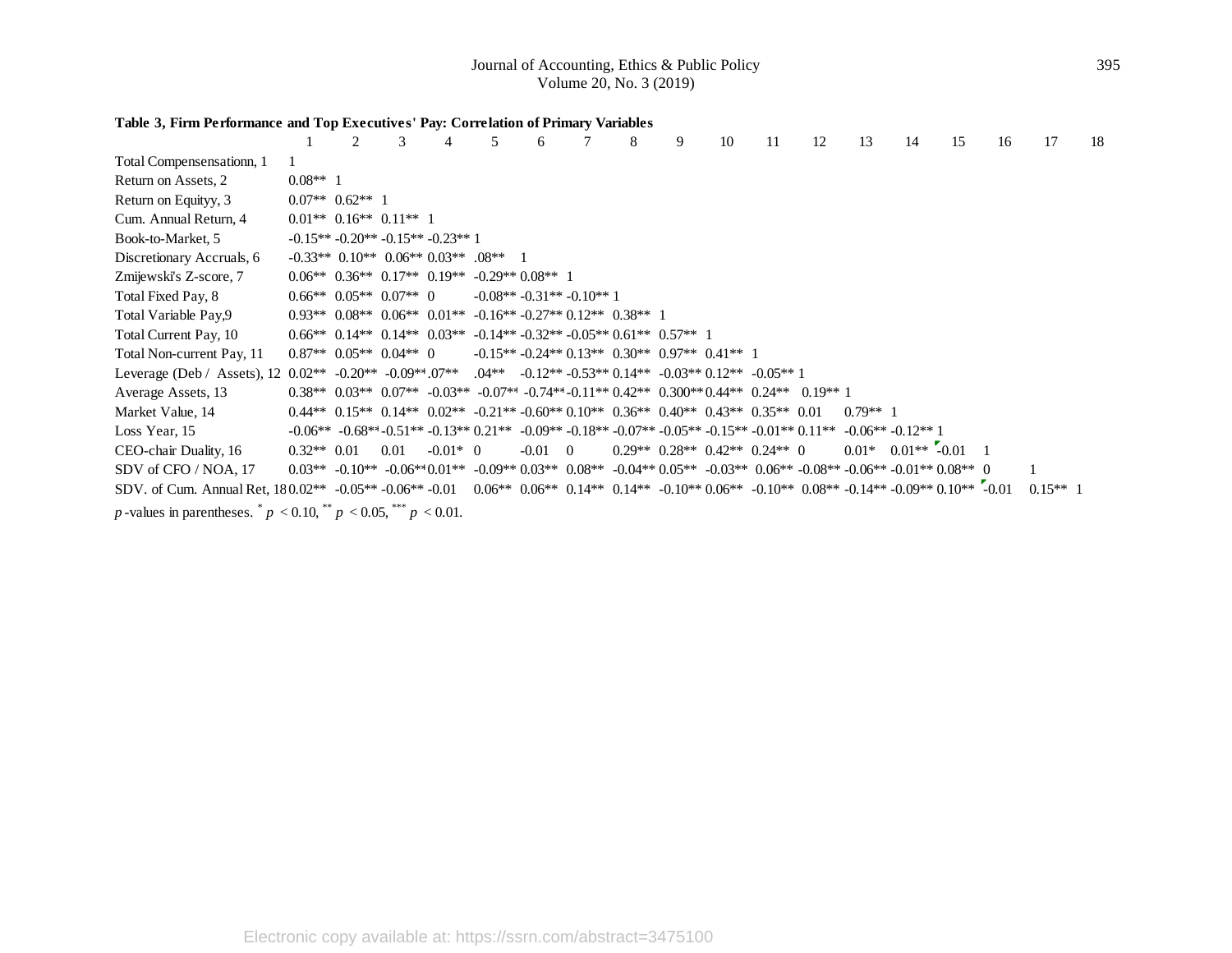| Dependent Variable:         | $\frac{1}{2}$ or $\frac{1}{2}$ or $\frac{1}{2}$ or $\frac{1}{2}$ or $\frac{1}{2}$ | <b>Total Pay</b> |               |               | Fixed Pay     |              |               | Variable Pay  |               |
|-----------------------------|-----------------------------------------------------------------------------------|------------------|---------------|---------------|---------------|--------------|---------------|---------------|---------------|
| Deciles of Volatility:      | Bottom 2                                                                          | Middle 6         | Top 2         | Bottom 2      | Middle 6      | Top 2        | Bottom 2      | Middle 6      | Top 2         |
| Intercept                   | 522.851                                                                           | 478.052**        | 260.330       | 248.801       | $346.115***$  | $237.908***$ | 335.791       | 175.152       | 36.482        |
|                             | (0.118)                                                                           | (0.034)          | (0.528)       | (0.211)       | (0.000)       | (0.000)      | (0.143)       | (0.237)       | (0.915)       |
| <b>Return on Assets</b>     | 3395.569**                                                                        | 1991.597***      | 956.660***    | 1422.725***   | 730.572***    | 249.565***   | 1893.645*     | 1203.586***   | 685.352***    |
|                             | (0.011)                                                                           | (0.000)          | (0.001)       | (0.000)       | (0.000)       | (0.000)      | (0.086)       | (0.000)       | (0.008)       |
| Executive is CEO            | 1997.032**                                                                        | 1501.419***      | 1588.269      | 324.572       | 645.948***    | 204.828***   | 1652.912**    | 577.083       | 1376.988      |
|                             | (0.013)                                                                           | (0.005)          | (0.094)       | (0.303)       | (0.008)       | (0.002)      | (0.019)       | (0.123)       | (0.147)       |
| Book-to-Market              | $-713.783***$                                                                     | $-624.163***$    | $-526.177***$ | $-151.687***$ | $-117.255***$ | $-53.567**$  | $-540.714***$ | $-499.526***$ | $-436.535***$ |
|                             | (0.000)                                                                           | (0.000)          | (0.000)       | (0.000)       | (0.000)       | (0.027)      | (0.000)       | (0.000)       | (0.000)       |
| Discretionary Accruals      | $-1.570***$                                                                       | $-1.682***$      | $-1.994***$   | $-0.585***$   | $-0.512***$   | $-0.272***$  | $-0.889***$   | $-1.057***$   | $-1.470***$   |
|                             | (0.000)                                                                           | (0.000)          | (0.000)       | (0.000)       | (0.000)       | (0.000)      | (0.000)       | (0.000)       | (0.000)       |
| Leverage (Debt / Assets)    | 661.097                                                                           | 351.335**        | 637.547**     | 203.867*      | 260.964***    | 220.745***   | 412.612       | 52.407        | 398.296       |
|                             | (0.067)                                                                           | (0.044)          | (0.017)       | (0.093)       | (0.000)       | (0.001)      | (0.157)       | (0.690)       | (0.090)       |
| Loss Year                   | 44.992                                                                            | $-26.567$        | $-173.987$    | 0.015         | $-40.688**$   | $-15.164$    | 45.639        | 10.430        | $-128.316$    |
|                             | (0.765)                                                                           | (0.675)          | (0.118)       | (1.000)       | (0.049)       | (0.580)      | (0.701)       | (0.829)       | (0.172)       |
| Zmijewski's Z-score         | $-25.493$                                                                         | 9.731            | $28.550***$   | $-22.439***$  | $-15.218***$  | $-4.672***$  | $-4.487$      | $20.402**$    | 29.455***     |
|                             | (0.173)                                                                           | (0.401)          | (0.009)       | (0.000)       | (0.000)       | (0.002)      | (0.776)       | (0.039)       | (0.001)       |
| <b>CEO-chair Duality</b>    | 342.147                                                                           | 520.604          | 294.881       | 470.507       | $-43.142$     | 233.532***   | $-242.385$    | 747.392**     | $-78.149$     |
|                             | (0.670)                                                                           | (0.334)          | (0.757)       | (0.135)       | (0.860)       | (0.001)      | (0.731)       | (0.047)       | (0.935)       |
| Sector & Year Fixed-Effects | Yes                                                                               | Yes              | Yes           | Yes           | Yes           | Yes          | Yes           | Yes           | Yes           |
| $\boldsymbol{N}$            | 13361                                                                             | 49635            | 13013         | 13361         | 49635         | 13013        | 13361         | 49635         | 13013         |
| Adj R-squared               | 0.356                                                                             | 0.273            | 0.232         | 0.339         | 0.245         | 0.195        | 0.269         | 0.229         | 0.215         |

Table 4: Relation Between Firm ROA and Executives' Total, Fixed, and Variable Pay Respectively SDV of CFO-to-Avg NOA Sort)

*p*-values in parentheses;  $p < 0.10$ ,  $p < 0.05$ ,  $p < 0.01$ . All models are estimated with robust standard errors.

Table 5: Relation Between Firm Returns and Executives' Total, Fixed, and Variable Pay Respectively (SDV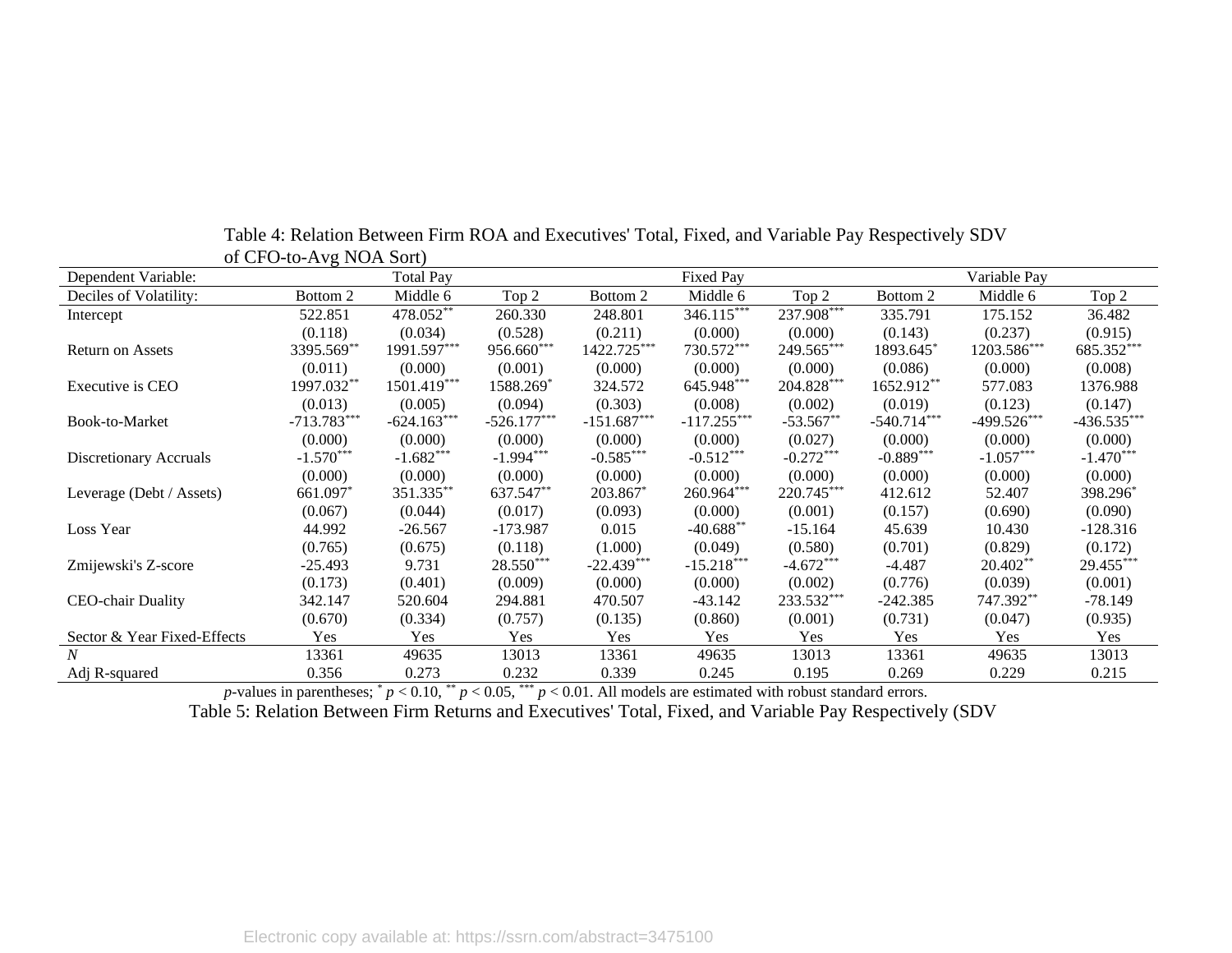| Journal of Accounting, Ethics & Public Policy |
|-----------------------------------------------|
| Volume 20, No. 3 (2019)                       |

|                                 | of CFO-to-Avg NOA Sort) |                  |               |               |                  |              |               |               |               |
|---------------------------------|-------------------------|------------------|---------------|---------------|------------------|--------------|---------------|---------------|---------------|
| Dependent Variable:             |                         | <b>Total Pay</b> |               |               | <b>Fixed Pay</b> |              |               | Variable Pay  |               |
| Deciles of Volatility:          | Bottom 2                | Middle 6         | Top 2         | Bottom 2      | Middle 6         | Top 2        | Bottom 2      | Middle 6      | Top 2         |
| Intercept                       | 887.603**               | 523.942**        | 257.162       | 382.853*      | 362.644***       | $234.581***$ | 555.948***    | 205.541       | 36.029        |
|                                 | (0.011)                 | (0.015)          | (0.490)       | (0.085)       | (0.000)          | (0.000)      | (0.008)       | (0.143)       | (0.907)       |
| <b>Cumulative Annual Return</b> | $-213.142$ **           | $-15.905$        | $-59.227$     | 20.971        | $-4.777$         | 17.258       | $-217.183***$ | $-18.819$     | $-66.194$     |
|                                 | (0.012)                 | (0.628)          | (0.288)       | (0.464)       | (0.561)          | (0.154)      | (0.001)       | (0.485)       | (0.169)       |
| Executive is CEO                | 1955.255**              | 1358.819***      | 1636.063*     | 317.641       | 593.837**        | 224.520***   | 1620.187**    | 489.171       | 1405.980      |
|                                 | (0.019)                 | (0.009)          | (0.078)       | (0.317)       | (0.017)          | (0.001)      | (0.025)       | (0.160)       | (0.133)       |
| Book-to-Market                  | $-846.125***$           | $-660.169***$    | $-521.392***$ | $-181.222***$ | $-130.206***$    | $-41.502*$   | $-637.624***$ | $-523.529***$ | $-440.967***$ |
|                                 | (0.000)                 | (0.000)          | (0.000)       | (0.000)       | (0.000)          | (0.096)      | (0.000)       | (0.000)       | (0.000)       |
| Discretionary Accruals          | $-1.551***$             | $-1.661***$      | $-1.973***$   | $-0.581***$   | $-0.505***$      | $-0.269***$  | $-0.875***$   | $-1.044***$   | $-1.454***$   |
|                                 | (0.000)                 | (0.000)          | (0.000)       | (0.000)       | (0.000)          | (0.000)      | (0.000)       | (0.000)       | (0.000)       |
| Leverage (Debt / Assets)        | 568.051                 | 331.560*         | 647.062**     | 161.977       | 253.689***       | 223.881***   | 363.312       | 40.638        | 404.638*      |
|                                 | (0.118)                 | (0.059)          | (0.016)       | (0.181)       | (0.000)          | (0.001)      | (0.210)       | (0.759)       | (0.084)       |
| Loss Year                       | $-341.339***$           | $-338.256***$    | $-484.424***$ | $-151.412***$ | $-154.930***$    | $-94.162***$ | $-179.122**$  | $-178.752***$ | $-352.157***$ |
|                                 | (0.000)                 | (0.000)          | (0.000)       | (0.000)       | (0.000)          | (0.000)      | (0.015)       | (0.000)       | (0.000)       |
| Zmijewski's Z-score             | $-2.468$                | 22.274**         | 33.968***     | $-13.527***$  | $-10.629***$     | $-3.741$ **  | 9.008         | $28.085***$   | 33.687***     |
|                                 | (0.887)                 | (0.045)          | (0.002)       | (0.000)       | (0.000)          | (0.019)      | (0.542)       | (0.003)       | (0.000)       |
| <b>CEO-chair Duality</b>        | 383.974                 | 664.509          | 245.276       | 477.744       | 9.458            | 213.858***   | $-209.887$    | 835.997**     | $-108.793$    |
|                                 | (0.646)                 | (0.201)          | (0.793)       | (0.132)       | (0.970)          | (0.002)      | (0.772)       | (0.017)       | (0.908)       |
| Sector & Year Fixed-Effects     | Yes                     | <b>Yes</b>       | Yes           | Yes           | <b>Yes</b>       | Yes          | Yes           | <b>Yes</b>    | Yes           |
| N                               | 13361                   | 49635            | 13013         | 13361         | 49635            | 13013        | 13361         | 49635         | 13013         |
| Adj R-squared                   | 0.352                   | 0.270            | 0.230         | 0.334         | 0.242            | 0.193        | 0.268         | 0.226         | 0.214         |

*p*-values in parentheses;  $p < 0.10$ ,  $p < 0.05$ ,  $p < 0.01$ . All models are estimated with robust standard errors. Table 6: Relation Between Firm ROE and Executives' Total, Fixed, and Variable Pay Respectively (SDV of Returns Sort)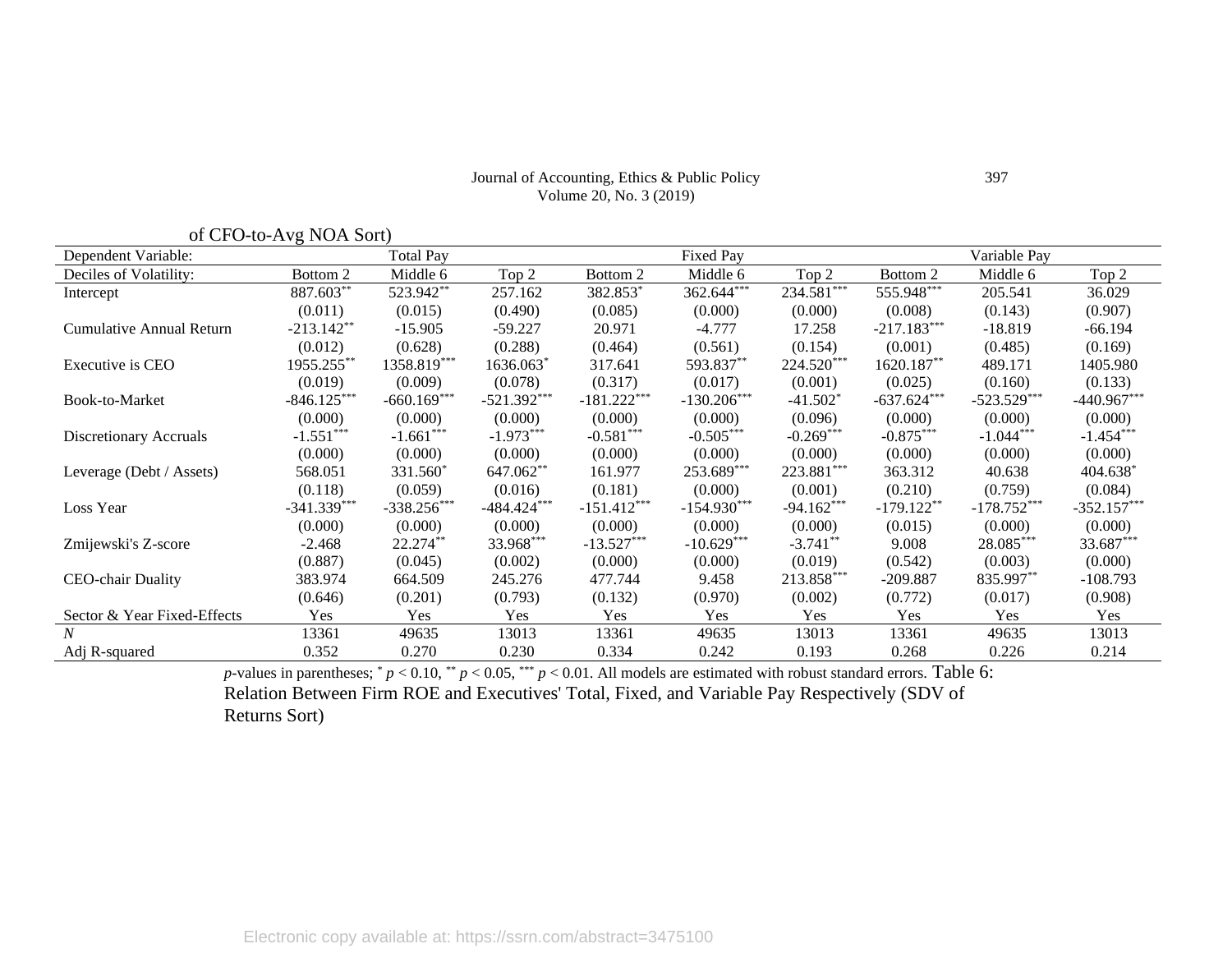| Dependent Variable:         |               | <b>Total Pay</b> |               |               | Fixed Pay     |              |               | Variable Pay  |               |
|-----------------------------|---------------|------------------|---------------|---------------|---------------|--------------|---------------|---------------|---------------|
| Deciles of Volatility:      | Bottom 2      | Middle 6         | Top 2         | Bottom 2      | Middle 6      | Top 2        | Bottom 2      | Middle 6      | Top 2         |
| Intercept                   | 1034.132***   | 288.704          | $645.608$ *** | $396.246***$  | 318.105***    | $278.471***$ | $637.992***$  | 31.066        | 367.388**     |
|                             | (0.000)       | (0.269)          | (0.001)       | (0.000)       | (0.009)       | (0.000)      | (0.000)       | (0.848)       | (0.020)       |
| Return on Equity            | 441.947***    | 391.502***       | 297.185**     | 148.821***    | 134.698***    | 95.417***    | $266.010**$   | 232.806***    | 177.626*      |
|                             | (0.003)       | (0.000)          | (0.020)       | (0.001)       | (0.000)       | (0.005)      | (0.015)       | (0.000)       | (0.076)       |
| Executive is CEO            | 390.373**     | 892.708***       | 3380.216***   | 304.034**     | 306.336***    | 951.558*     | 75.258        | 590.033**     | 1768.357*     |
|                             | (0.035)       | (0.006)          | (0.001)       | (0.020)       | (0.001)       | (0.084)      | (0.763)       | (0.045)       | (0.072)       |
| Book-to-Market              | $-825.908***$ | $-584.789***$    | $-653.428***$ | $-175.886***$ | $-119.555***$ | $-51.653*$   | $-642.925***$ | $-458.382***$ | $-559.911***$ |
|                             | (0.000)       | (0.000)          | (0.000)       | (0.000)       | (0.000)       | (0.051)      | (0.000)       | (0.000)       | (0.000)       |
| Discretionary Accruals      | $-1.377***$   | $-1.703***$      | $-2.039***$   | $-0.469***$   | $-0.564***$   | $-0.345***$  | $-0.839***$   | $-1.008***$   | $-1.511***$   |
|                             | (0.000)       | (0.000)          | (0.000)       | (0.000)       | (0.000)       | (0.000)      | (0.000)       | (0.000)       | (0.000)       |
| Leverage (Debt / Assets)    | 44.928        | 439.377**        | 693.650***    | 21.478        | 257.297***    | 303.832***   | 13.650        | 151.020       | 341.605       |
|                             | (0.872)       | (0.010)          | (0.005)       | (0.810)       | (0.000)       | (0.000)      | (0.951)       | (0.243)       | (0.108)       |
| Loss Year                   | $-196.398**$  | $-299.697***$    | $-112.318$    | $-115.200***$ | $-116.130***$ | $-43.067$    | $-73.143$     | $-171.634***$ | -90.643       |
|                             | (0.031)       | (0.000)          | (0.274)       | (0.000)       | (0.000)       | (0.116)      | (0.295)       | (0.000)       | (0.278)       |
| Zmijewski's Z-score         | $-10.480$     | 17.788*          | $35.735***$   | $-18.071***$  | $-11.408***$  | $-3.974***$  | 5.726         | $25.612***$   | 33.972***     |
|                             | (0.427)       | (0.056)          | (0.002)       | (0.000)       | (0.000)       | (0.002)      | (0.585)       | (0.001)       | (0.000)       |
| <b>CEO-chair Duality</b>    | 1742.715***   | 1142.192***      | $-1330.743$   | $400.541***$  | 323.353***    | $-491.288$   | 1236.849***   | 720.193**     | $-330.069$    |
|                             | (0.000)       | (0.000)          | (0.187)       | (0.003)       | (0.001)       | (0.370)      | (0.000)       | (0.015)       | (0.738)       |
| Sector & Year Fixed-Effects | Yes           | Yes              | Yes           | Yes           | Yes           | Yes          | Yes           | Yes           | Yes           |
| N                           | 14334         | 45713            | 15962         | 14334         | 45713         | 15962        | 14334         | 45713         | 15962         |
| Adj R-squared               | 0.322         | 0.282            | 0.244         | 0.288         | 0.270         | 0.180        | 0.261         | 0.222         | 0.233         |

*p*-values in parentheses;  $p < 0.10$ ,  $p < 0.05$ ,  $p < 0.01$ . All models are estimated with robust standard errors, mitigating concerns about heteroskedasticity.

Table 7: Relation Between Firm Returns and Executives' Current Non-current Pay Respectively (SDV of CFO-to-Avg NOA Sort)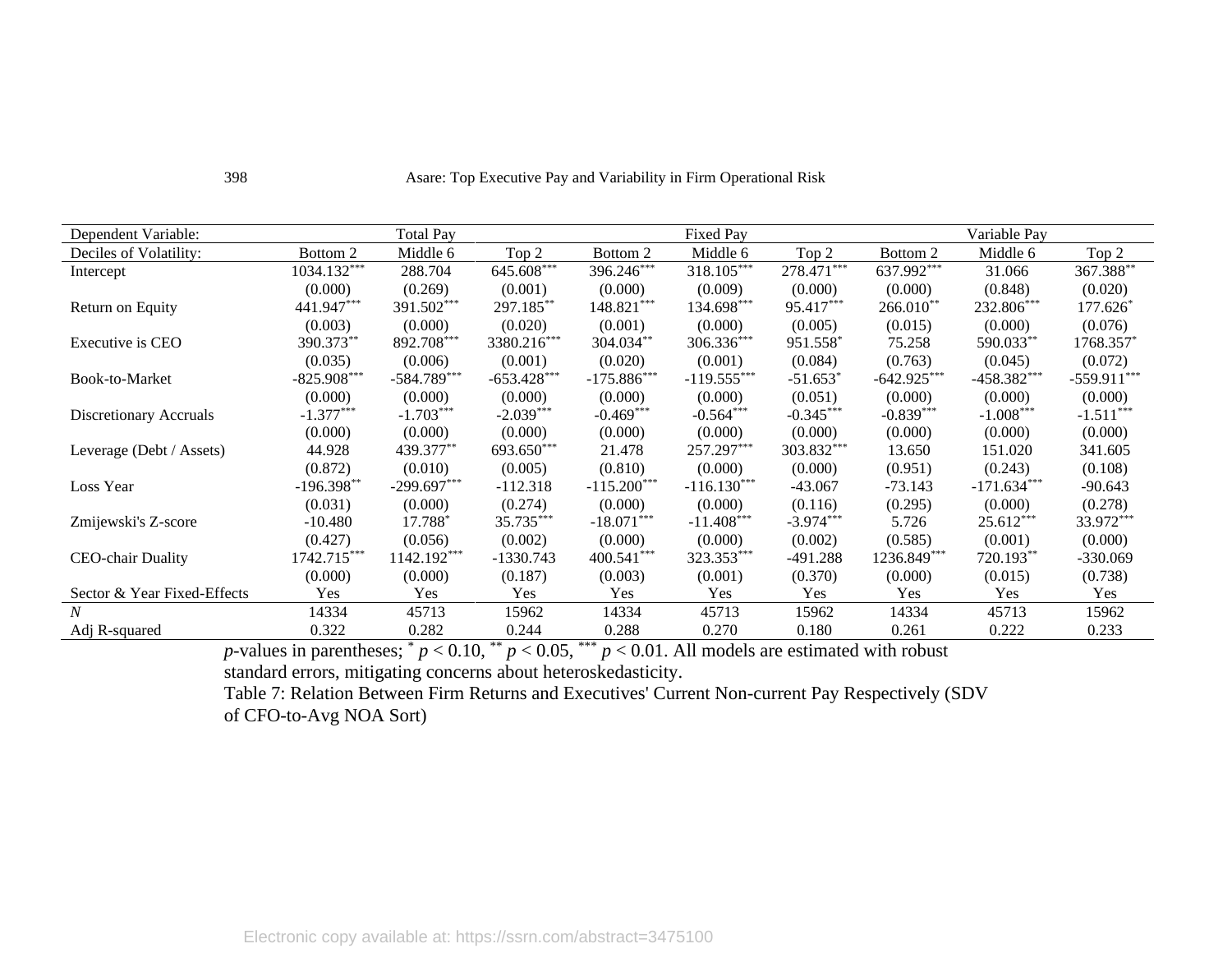#### Journal of Accounting, Ethics & Public Policy Volume 20, No. 3 (2019)

| Dependent Variable:         |               | <b>Current Pay</b> |               |               | Non-current Pay |               |
|-----------------------------|---------------|--------------------|---------------|---------------|-----------------|---------------|
| Deciles of Volatility:      | Bottom 2      | Middle 6           | Top 2         | Bottom 2      | Middle 6        | Top 2         |
| Intercept                   | 790.049       | $501.293***$       | $299.196***$  | 112.632       | 31.966          | $-35.025$     |
|                             | (0.000)       | (0.000)            | (0.000)       | (0.524)       | (0.786)         | (0.894)       |
| Cumulative Annual Return    | 42.484**      | 27.083***          | $21.174**$    | $-256.719***$ | $-56.020**$     | $-78.144*$    |
|                             | (0.012)       | (0.000)            | (0.014)       | (0.000)       | (0.018)         | (0.080)       |
| Executive is CEO            | 597.642       | 396.674***         | 251.928*      | 1093.166      | 419.689         | 1366.978      |
|                             | (0.161)       | (0.000)            | (0.067)       | (0.137)       | (0.213)         | (0.152)       |
| Book-to-Market              | $-191.289***$ | $-154.053***$      | $-64.364***$  | $-477.816***$ | $-405.526***$   | $-373.287***$ |
|                             | (0.000)       | (0.000)            | (0.002)       | (0.000)       | (0.000)         | (0.000)       |
| Discretionary Accruals      | $-0.357***$   | $-0.366$ ***       | $-0.286***$   | $-0.625***$   | $-0.768***$     | $-1.164***$   |
|                             | (0.000)       | (0.000)            | (0.000)       | (0.000)       | (0.000)         | (0.000)       |
| Leverage (Debt / Assets)    | 139.152       | 153.506***         | $188.655***$  | 321.140       | $-33.270$       | 280.966       |
|                             | (0.111)       | (0.000)            | (0.000)       | (0.197)       | (0.763)         | (0.188)       |
| Loss Year                   | $-177.972***$ | $-202.844***$      | $-196.139***$ | $-56.662$     | $-27.576$       | $-203.915**$  |
|                             | (0.000)       | (0.000)            | (0.000)       | (0.374)       | (0.351)         | (0.010)       |
| Zmijewski's Z-score         | $-9.486***$   | $-7.090***$        | $-0.824$      | 13.922        | 29.031***       | $30.712***$   |
|                             | (0.003)       | (0.000)            | (0.671)       | (0.262)       | (0.000)         | (0.000)       |
| CEO-chair Duality           | 104.640       | $210.123**$        | 197.379       | $-112.241$    | 531.512         | $-376.360$    |
|                             | (0.805)       | (0.018)            | (0.149)       | (0.879)       | (0.116)         | (0.694)       |
| Sector & Year Fixed-Effects | Yes           | <b>Yes</b>         | Yes           | Yes           | Yes             | Yes           |
| N                           | 13361         | 49635              | 13013         | 13361         | 49635           | 13013         |
| Adj R-squared               | 0.452         | 0.388              | 0.310         | 0.210         | 0.188           | 0.198         |

*p*-values in parentheses;  $p < 0.10$ ,  $p < 0.05$ ,  $p > 0.01$ . All models are estimated with robust standard errors, mitigating concerns about heteroskedasticity.

399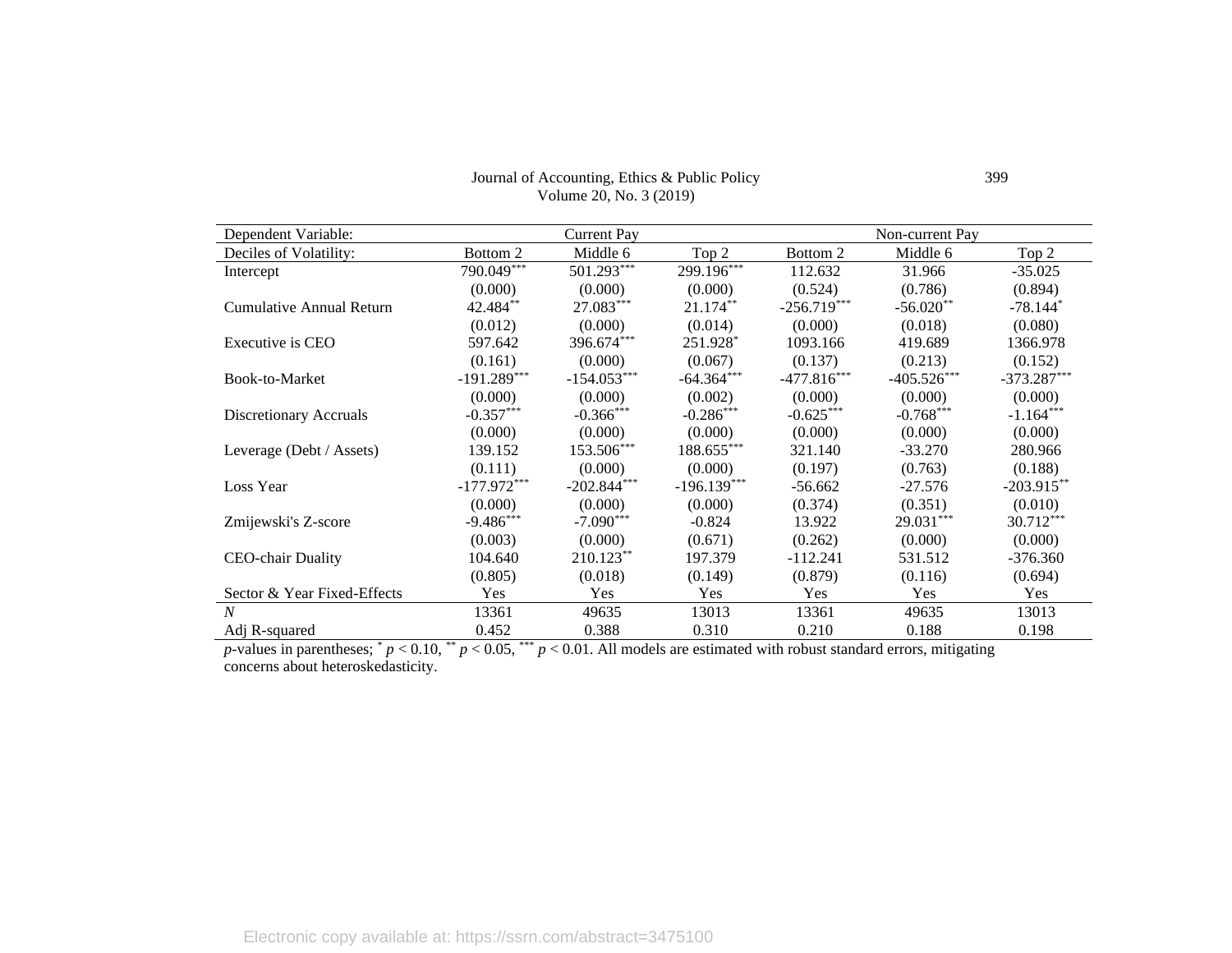

Electronic copy available at: https://ssrn.com/abstract=3475100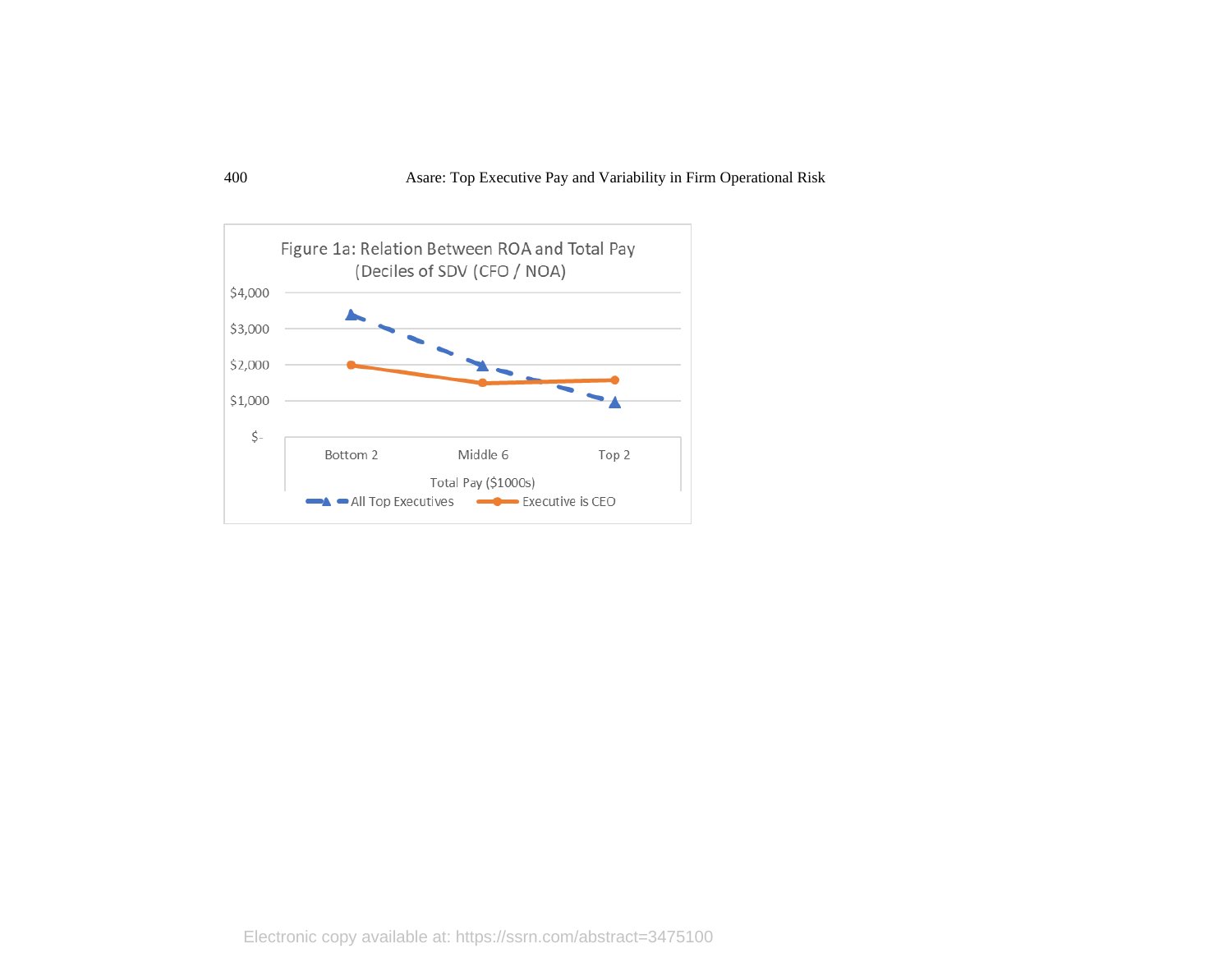#### Journal of Accounting, Ethics & Public Policy Volume 20, No. 3 (2019)

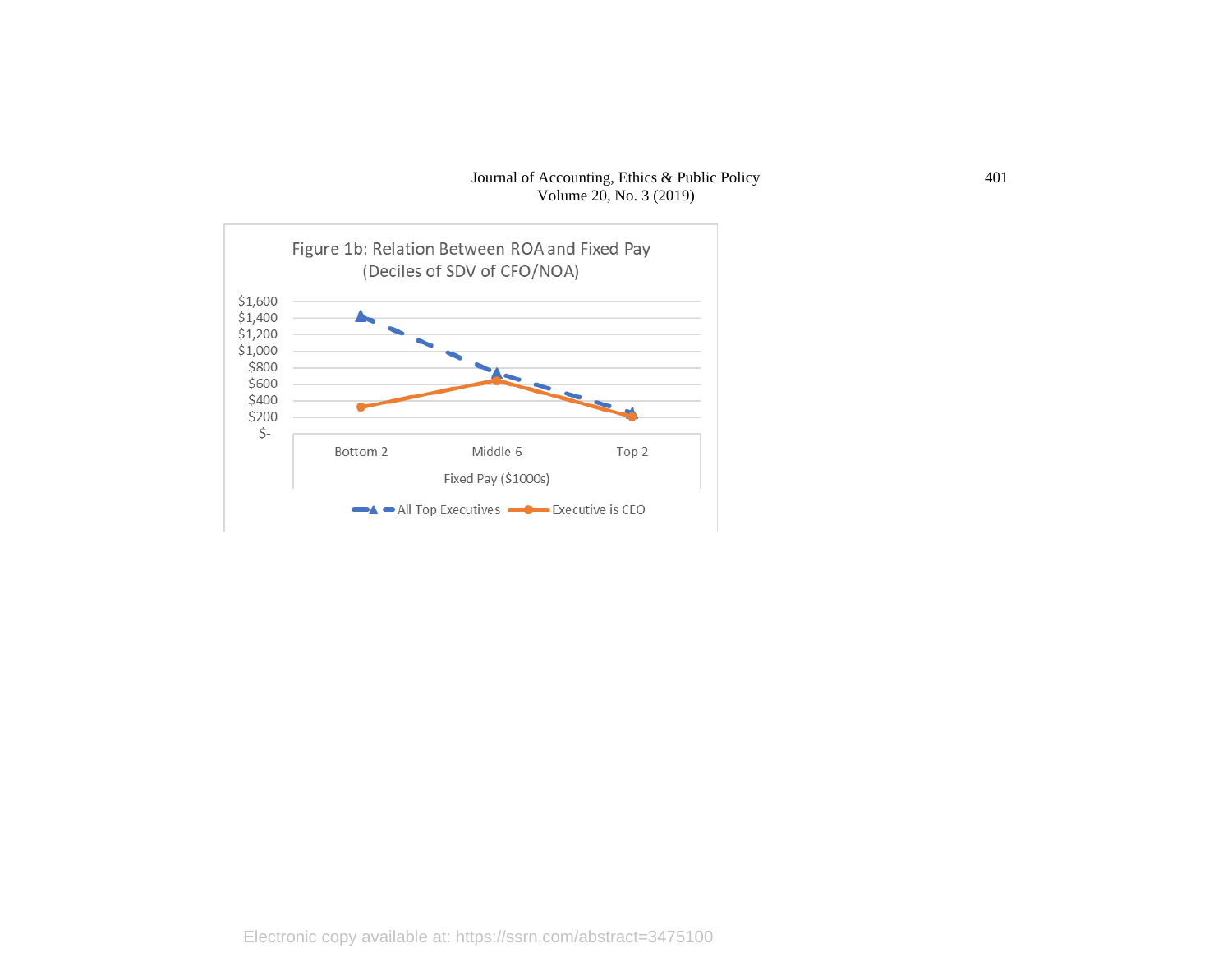

Electronic copy available at: https://ssrn.com/abstract=3475100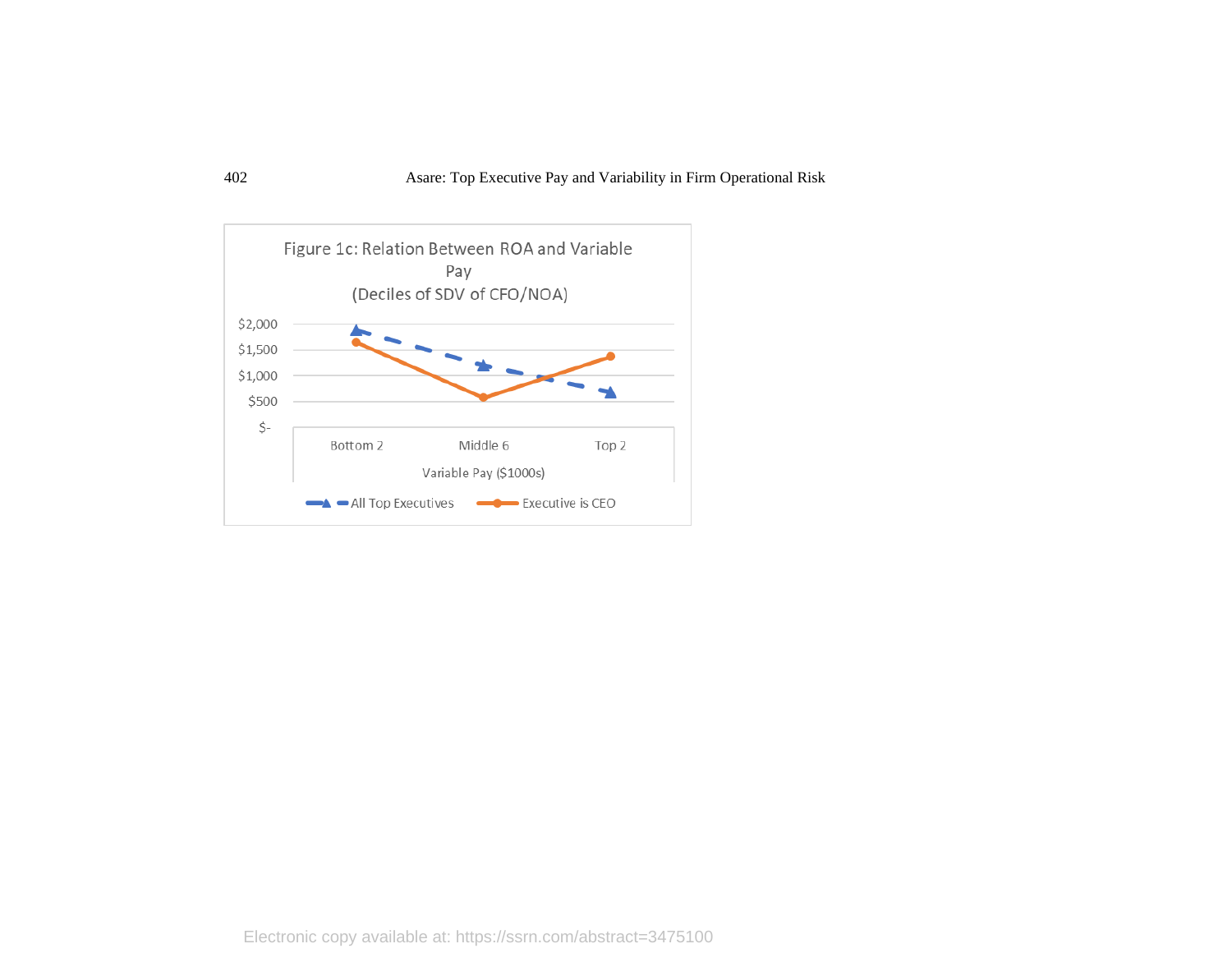#### Journal of Accounting, Ethics & Public Policy Volume 20, No. 3 (2019)



Figures 1a – 1d are based on the coefficients of the regression results in Table 4. The coefficients on ROA correspond to All Executives in the diagram and the coefficients on Executive is CEO are the incremental compensation for executives who are CEOs. The intercepts are not included in the diagrams.

403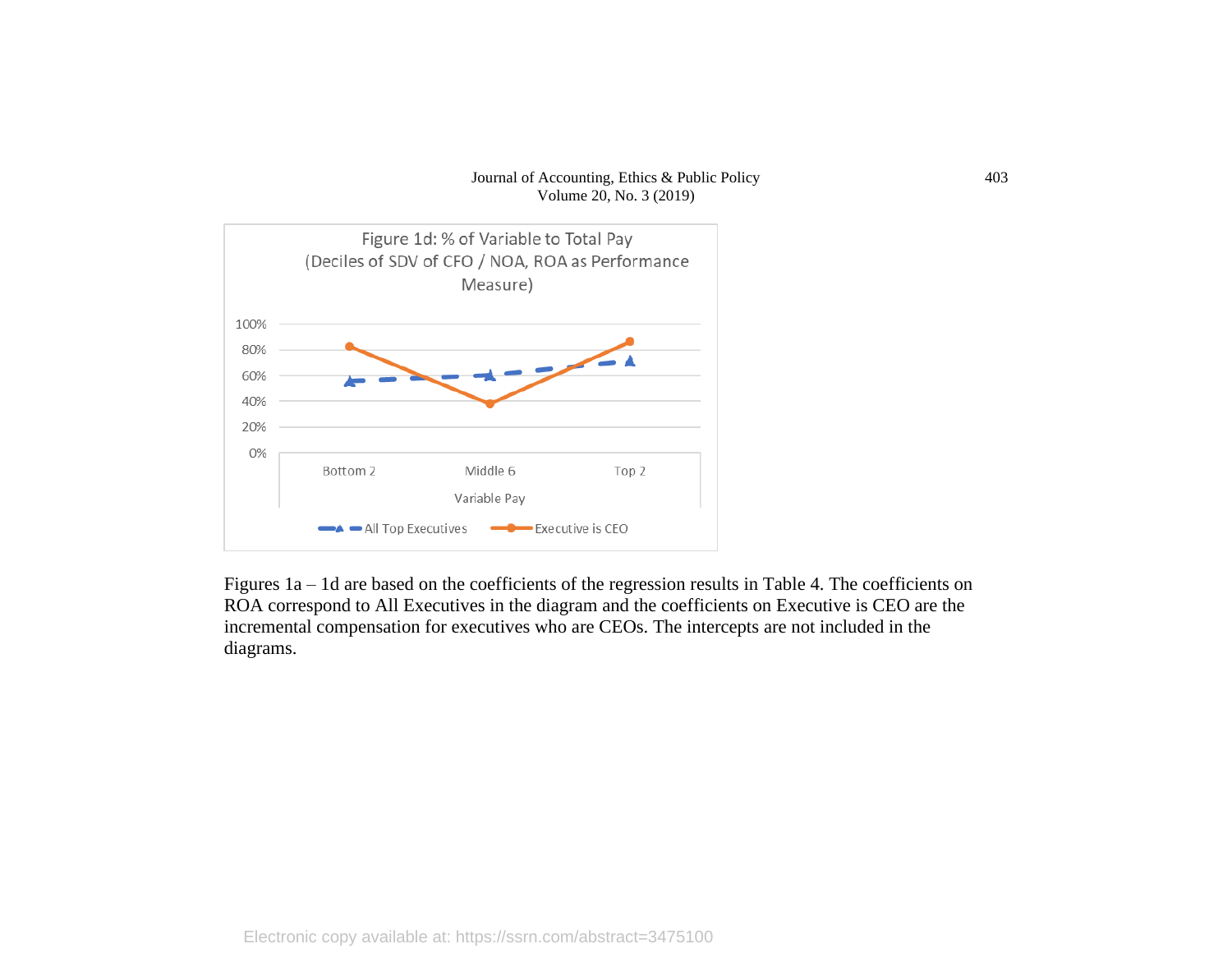

Electronic copy available at: https://ssrn.com/abstract=3475100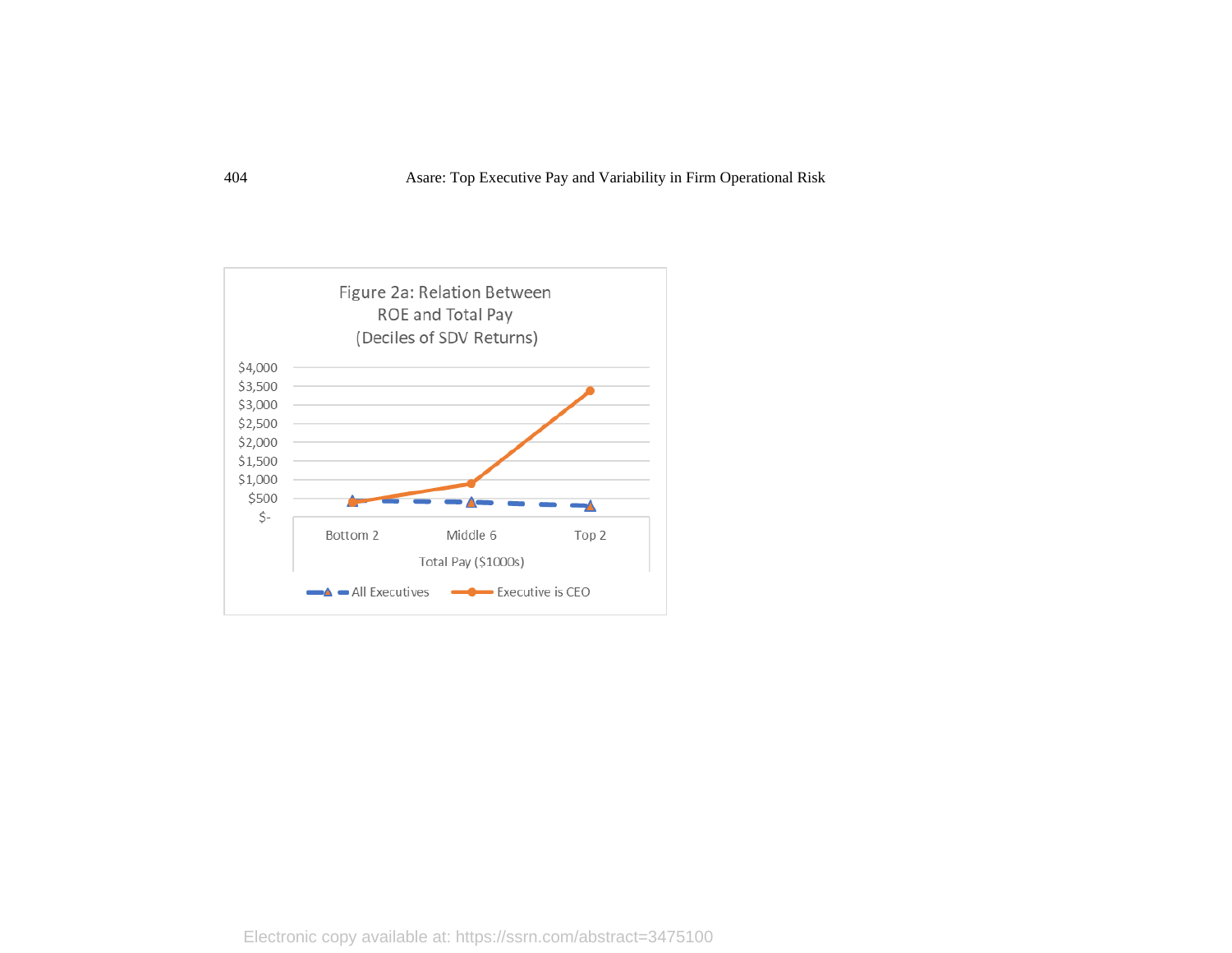#### Journal of Accounting, Ethics & Public Policy Volume 20, No. 3 (2019)

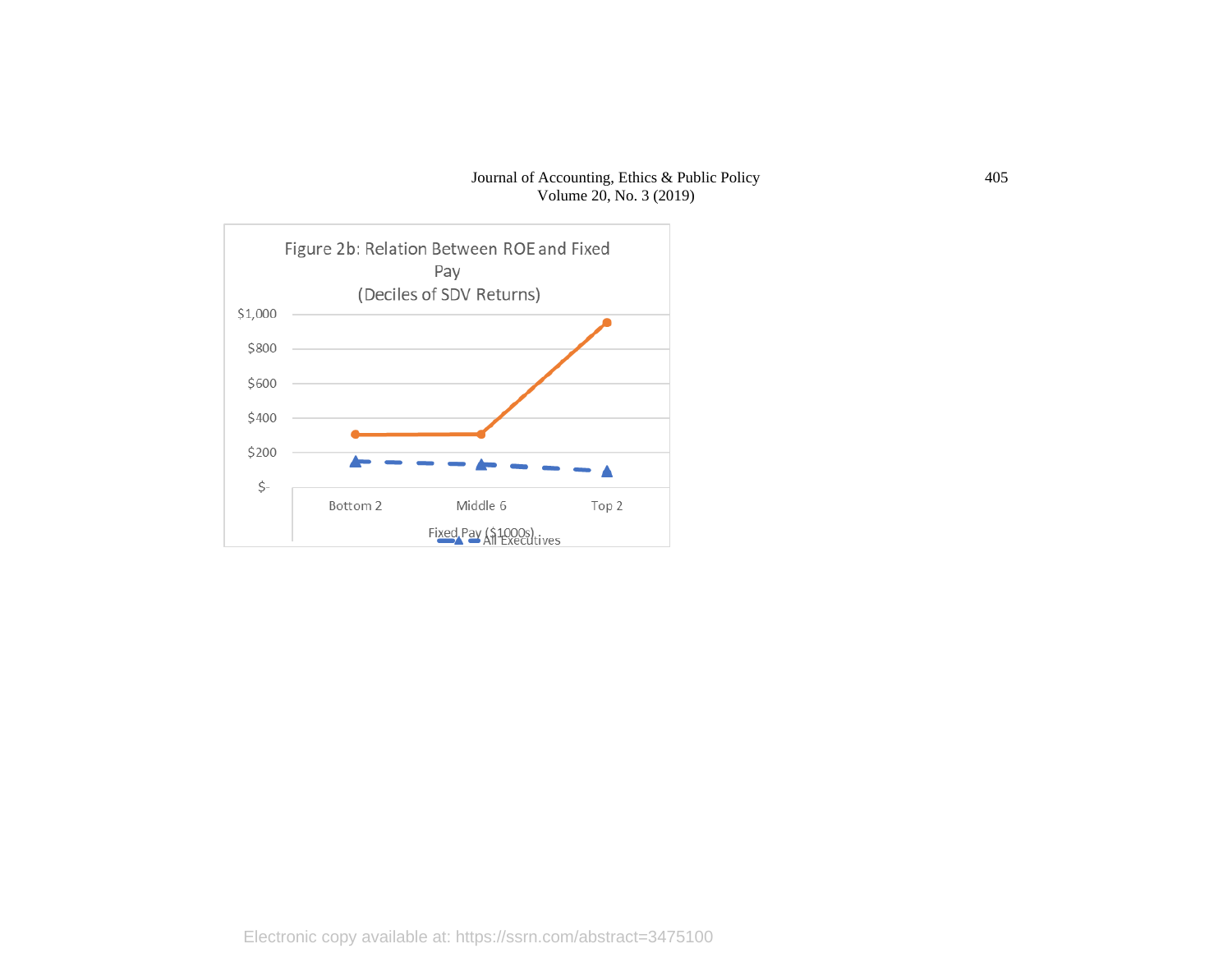

Electronic copy available at: https://ssrn.com/abstract=3475100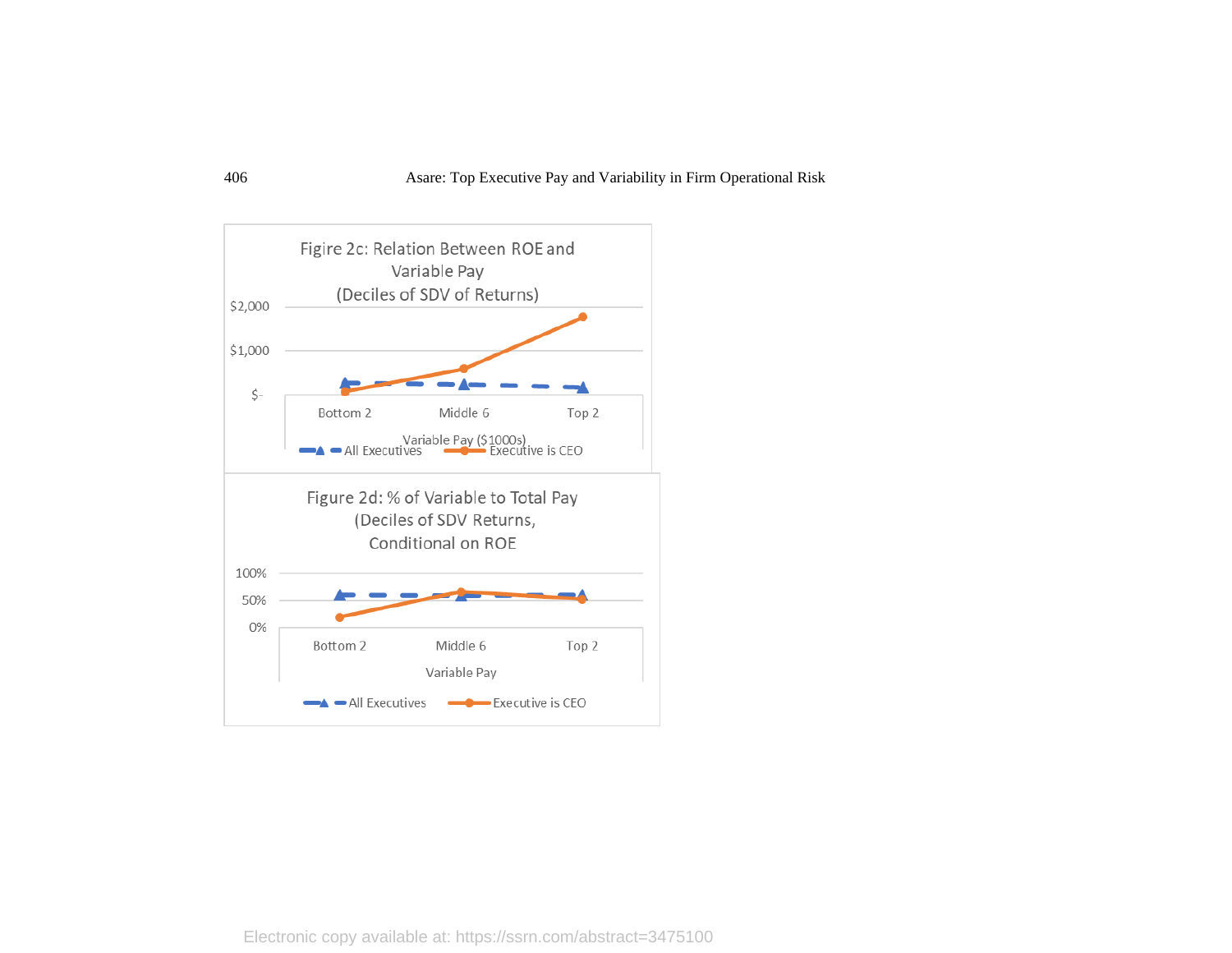Journal of Accounting, Ethics & Public Policy Volume 20, No. 3 (2019)

Figures 2a – 2d are based on the coefficients of the regression results in Table 6. The coefficients on ROA correspond to All Executives in the diagram and the coefficients on Executive is CEO are the incremental compensation for executives who are CEOs. The intercepts are not included in the diagrams.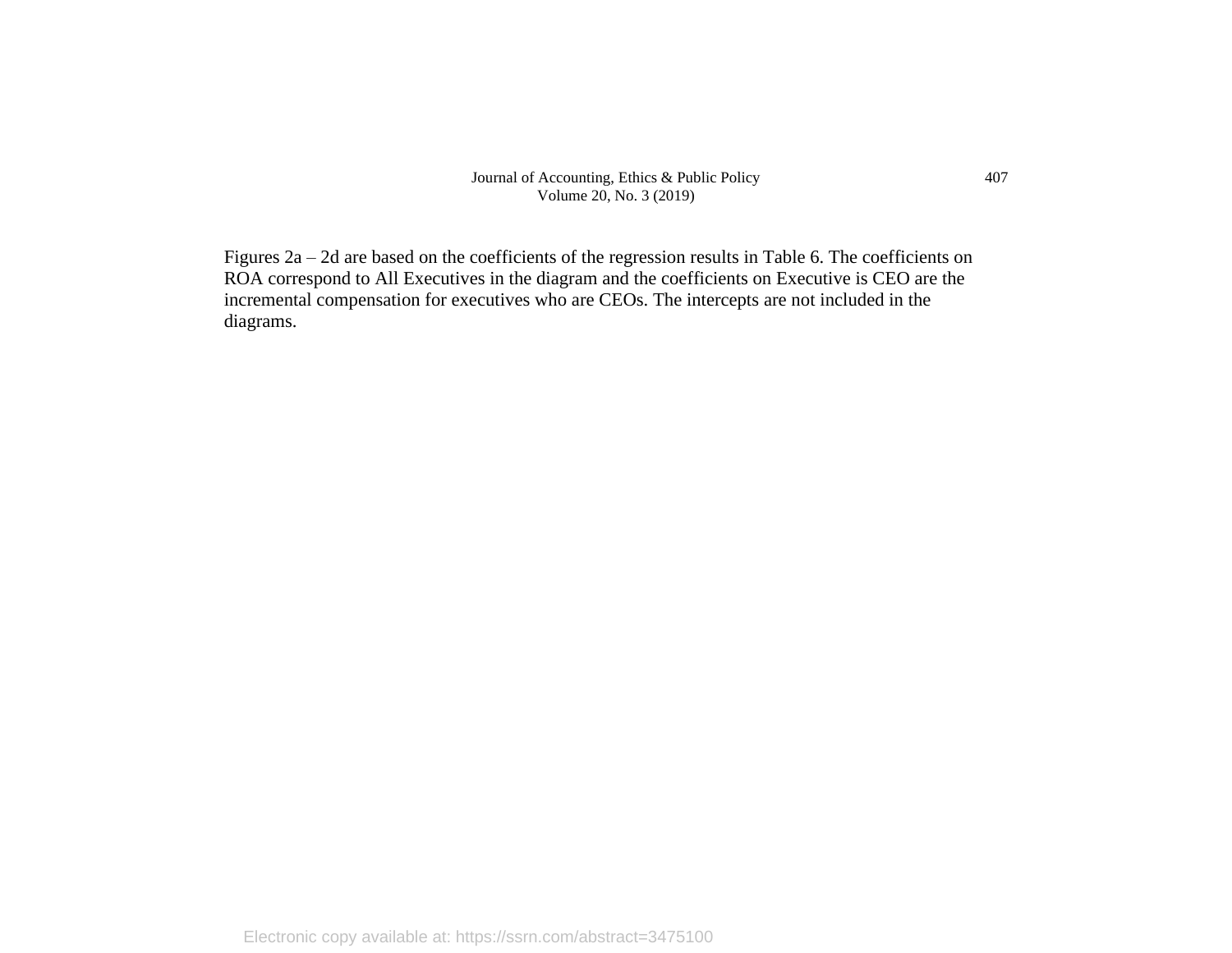

Electronic copy available at: https://ssrn.com/abstract=3475100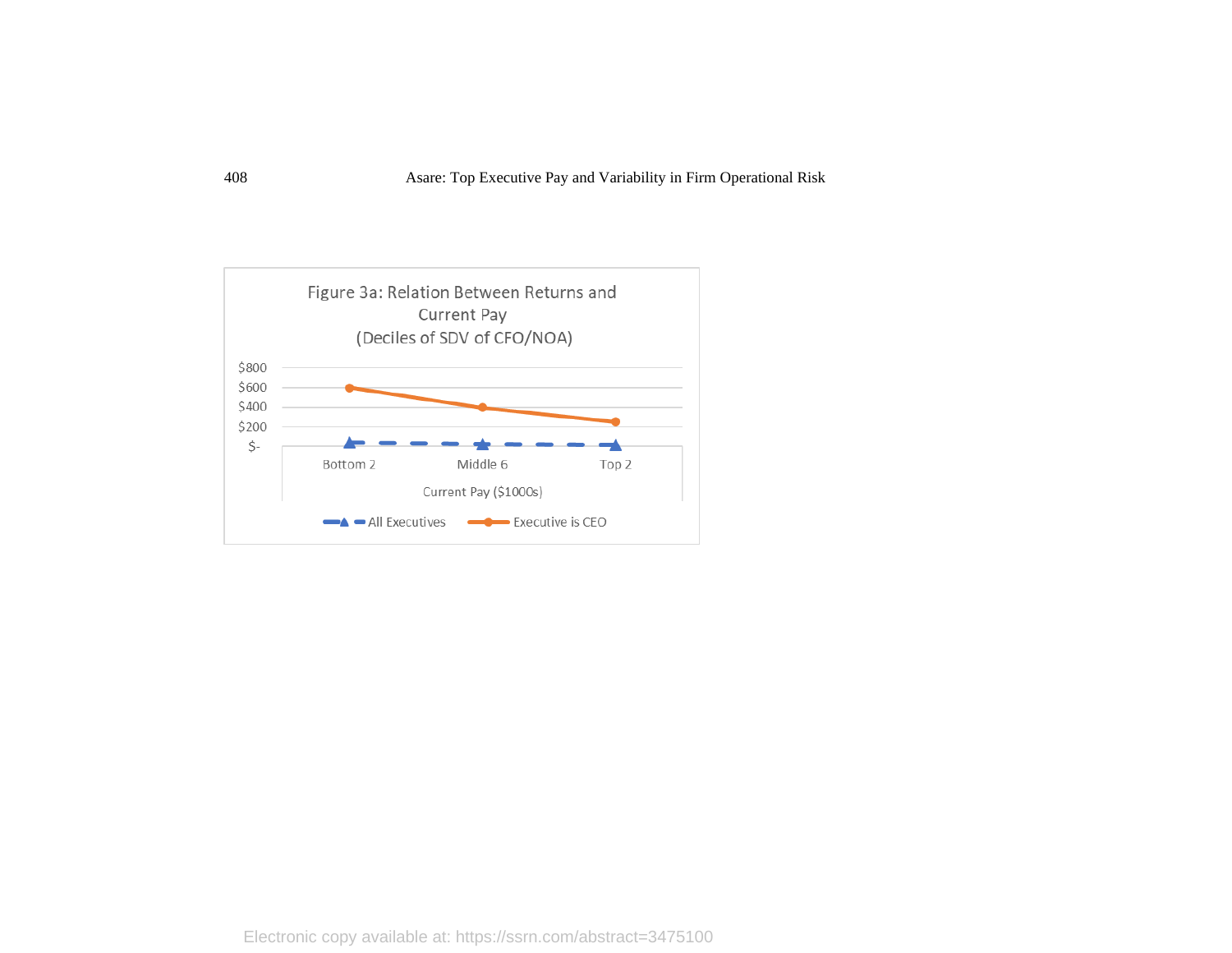#### Journal of Accounting, Ethics & Public Policy Volume 20, No. 3 (2019)



Figures 3a and 3b are based on the coefficients of the regression results in Table 7. The coefficients on ROA correspond to All Executives in the diagrams and the coefficients on Executive is CEO are the incremental compensation for executives who are CEOs. The intercepts are not included in the diagrams.